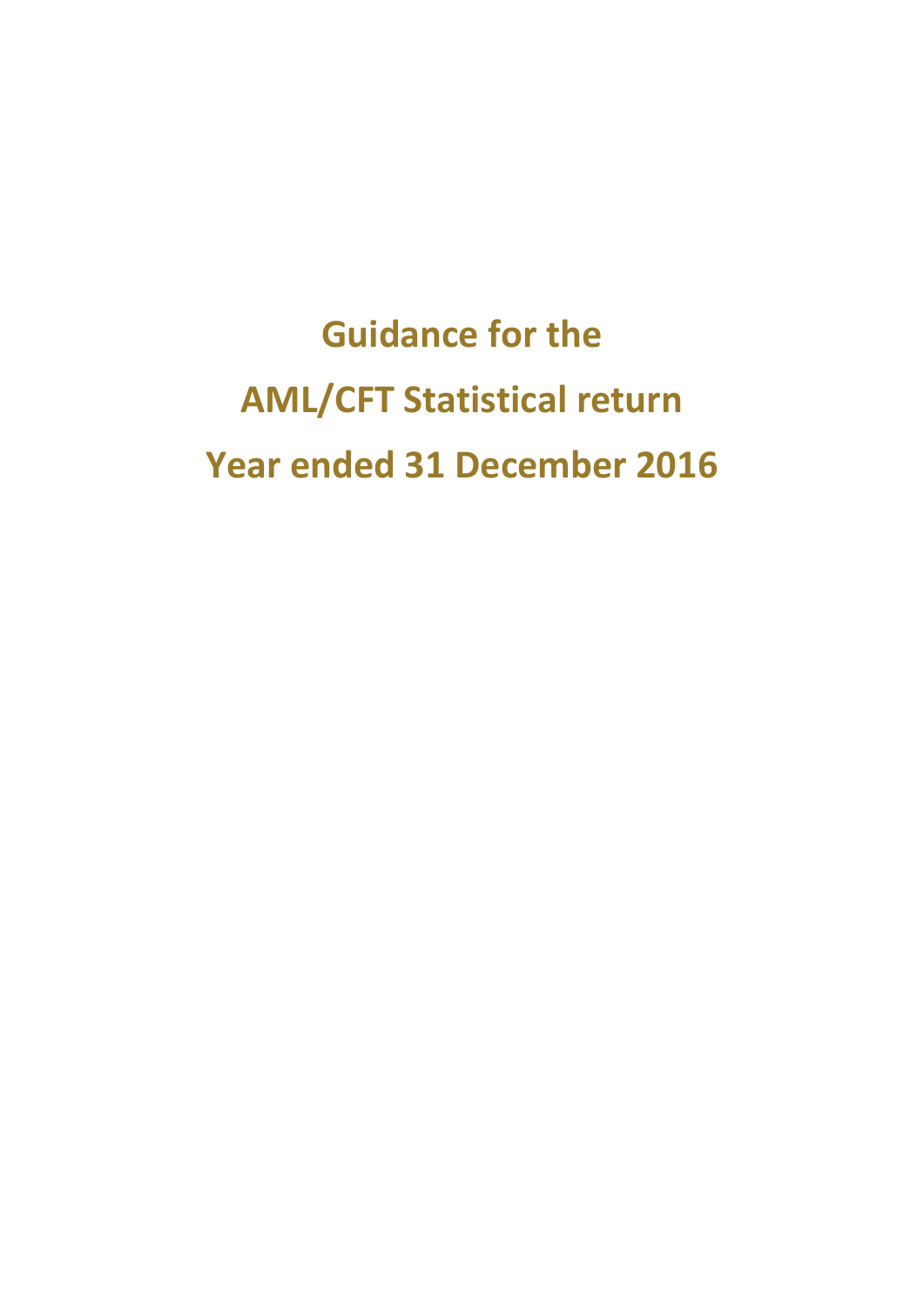#### **Introduction to CASCADE**

Over the course of the last 18 months the Authority has been working towards defining and developing a single supervisory support system through which all of the Authority's supervisory and oversight activities are captured and managed. This system will encapsulate CASCADE, the Authority's new online portal through which it is envisaged that all secure communications with our firms will be undertaken ensuring that information need only be communicated once irrespective of the number of permissions held.

In carrying out its regulatory functions the Isle of Man Financial Services Authority (the 'Authority') seeks to understand the business of, and risks posed by regulated entities; this allows us to prioritise our work, focus on what truly matters and take actions proportionate to the benefits received.

In seeking to understand the Authority gathers and analyses information from a variety of sources the most important of which is gathered from the regulated entities and designated businesses themselves.

The Authority is currently developing a non-financial return which will complement and sit alongside the annual financial returns received. This return will be launched through CASCADE and will collate information necessary for effective risk based supervision, informing the Authority of the firm's position relative to its peers as well as the overall risk profile of the financial services and designated businesses and the identification of threats to and vulnerabilities within the Island's financial systems.

Primarily statistical in nature, the non-financial return will collate statistical information in respect of:

- the firm's products and services,
- the size and complexity of the operating business model,
- corporate governance arrangements, including internal oversight functions,
- the information and technological systems of the firm,
- sources of business and distribution channels,
- payment processes,
- customer profiles, including political connections,
- geographic location of customers and beneficial owners,
- number, nature and underlying cause of complaints,
- AML/CFT monitoring and screening processes,
- STR reporting and sanction reports

It is the intention of the Authority to issue a detailed consultation in 2018 on the composition and details of this new return which will likely replace the Annual Regulatory Return for licenceholders under the Financial Services Act 2008 and to provide further information in respect of CASCADE.

#### **Acceleration of AML/CFT aspects of the non-financial return**

In April 2016 a MONEYVAL evaluation team undertook an evaluation of the level of compliance with the FATF 40 Recommendations and the level of effectiveness of the Isle of Man's AML/CFT system. As part of that evaluation a number of recommendations were made as to how the system could be strengthened.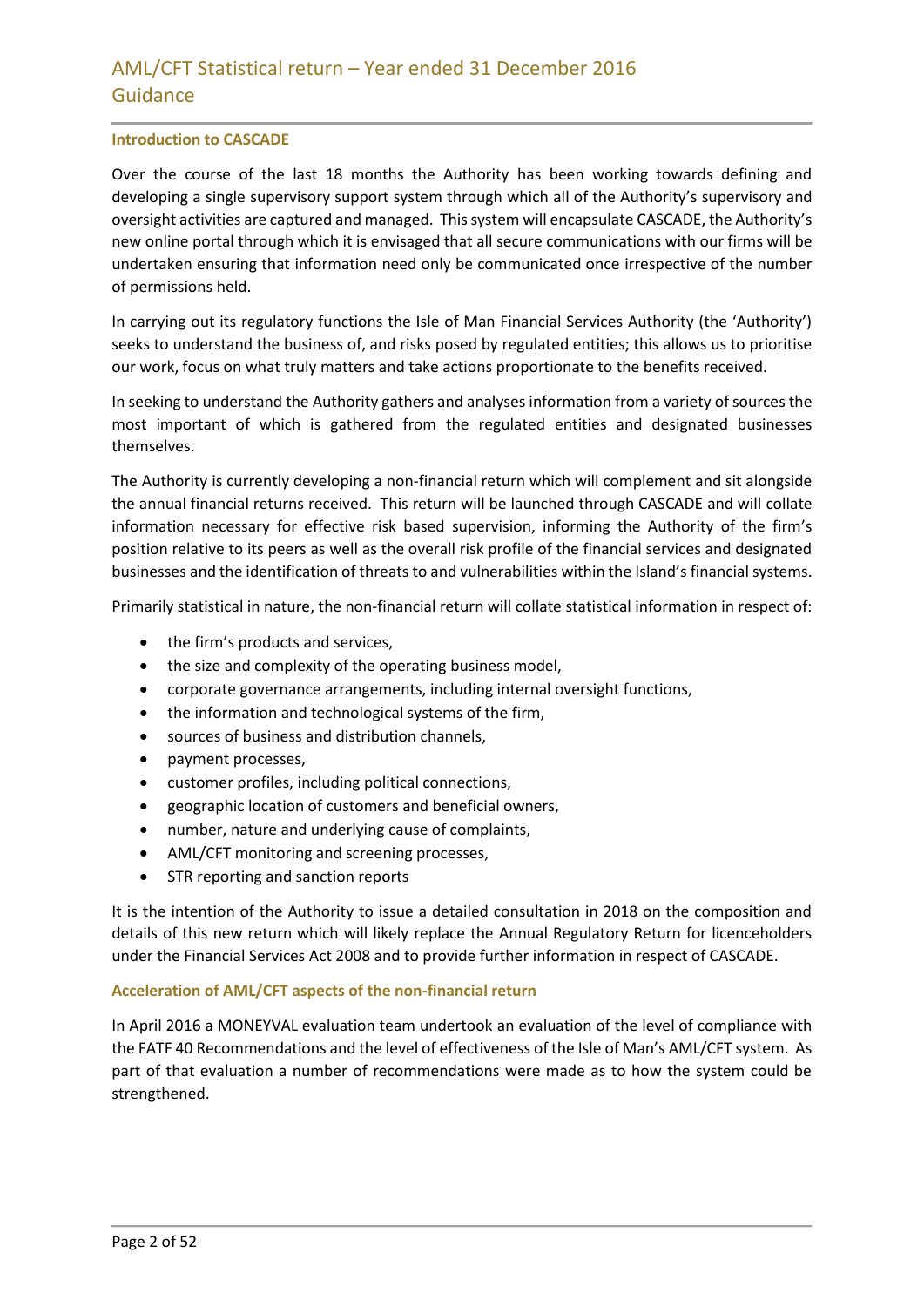MONEYVAL confirmed in paragraph 433 of the Mutual Evaluation Report<sup>1</sup> that in general the ML/TF risks in the financial and designated business sectors are understood by the Authority with this understanding being facilitated by long-standing and thorough supervision (including on-site visit programme and access to SARs) over most of the sectors.

However MONEYVAL further noted that the Authority, through the National Risk Assessment<sup>2</sup>, had highlighted that there are gaps in statistics and information collected by the Authority. For example, the Authority does not routinely collect and aggregate information across all sectors on customer risk classifications, numbers of PEPs, residence of beneficial owners of customers, or extent to which exemptions or simplified CDD measures are applied under the AML/CFT Code. Whereas the NRA considers and assesses the ML/TF risk of each financial sector, the Authority does not currently identify and maintain an understanding of the ML/TF risk between different sectors and type of institution, or allocate resources based on such an understanding.

The Authority concurs with MONEYVAL's assessment in this regard, and as a result is accelerating the AML/CFT aspects of the non-financial return through the publication of this AML/CFT statistical return.

Going forward the information set out in the AML/CFT statistical return will be required from all regulated entities and designated business on an annual basis with the intention to fully reabsorb these requirements into the non-financial return upon the launch of CASCADE.

### **AML/CFT statistical return in respect of the calendar year 2016**

This paper sets out the statistical information requested from all firms regulated or overseen by the Authority for ML/FT purposes in respect of the calendar year 2016.

#### *Why is this data useful to the Authority?*

An analysis of trends of the above information over time within an individual firm and against peer groups or industry sectors allows the Authority to verify or reassess a firms profile relative to its peers. Any variations to this profile can then be identified and queried to understand the root cause.

Variations in data may arise for a number of legitimate business reasons which may include (but are not limited to):

- changes to the distribution network of products;
- entry into new or withdrawal from existing products or markets;
- additions to or removal from the sanctions lists;
- technological advancements that assist the firm in the identification of risk factors and / or screening of customers and their relationships;
- technological advancements which results in changes to the risk of abuse by criminals;
- changes to the training regime for new or existing staff;
- changes to the processes and procedures of the firm;
- changes to key personnel;
- new criminal or regulatory investigations may result in increased number of enquires received which in turn leads to an increase in the level of disclosures made;
- changes to the focus of criminals intent on the abuse of the financial system.

1

<sup>1</sup> [Anti-money laundering and counter-terrorist financing measures Isle of Man Fifth round mutual evaluation report](http://www.fatf-gafi.org/media/fatf/documents/reports/mer-fsrb/Mutual-Evalutaion-Isle-of-Man.pdf) <sup>2</sup> [Isle of Man Government National Risk Assessment of Money Laundering and the Financing of Terrorism](https://www.gov.im/media/1350893/isle-of-man-national-risk-assessment-2015.pdf)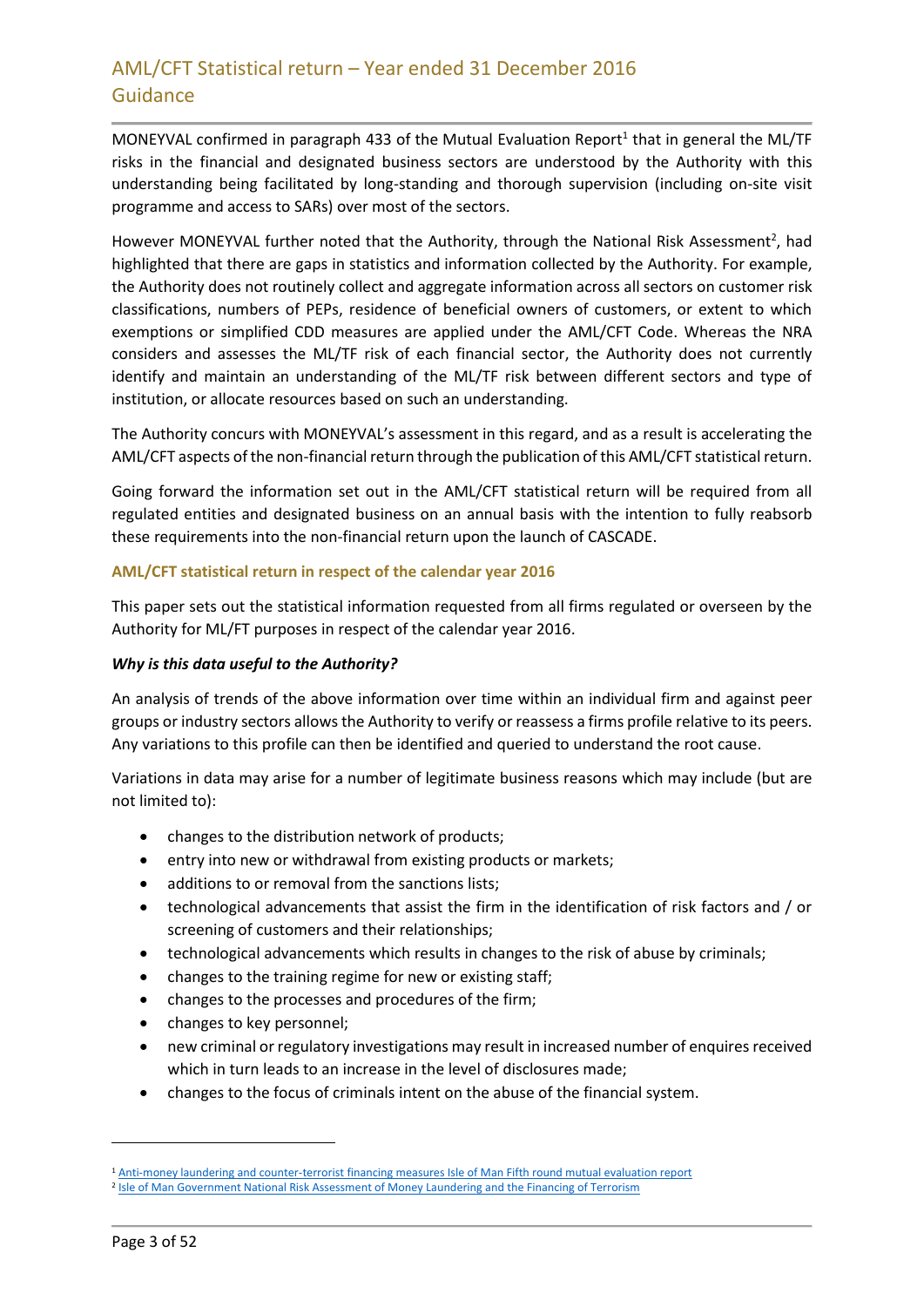Variations in trends could indicate a shift in the ML/FT risk profile of the individual firm or indeed the wider industry.

The information in this return is primarily going to be utilised by the Authority in the assessment of supervisory risk of individual entities, peer groups, sectors and cross industry analysis of risk. Risk and threat analysis performed by the Authority at the industry level will, in future, be fed into the National Risk Assessment facilitating consistency of approach.

The conclusions of the analysis of 2016 data will be shared with industry and published on our website early in 2018.

## *Completion of the form*

It is recognised by the Authority that some of the information requested on this form may not be in an easily extractable form from the systems of the firm. If this is the case the Authority seeks to understand 'a picture' of the firm and requests that the firm provide the information on a best endeavour's basis using its detailed understanding and knowledge of its customers and new business processing.

Firms are requested to respond to all questions in full. Where a question is considered by a firm to be not applicable to the firm's own unique position, the Authority requests that this is stated and details are provided in the comments box found at the end of each form. Alternatively where a firm feels that the way a question is posed would result in a significant manual burden to respond the firm is encouraged to consider the objective of the question which is set out in this guidance and enter into discussion with the Authority on how best the objective may be satisfied.

Returns are required to be completed and submitted to[: business.change@iomfsa.im](mailto:business.change@iomfsa.im) by 10 November 2017. Early submissions are welcome and encouraged.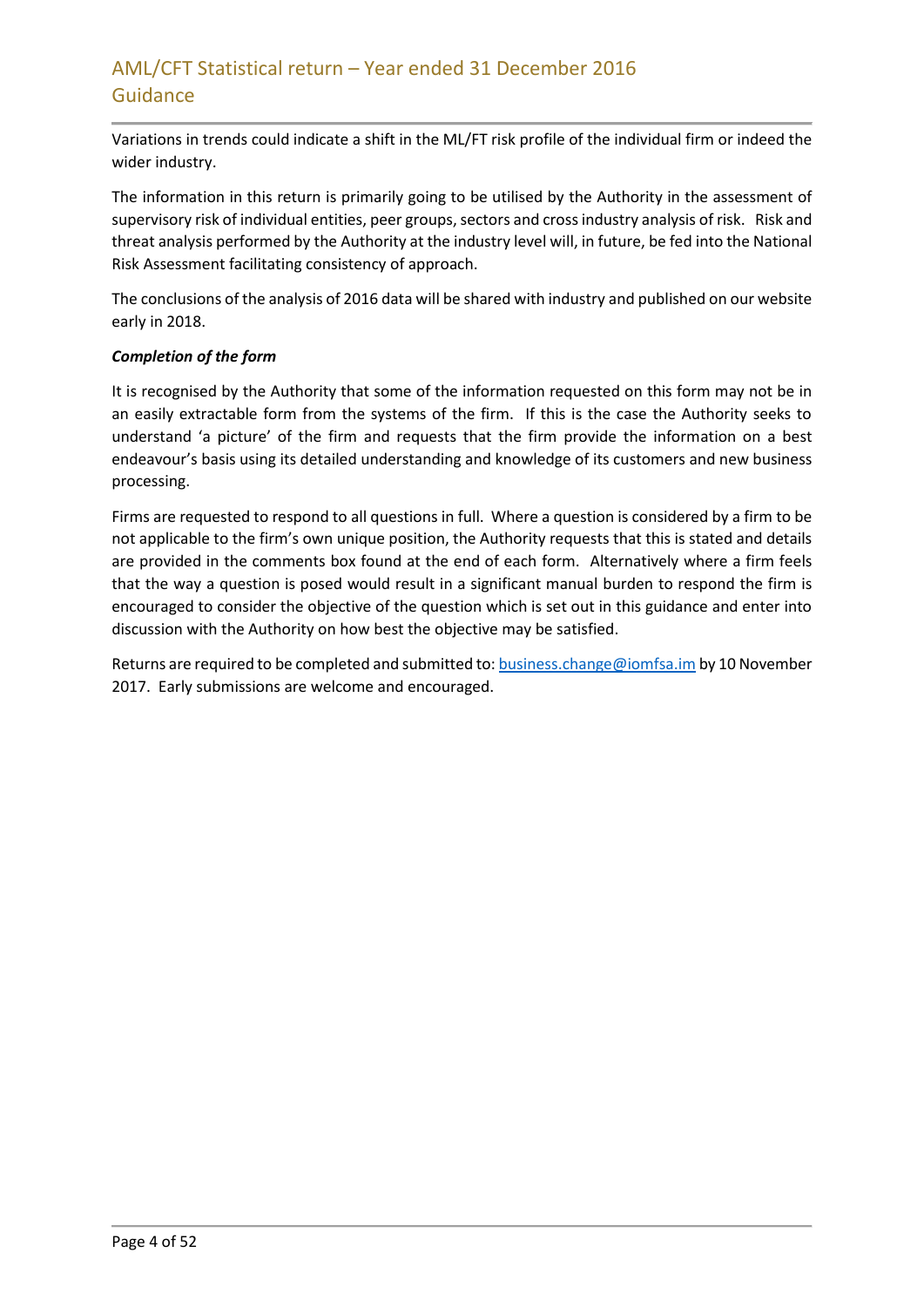# **Glossary**

| AML/CFT Code               | Anti-Money Laundering and Countering the Financing of Terrorism<br>code 2015 [SD 2015/0102]                                         |
|----------------------------|-------------------------------------------------------------------------------------------------------------------------------------|
| <b>ATCA</b>                | Anti-Terrorism and Crime Act 2003 [2003 c.6]                                                                                        |
| <b>CIS</b>                 | <b>Collective Investment Schemes</b>                                                                                                |
| <b>DMLRO</b>               | Deputy money laundering reporting officer, an individual appointed<br>under paragraph 25(3) of the AML/CFT Code                     |
| <b>DNFBP</b>               | Designated non-financial business or profession                                                                                     |
| <b>External disclosure</b> | A report made under paragraphs 26(1)(f) and 28 of the AML/CFT Code                                                                  |
| <b>FIU</b>                 | Financial Intelligence Unit                                                                                                         |
| FSA08                      | Financial Services Act 2008 [2008 c.8]                                                                                              |
| <b>FTE</b>                 | Full time equivalent                                                                                                                |
| IA08                       | Insurance Act 2008 [2008 c.16]                                                                                                      |
| <b>IBSA 1892</b>           | Industrial and Building Societies Act 1892 [1892 c.6]                                                                               |
| Internal disclosure        | A report made under paragraphs 26(1)(c) and 27 of the AML/CFT Code                                                                  |
| <b>IOM</b>                 | Isle of Man                                                                                                                         |
| Legal arrangement          | Has the same meaning as in the AML/CFT Code                                                                                         |
| Legal person               | Has the same meaning as in the AML/CFT Code                                                                                         |
| Managed                    | In the context of insurers means an insurer who is managed by an<br>insurance manager registered under the IA08                     |
| ML                         | Money Laundering                                                                                                                    |
| <b>ML SAR</b>              | A suspicious activity report where the suspicious activity (as defined in<br>the AML/CFT Code) is related to money laundering       |
| <b>MLRO</b>                | Money laundering reporting officer, an individual appointed under<br>paragraph 25 of the AML/CFT Code                               |
| <b>NPO</b>                 | Not for profit organisation                                                                                                         |
| <b>POCA</b>                | Proceeds of Crime Act 2008 [2008 c.13]                                                                                              |
| <b>RBSA 2000</b>           | Retirement Benefits Schemes Act 2000 [2000 c.14]                                                                                    |
| Regulated person           | Has the same meaning as in the AML/CFT Code                                                                                         |
| Sanctions lists            | The Island's list of persons and entities affected by the various<br>sanctions regimes available on the Customs and Excise website. |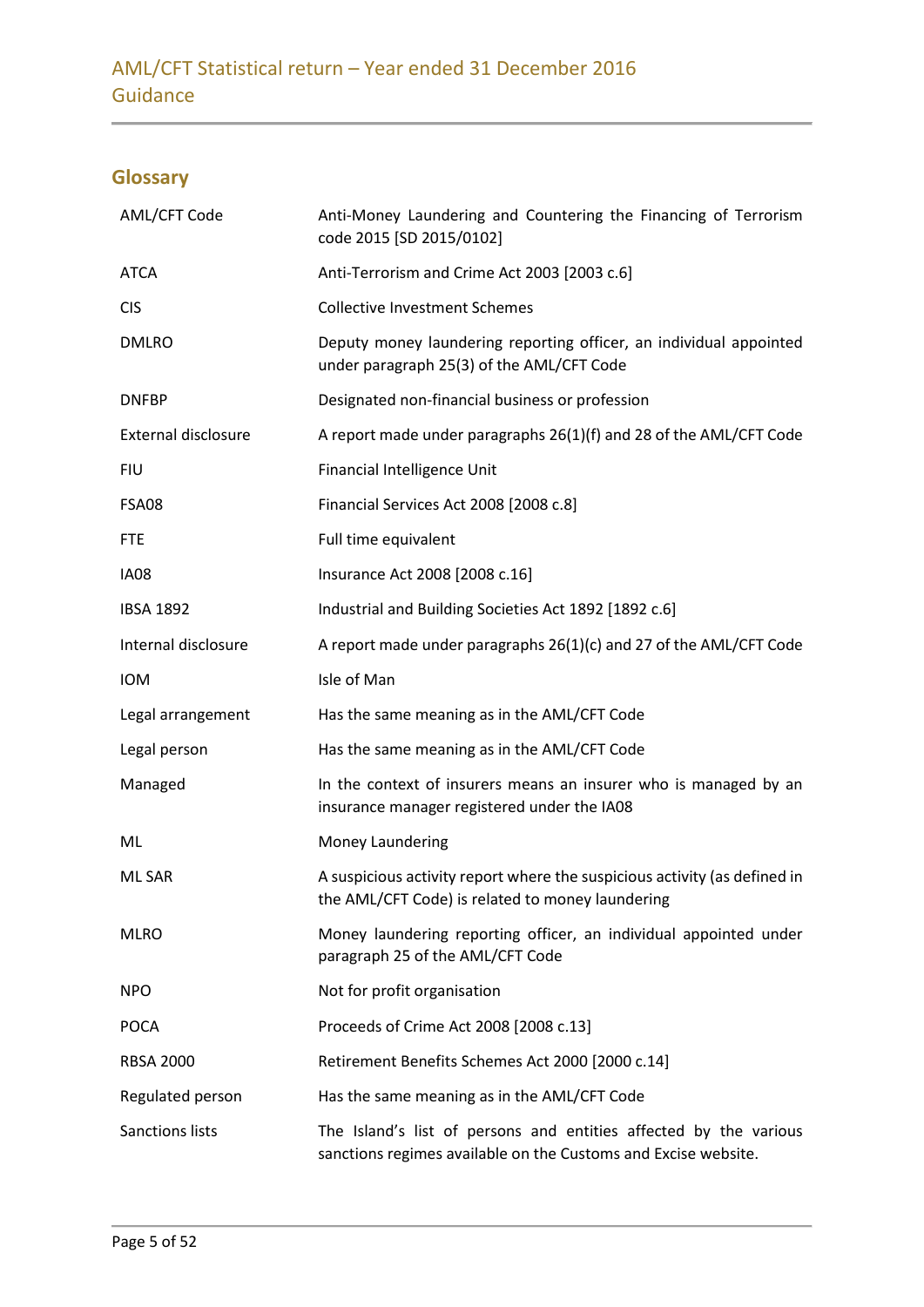| Sanctions officer          | An officer of the Customs and Excise Division of the Treasury                                                                                                     |
|----------------------------|-------------------------------------------------------------------------------------------------------------------------------------------------------------------|
| Self managed               | In the context of insurers means an insurer who is not managed by an<br>insurance manager registered under the IA08                                               |
| Suspicious activity report | An internal or external disclosure                                                                                                                                |
| <b>TF</b>                  | <b>Terrorist Financing</b>                                                                                                                                        |
| <b>TF SAR</b>              | A suspicious activity report where the suspicious activity (as defined in<br>the AML/CFT Code) is related to terrorist financing                                  |
| Trigger event              | In the case of long term insurers $-$ as defined by paragraph 5.1 of the<br>Guidance Notes on Anti-Money Laundering and Preventing the<br>Financing of Terrorism. |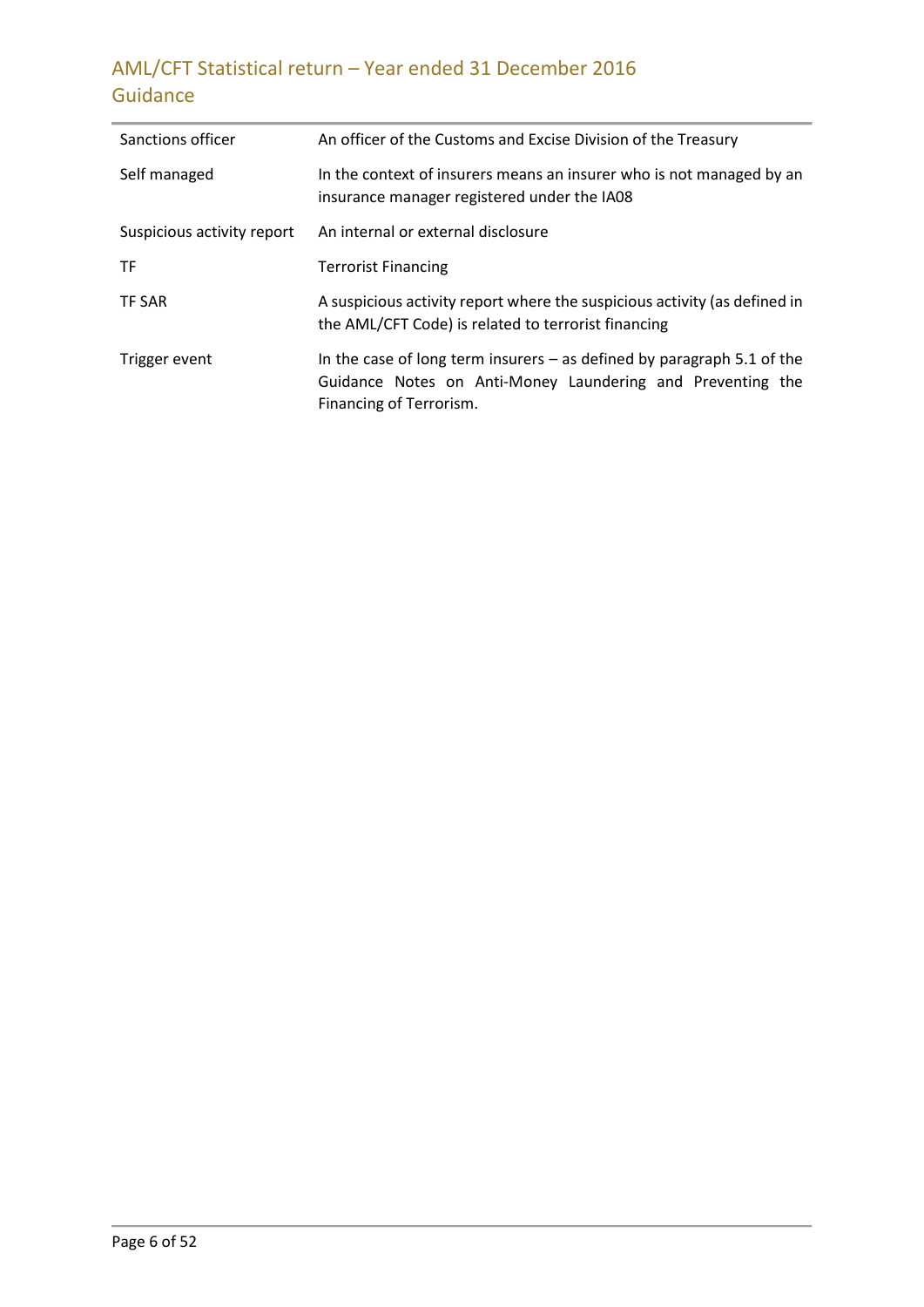## **Company information sheet / DNFBP information sheet**

This sheet records the permissions / business activities of the firm and based on the input the list of required forms is updated to reflect the forms required to be completed by the firm.

Incidental in the context of AML/CFT is where the customers of the incidental business are drawn from the customer base of the principal activity of the firm. For the purposes of this form a business activity cannot be considered to be incidental to an activity outside of the regulated sector.

Firms may wish to explain the basis of inclusion of a business activity as incidental in the comments section in question 3.

Question 3 is provided to allow firms to provide any commentary that is relevant to the completion of this form, including, where relevant, an explanation of the basis of inclusion of a business activity as incidental to the principal activity.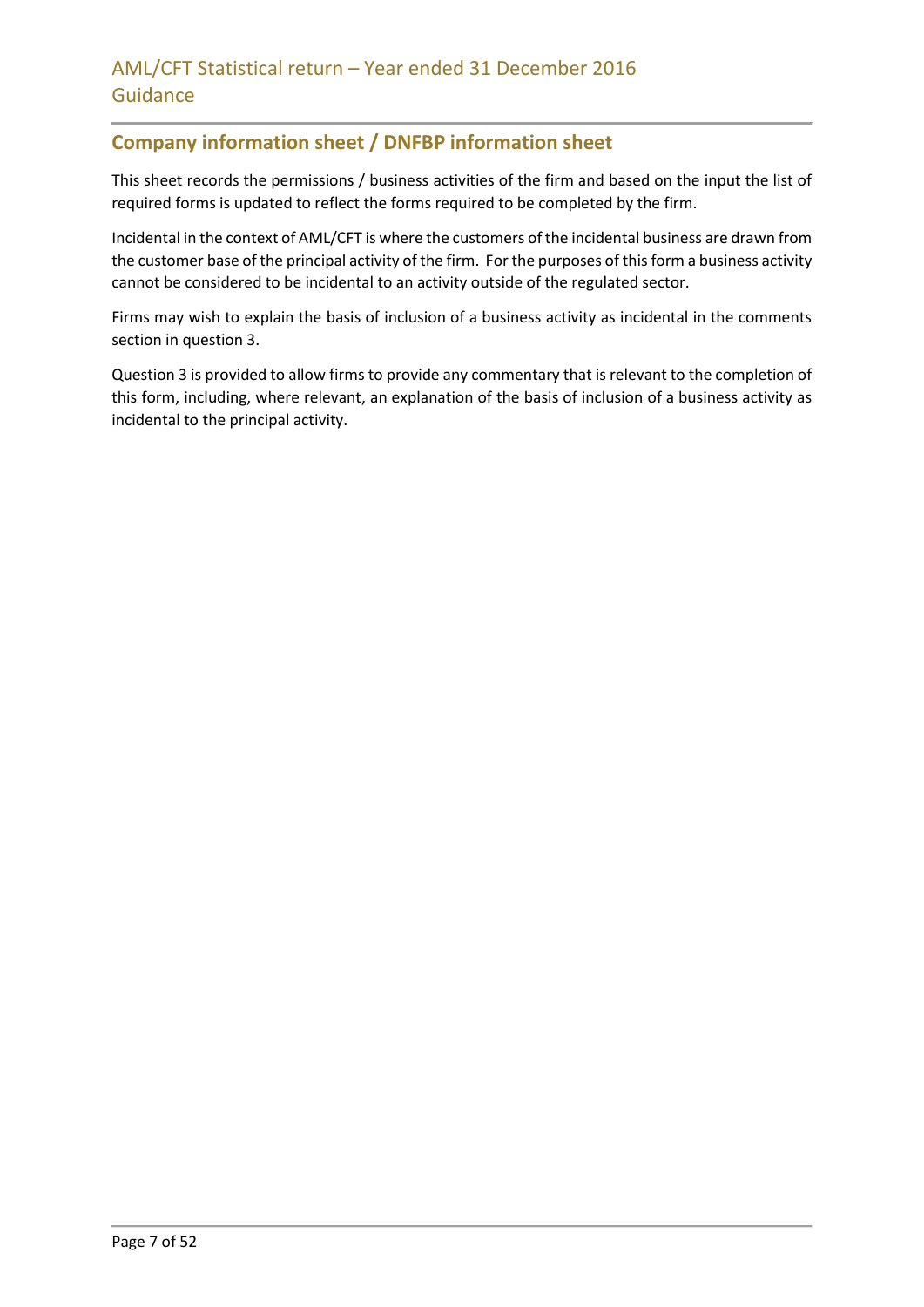## **Form A – Understanding the firm**

## *Background*

Form A provides certain background information in relation to the size of the firm and the extent of operations locally as well as some high level insight into the compliance and control mechanisms adopted by the firm which assist the governing body of the firm in managing AML/CFT risks.

## *A-1. Employee and contractor information*

a) The Authority is seeking to understand the number of Isle of Man resident directors, officers, employees, workers and contractors in respect of the Isle of Man business operations and how many positions were vacant as at 31 December 2016.

Except for firms which are long term insurance companies, information in respect of employees resident outside the Island is not requested at this time.

In obtaining this information the Authority wishes to understand how many of these individuals are directors or other officers or employees (within the meaning of the Employment Act 2006) of the firm ('*Number of officers and employees directly employed by the firm*') and how many may be contractors undertaking work or services in relation to the regulated or designated business of the firm whether or not engaged through an entity within the same group ('*Number of individuals contracted through a contract for services*').

This information will assist the Authority to form a view of the extent of operations undertaken in the Island and with the provision of the '*Number of compliance personnel – including the MLRO*' the Authority can, over time, monitor trends in the proportion of compliance personnel compared to the overall workforce for each sector.

For the avoidance of doubt outsourced services should not be included within the above statistics.

#### b) **This section is required only where the firm is a long term insurance company**

In addition to the information requested in a) of the number of Isle of Man resident directors, officers, employees, workers and contractors b) requests similar information in respect of persons resident outside the Island in respect of the worldwide operations of the Isle of Man headquartered firm as at 31 December 2016.

Whilst firms are asked to indicate the extraction basis for this information it is expected that the majority of firms should be able to provide this information on an actual basis.

#### *A-2. Outsourced activities*

In respect of each of the specified activities please indicate whether the activity was undertaken by the firm or was outsourced at any point throughout 2016. Where activities were both undertaken by the firm and a outsourced provider then this should be shown by selecting "Yes" for all applicable instances.

#### *A-3. AML/CFT training*

Through question A-3 the Authority seeks to gain statistics of the various types of training provided to firms over the course of the calendar year 2016 and to how many individuals.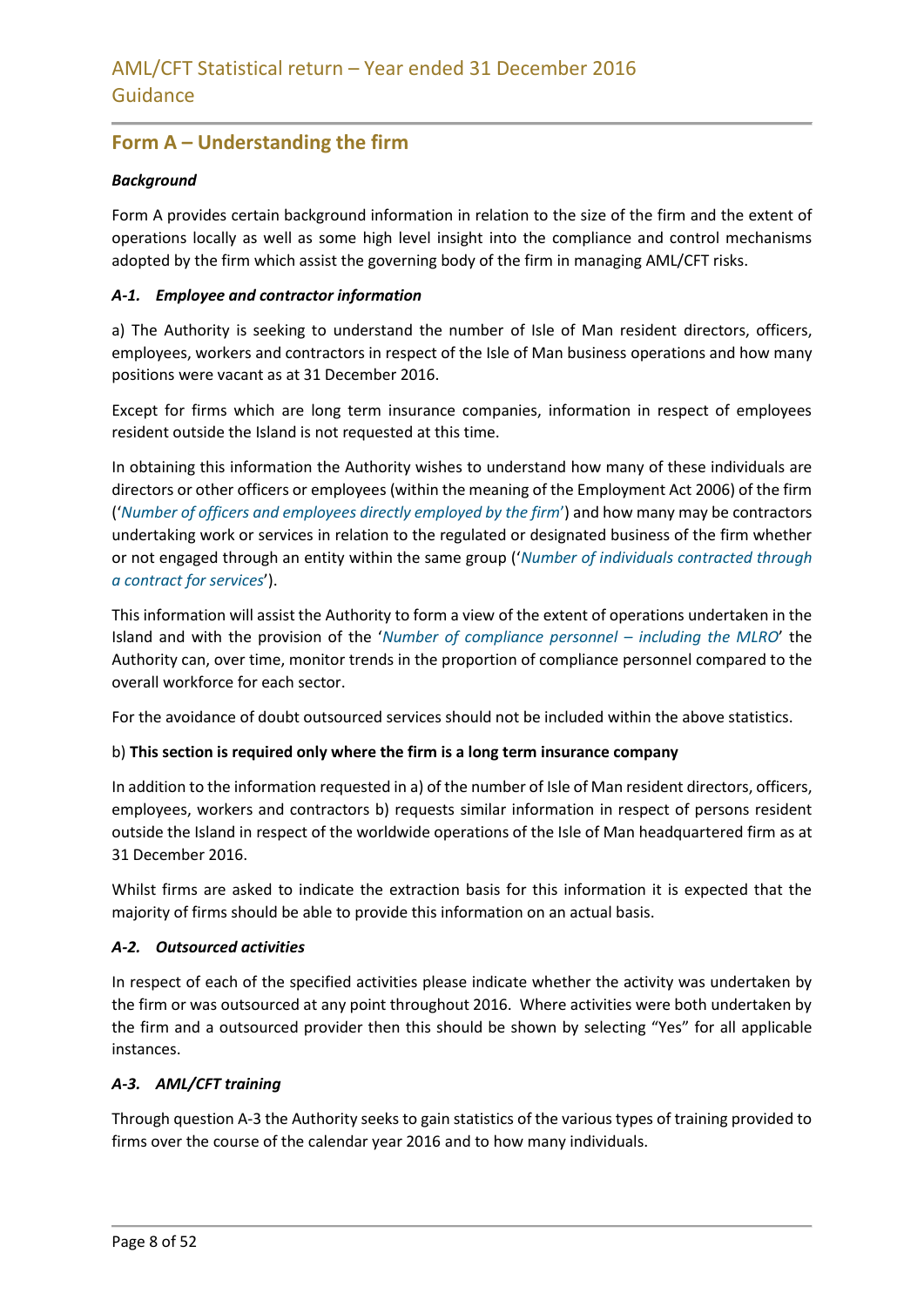In considering this the Authority has classified training into three categories. Firms are asked to consider into which category the training provided best fits.

'*Induction or detailed training'* being detailed training of the firm's AML/CFT obligations and the control and compliance framework in place at the firm to manage Ml/TF risk and to ensure compliance with those legal and regulatory obligations.

'*Refresher training*' being the annual training provided to all employees of a more general nature, designed to refresh memory and to update in relation to changes to the regulatory and internal frameworks.

'*Specialist training*' is the training provided to individuals who have decision making responsibility or oversight for the AML/CFT risk and control framework adopted by the firm.

Through an analysis of this data the Authority can understand the development of training in conjunction with changes to the legal and regulatory obligations, ML/FT typologies pertinent to the sector and any other industry wide changes that may have an impact on the type and frequency of training provided to individuals.

It is expected that all firms should be able to provide this information on an actual basis.

## *A-4. Oversight for AML/CFT by an overseas regulator*

Where the firm has regulatory permissions to conduct business in a jurisdiction other than the Isle of Man, the firm may also be required to comply with AML/CFT requirements of that overseas jurisdiction. If this is the case please indicate this by placing a 'Y' in the box provided, otherwise please insert an 'N'.

Where this is the case please also provide details of the overseas regulator, the relevant jurisdiction any 'registration or authorisation number' issued to the firm by the overseas regulator and, where applicable, the name of the contact responsible for the relationship with the firm at the overseas regulator.

For the avoidance of doubt where the Isle of Man operations consist of a branch of a firm headquartered elsewhere, only the lead regulator details are required.

Further, where designated businesses are overseen for AML/CFT purposes by an SRO this information is only required where the business undertakes activities outside of the Isle of Man.

It is expected that all firms should be able to provide this information on an actual basis.

## *A-5. Monitoring and testing compliance of internal control environment (para 29 of AML/CFT Code)*

The Authority wishes to understand who undertakes the monitoring and testing of compliance of the AML/CFT internal control environment and whether that person or persons:

- have appropriate independence from AML/CFT operational functions;
- reports its findings direct to the governing body of the firm or audit committee; and
- has sufficient status within the organisation.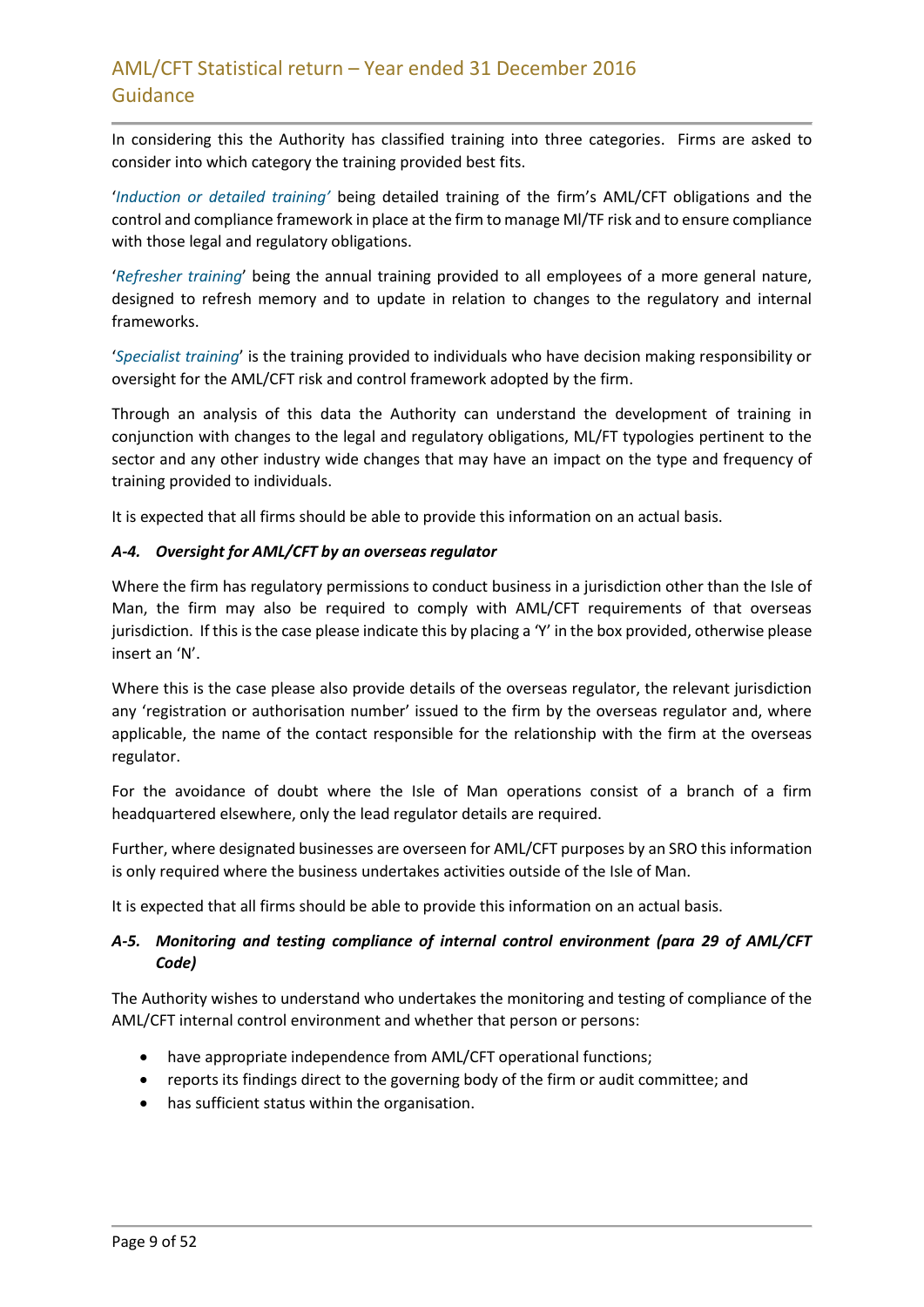Firms *may* wish to include within the comments section in A-7 any additional information that may be relevant to the assessments made.

#### *A-6. Payment methods*

The Authority is seeking to understand the payment methods accepted or utilised by the business for incoming and outgoing transfer of wealth to and from customers in respect of regulated or designated business carried on.

The Authority appreciates that some payment methods are utilised or accepted as part of 'business as usual', others are accepted on a case by case basis after due consideration of the risks presenting and others are not acceptable by policy of the business.

For each payment method please indicate for each of the incoming and outgoing flows whether the firm utilises the payment method and the frequency from the following:

- *Usual* This method is used frequently as part of business as usual
- *Occasional* Whilst considered to be a method within business as usual the frequency is less
- **•** By exception Not a method utilised within business as usual and requires consideration of risk and senior sign off before accepted
- *Never –* Method is not utilised by the business
- *Unknown*

### *A-7. Comments*

This section is provided to allow firms to provide any commentary that is relevant to the questions on Form A, including, where relevant, any material assumptions made in the collation of the data.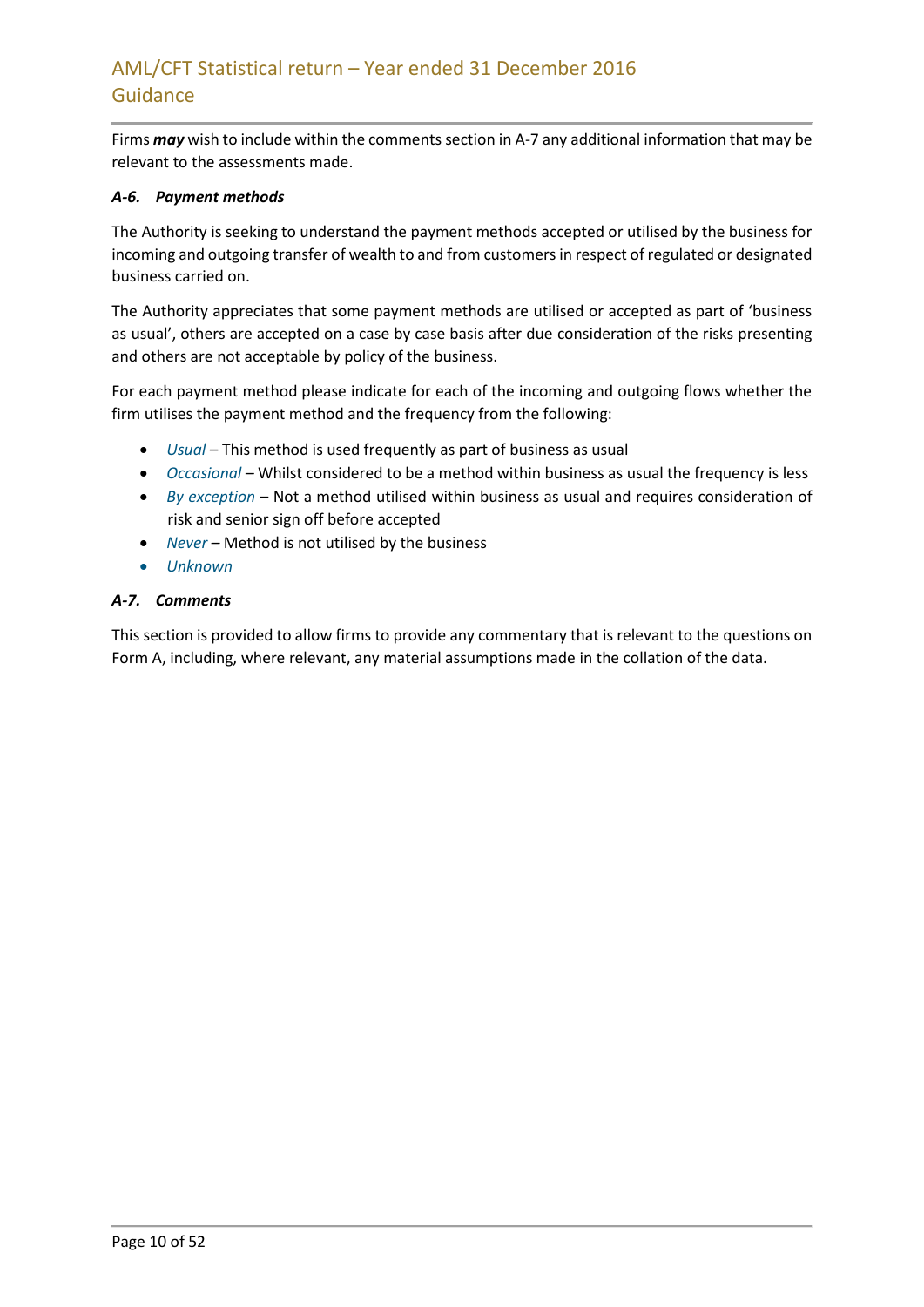## **Form B – Monitoring and screening procedures**

#### *Background*

Form B provides the Authority with statistical information about the monitoring and screening procedures adopted by the firm as well as some information about the risk categorisation of customers.

In this return the risk categories of higher, standard and lower are utilised as the majority of firm adopt a three tier categorisation of risk. Question B-3 seeks information from the firm about its own categories of risk. In all instances a firm is requested to ensure that only items categorised as higher under the AML/CFT Code should be categorised as higher in this return.

## *B-1. Monitoring and screening procedures undertaken by an Isle of Man regulated entity or designated business*

Where the firm adopts the monitoring and screening procedures of another regulated entity or designated business then the Authority will obtain the required information for Form B from the return of the indicated entity or business and the firm need not complete the remainder of Form B.

### *B-2 Screening for PEPs, sanctions, links to terrorism or negative press matches*

Screening of customers and other parties to the business relationship is a key component of the customer due diligence process, the nature and extent of which will vary according to risk.

This question seeks to collate statistical information about the timing and frequency of four different screening objectives in respect of each risk category.

*PEP screening* is where a firm seeks to establish whether a customer is or is associated with a PEP by comparing the identity of the customer and other parties to the business relationship to a database of politically exposed persons.

*Sanction screening* is where a firm compares the identity of the customer and other parties to the business relationship to sanction lists in issue in order to identify a person or entity on any sanctions list.

*Terrorism screening* is where a firm seeks to establish whether a customer or any other party to the business relationship has links to terrorism.

*Negative press matching* is where a firm seeks to establish whether a customer or any other party to the business relationship is negatively portrayed in the press or other public arena.

a) The firm is asked to indicate, for each risk category of customer and each of the four screening objectives, whether it undertakes screening at the commencement of the business relationship. Firms should respond "Y" where procedures have been in place for the whole of 2016 and "N" where this is not the case.

It is expected that all firms should be able to provide this information on an actual basis.

Questions b) to f) are in respect of existing customers: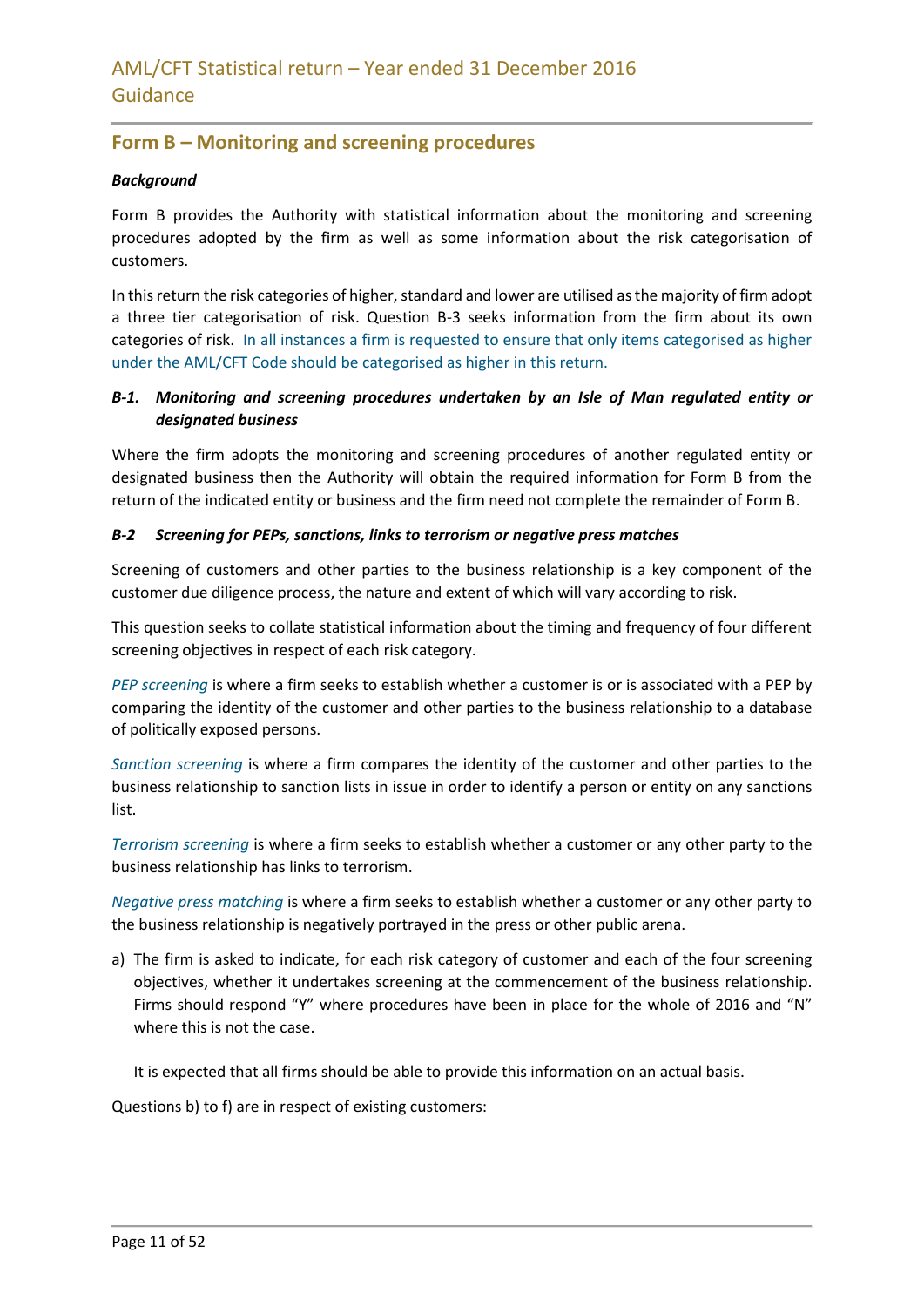- b) The firm is asked to indicate the frequency at which it undertakes screening of existing clients for each risk category of customer and each screening objective. Please select the frequency that best reflects the frequency adopted by the firm.
- c)  $f$ ) Screening may also be applied when certain events occur. The Authority is interested to understand whether additional screening is applied in addition to the frequency of screening applied under b) above when sanction lists are updated or published, at the occurrence of a trigger event, at an unusual activity event (as defined by the AML/CFT Code) or suspicious activity event (as defined by the AML/CFT Code).

Firms should respond "Y" where procedures have been in place for the whole of 2016 and "N" where this is not the case.

It is expected that all firms should be able to provide this information on an actual basis.

#### *B-3. Risk categories*

The questions in this return categorise the customer risk as being higher, standard or lower. It is recognised that the AML/CFT Code only considers higher risk customers and non-higher risk customers. The Authority also recognises that the majority of firms categorise the risk of their customers into one of three categories. As a result the questions are framed to reflect this.

This question enables the firm to explain to the Authority the risk categories used by the firm and how they map to the three categories shown thereby enabling firms to respond to the questions in a manner that reflects their risk categorisation.

When mapping risk categories firms should ensure that where the customer risk of ML/FT has been assessed as higher in accordance with the AML/CFT Code that these customers, and only these customers, are shown within the higher risk category within the return.

## *B-4. Payment screening - Licenceholders regulated under FSA08 under CLASS 1, Class 8(2)(a) or Class 8(4) only*

## **This question should only be completed by deposit takers, and those firms with Money Transmission Service permissions within Class 8(2)(a) and Class 8(4).**

In addition to the screening of customers, parties to payments are also screened to identify persons or entities on sanctions lists thereby reducing the risk of payments being made to or received from a person on a sanctions list or relating to restricted activities.

- a) This question seeks to understand for each of SWIFT, BACs and FASTER payment types, whether the sender, beneficiary or other party to the payment is screened and if so, if the screening is performed on a real time transactional basis, prior to the transaction occurring or after the transaction completing. Information is also sought as which sanction lists are utilised for both incoming and outgoing payments.
- b) Where screening is undertaken subsequent to the payment transaction completing please detail in the box provided the timeframe in which screening is performed.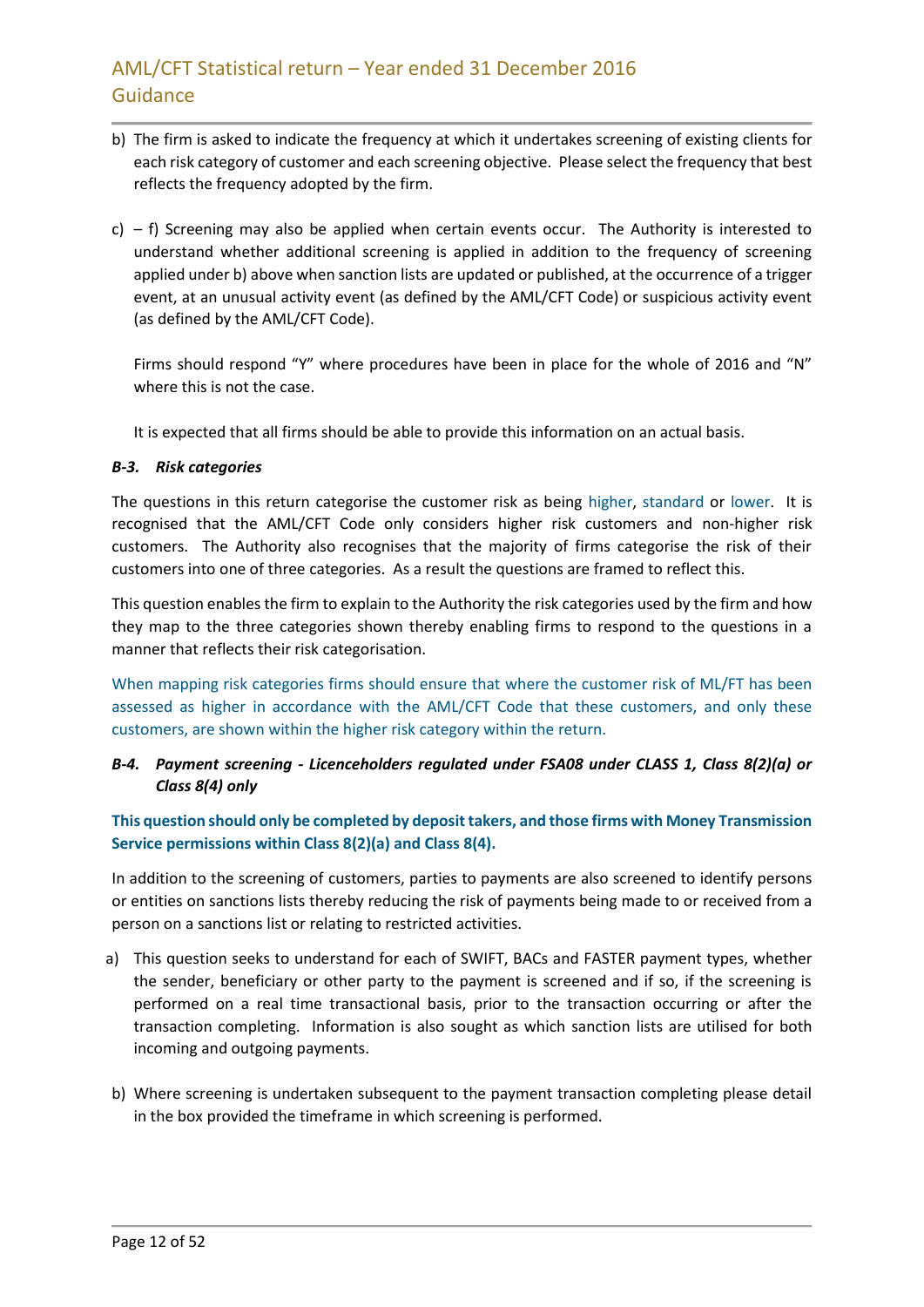c) Where published lists are used other than the sanction lists published by the Isle of Man, United Kingdom, European Union or United States please state in the box provided which public lists are referred to.

## *B-5. On-going monitoring*

Ongoing monitoring is the scrutiny of transactions and other activities to determine whether they are consistent with the firm's knowledge of the customer and the nature and purpose of the product or service provided and the business relationship. Monitoring also involves identifying changes to the customer profile (for example, their behaviour, use of products and size and frequency of transactions), and keeping it up to date, which may require the application of new, or additional, CDD measures. On-going monitoring is an essential component in identifying activities that are unusual or suspicious.

The nature and extent of on-going monitoring procedures can vary according to the customer risk and type of customer. This question seeks to understand for each customer type listed below and the risk categorisation of that customer the type of ongoing monitoring performed and the frequency of that monitoring.

The customer types are split into:

- i. PEPs being those customers who are associated with a PEP, within the meaning of paragraph 14(1) of the AML/CFT Code, whether the customer is an individual or legal person or legal arrangement.
- ii. Individuals not associated with PEPs being any customer that is an individual or a number of individuals that are not associated with a PEP.
- iii. Other customers not associated with PEPs being any customer who is not a natural person who is also not associated with a PEP.

The responses required are to indicate for each of the ongoing monitoring activities listed (review of customer risk assessment, review of customer due diligence and scrutiny of transactions) the frequency of monitoring by risk categorisation. The possible responses are:

- At least annually
- At least once every three years
- At trigger events only
- Constant automated review

## *B-6. Scrutiny of transactions - Licenceholders regulated under FSA08 under CLASS 1, Class 8(2)(a) or Class 8(4) only*

**This question should only be completed by deposit takers, and those firms with Money Transmission Service permissions within Class 8(2)(a) and Class 8(4).** 

This question provides a more in-depth analysis of the response to B-5 in respect of on-going monitoring and scrutiny of transactions.

In this question the firm is requested to indicate whether for each category of customer transactions are scrutinised:

i. Constantly via a transactional monitoring system;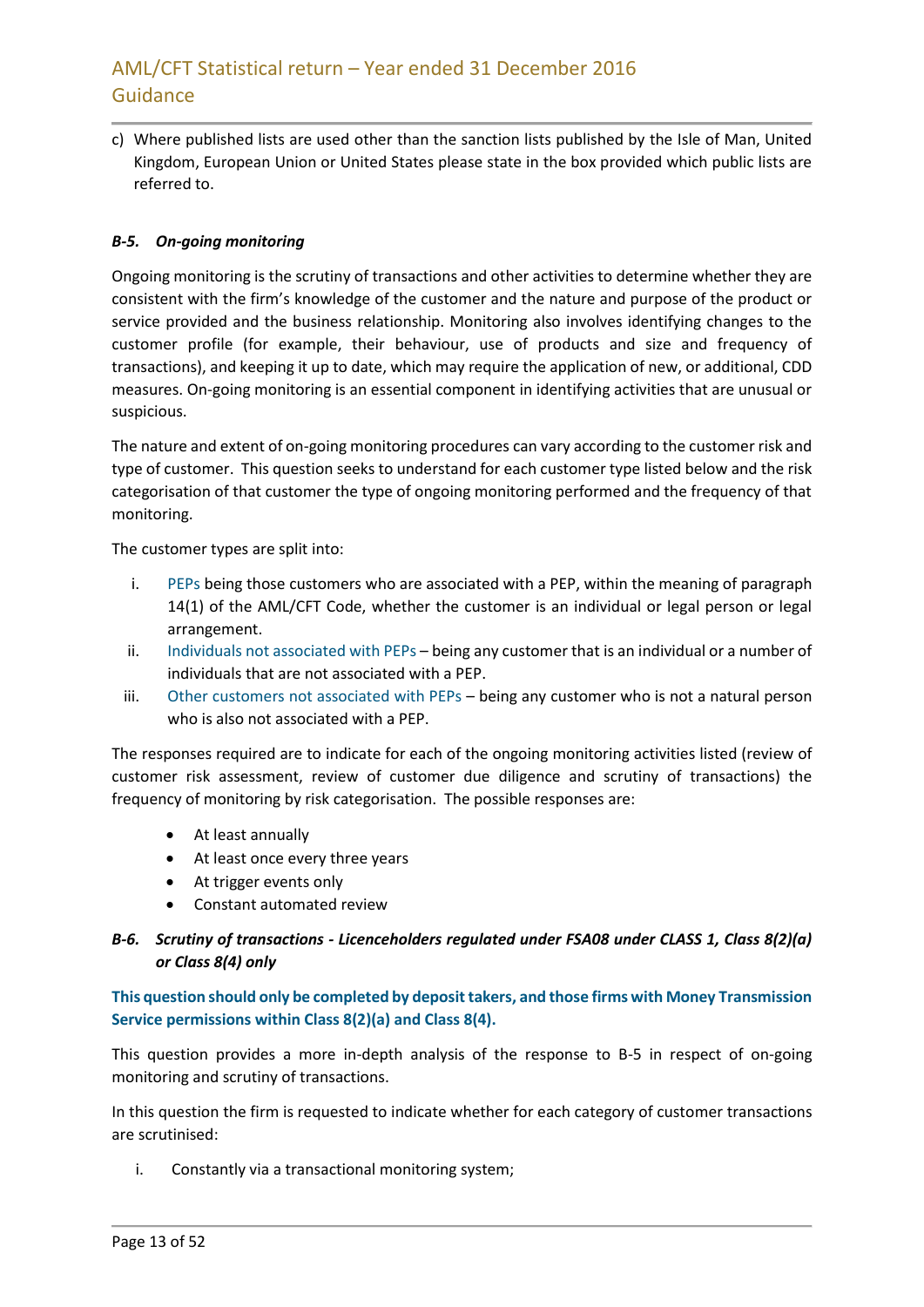- ii. Through system generated exception reports;
- iii. At trigger events;
- iv. With reference to a pre-determined value limit;
- v. As a result of cash activity;
- vi. By reference to the geographic origin or destination of transaction;
- vii. As a result of an external event, e.g. the update by FATF of the high-risk jurisdictions list;
- viii. As a result of scheduled periodic reviews and sampling.

#### *B-7. Comments*

This section is provided to allow firms to provide any commentary that is relevant to the questions on Form B, including, where relevant, any material assumptions made in the collation of the data.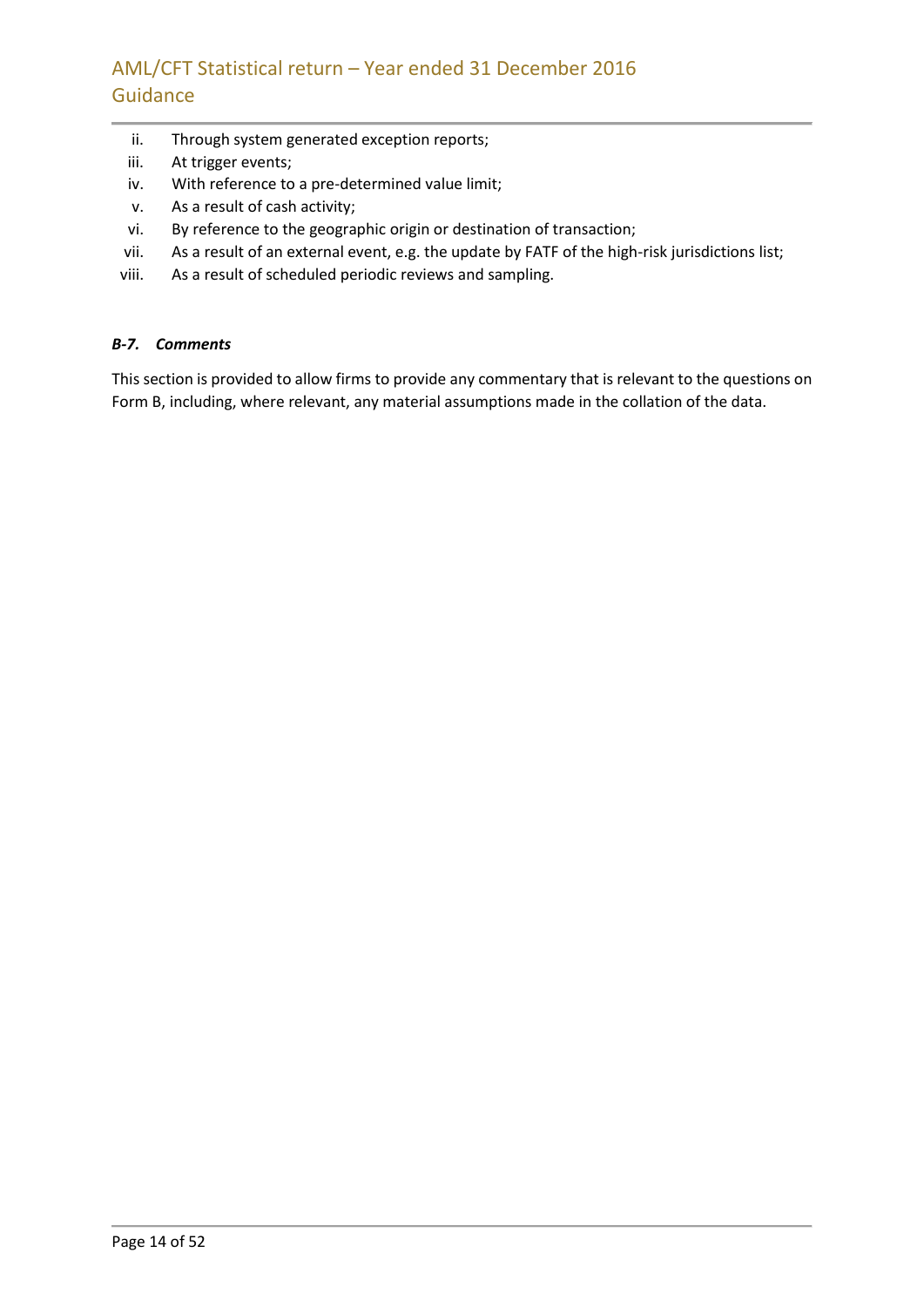## **Form C0 – Understanding the customer base**

This form should only be completed by firms with the following permissions / designated business activity:

- Crowdfunding platforms (FSA08 Class 6)
- Management or administration services (FSA08 Class 7)
- Money transmission services (FSA08 Class  $8(2)(a)$  and Class  $8(4)$ )
- General insurance intermediary (IA08)
- Insurance manager of long term insurers (IA08)
- All DNFBP's excluding legal services (DBROA15)
- Credit Union (IBSA 1892)

Customer should be interpreted as having the same meaning as the AML/CFT Code.

It is recognised that some of the information requested on this form may not be in an easily extractable form from the systems of the firm. If this is the case the Authority seeks to understand 'a picture' of the firm and requests that the firm provide the information on a best endeavour's basis using its detailed understanding and knowledge of its customers and new business processing.

### *C0-1. Size and significance of customer base of the firm*

The Authority has detailed information about the size of the firm in the context of financial information through the annual returns submitted. However, in most cases information about the customer base is obtained mainly through the on-site visit process.

The Authority seeks to obtain some high-level information about the size and changes within the firm's customer base during the year ended 31 December 2016 including information of the number of applicants for business declined, and existing customers terminated for ML/FT purposes.

The Authority seeks to establish how many customers as at 31 December 2016 are material to the firm's income. In this context the Authority is interested to understand how many customers exist which alone or with associates account for more than 20% of the firm's income.

Firms should indicate the basis on which responses to this question have been provided. If any question is considered to be N/A the rationale should be clearly shown in C0-7.

#### *C0-2. AML/CFT risk profile of customers*

This question seeks to understand the ML/FT risk profile of the firm's customers as assessed by the firm.

Please indicate how many customers, as at 31 December 2016, fall within each risk category.

Firms should indicate the basis on which responses to this question have been provided. If any question is considered to be N/A the rationale should be clearly shown in C0-7.

## *C0-3. PEPs*

This question seeks to understand how many customers are PEP's or are associated with a PEP. The firm is asked to indicate how many customers (as at 31 December 2016) are, or are associated with, a domestic PEP and how many are, or are associated with, a foreign PEP.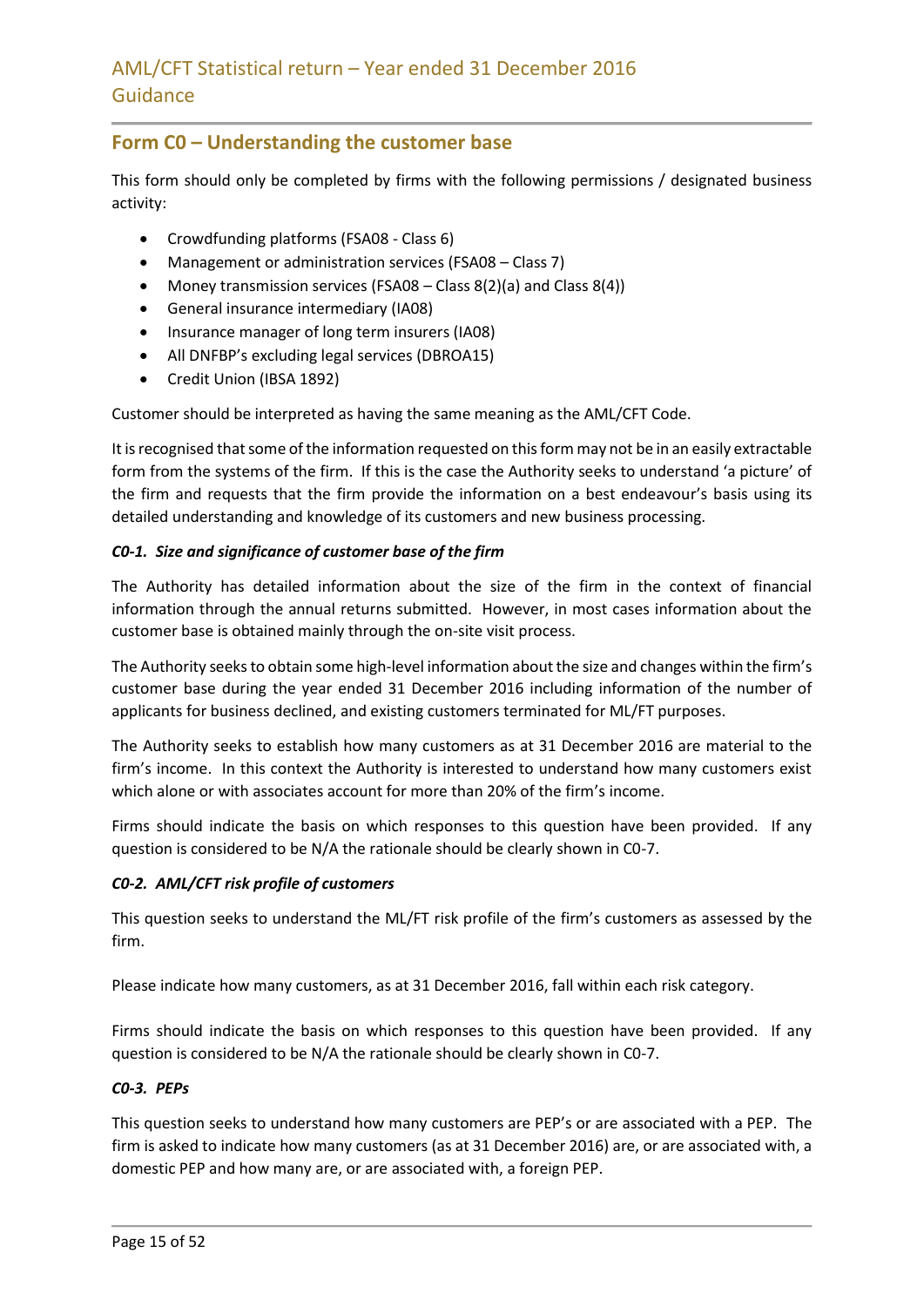Firms should indicate the basis on which responses to this question have been provided. If any question is considered to be N/A the rationale should be clearly shown in C0-7.

### *C0-4. Use of simplified due diligence*

Part 6 of the AML/CFT Code allows firms to apply concessions in the CDD procedures applied to customers with the use of each concession being subject to certain qualifying criteria.

The Authority is seeking to understand the extent of application of the concessions allowed across industry sectors. Whilst providing valuable information over time of the trends in application, this information will also be of immediate value to the Authority and the Island as it will assist in the understanding of use at a sector level, an essential aspect when considering the risk of ML/FT from a national perspective.

In respect of each of the concessions applicable to your firm and available under Part 6 of the AML/CFT the Authority requests firms to indicate whether the concession has been utilised by the firm **throughout 2016** and if so how many customers was it applied to?

It is recognised that for some customers with a number of related parties that more than one concession may be applied when considering CDD at the customer level (eg. No CDD applied for party A, acceptable applicant concession for parties B and D and eligible introducer concession for party C). In this example for the single customer the form would be completed as follows:



Firms should indicate the basis on which responses to this question have been provided.

## *C0-5. Residency of customers*

Firms are asked to provide a breakdown of the country of residence of customers split between natural persons and non-natural persons (legal persons or legal arrangements). This information should be provided on Form F.

The aggregate percentage must total 100%. To assist the firm in completion the total percentage is shown in the header of Form F. The Authority has utilised the list of country codes as issued by the International Organisation for Standardisation.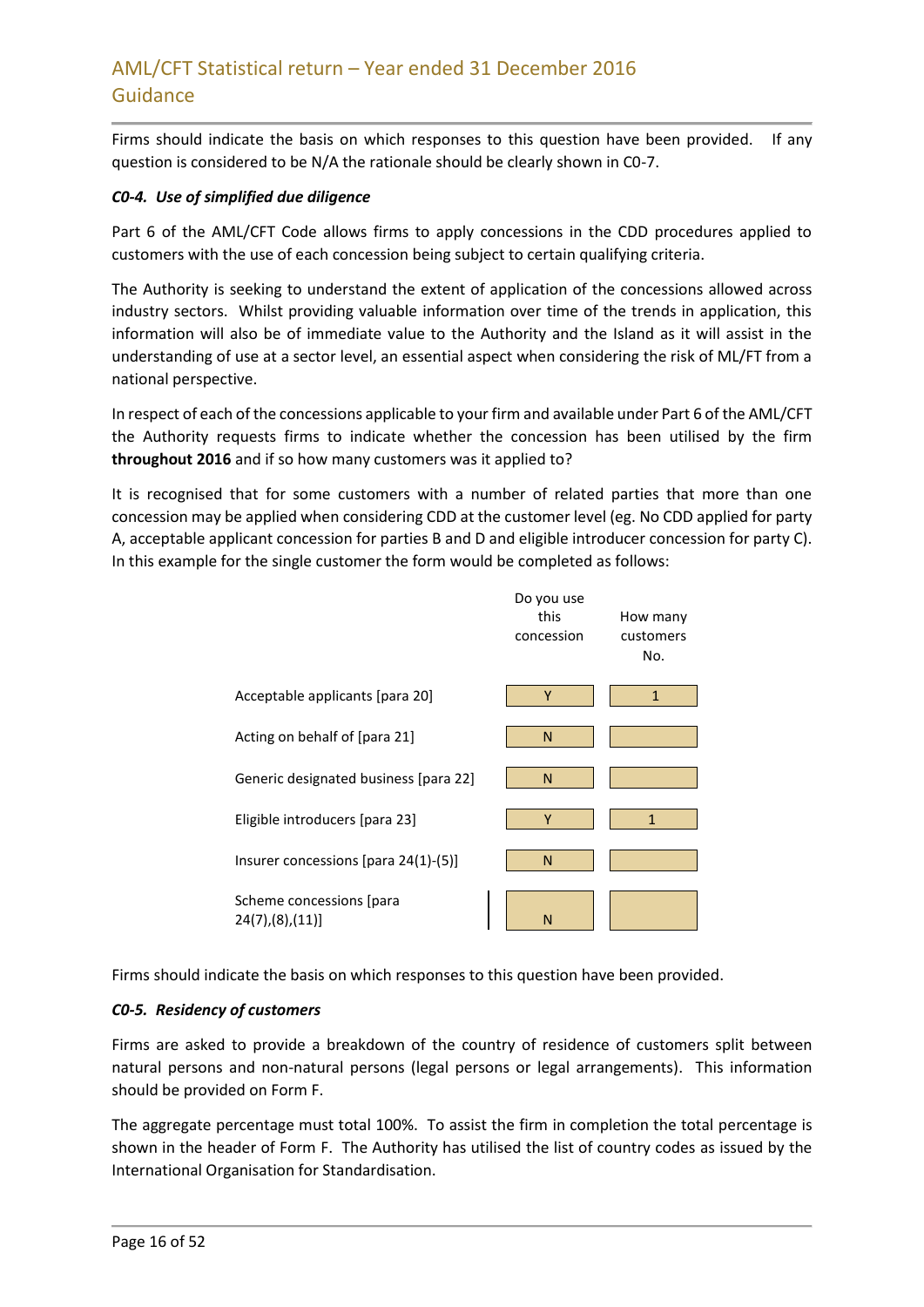Firms should indicate on Form F the basis on which responses to this question have been provided.

## *C0-6. Residency of beneficial owners of customers*

Firms are asked to provide a breakdown of the country of residence of the beneficial owner of customers where the customer is not a natural person. This information should be provided on Form G.

Since it is possible for a customer to have more than one beneficial owner and since the information requested is only in respect of a subset of the customer base (non-natural persons only), then it is not likely that the total will aggregate to 100%.

Firms should indicate on Form G the basis on which responses to this question have been provided.

### *C0-7. Comments*

This section is provided to allow firms to provide any commentary that is relevant to the questions on Form C0, including, where relevant, any material assumptions made in the collation of the data.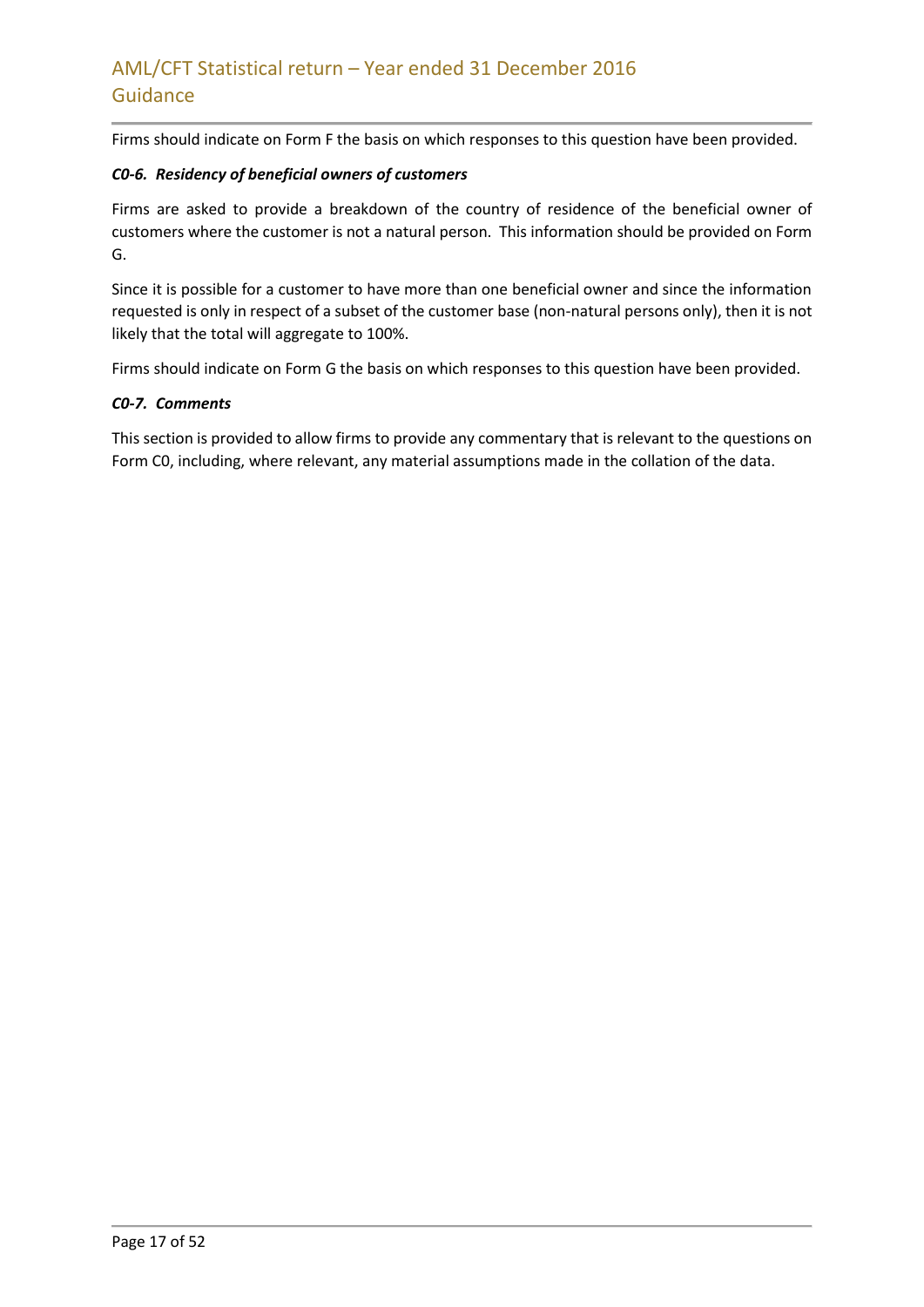## **Form C1 – Understanding the customer base – deposit taking**

This form should only be completed by firms with deposit taking permissions (FSA08 - Class 1).

Form C provides the Authority with statistical information about the customers and products of the firm. This form is industry specific and firms are asked to ensure that they complete the correct form relevant for the permissions held remembering that where a firm holds a number of permissions that the relevant form for each permission is required except where the permission is incidental to the firm's principal activity.

Client should be interpreted as being the account holder.

It is recognised that some of the information requested on this form may not be in an easily extractable form from the systems of the firm. If this is the case the Authority seeks to understand 'a picture' of the firm and requests that the firm provide the information on a best endeavour's basis using its detailed understanding and knowledge of its customers and new business processing.

### *C1-1. Size and significance of client base of the firm*

The Authority has detailed information about the size of the firm in the context of financial information through the annual returns submitted. However, in most cases information about the customer base is obtained mainly through the on-site visit process.

#### a) Clients

The Authority wishes to understand the number of clients with non zero accounts as at 31 December 2016 and this information is requested in i). In this context 'non-zero' means accounts with a balance of value.

Question ii) seeks to establish how many clients as at 31 December 2016 are material to the firm's income. In this context the Authority is interested to understand how many clients exist which alone or with associates account for more than 20% of the firm's income.

#### b) Accounts

Through question i) the Authority seeks to obtain some high-level information about the number of non-zero accounts as at 31 December 2016, the number of new accounts opened in the year [ii)] and the number of accounts closed in the year [iv)] (ons and offs).

The Authority is also seeking to understand how many new applications were declined for ML/FT purposes [iii)] and how many existing accounts were terminated for ML or FT purposes in the year [v)].

It is recognised that some deposit takers collate information at a client level and some at an account level and therefore the firm may choose to respond to b)ii)-b)v) (ons and offs) at a client level or account level. Please indicate the basis used.

The information requested in a) and b) above should be classified according to the following customer types:

- IOM resident natural persons
- Natural persons not resident in the IOM
- IOM charities or NPOs
- Non IOM charities or NPOs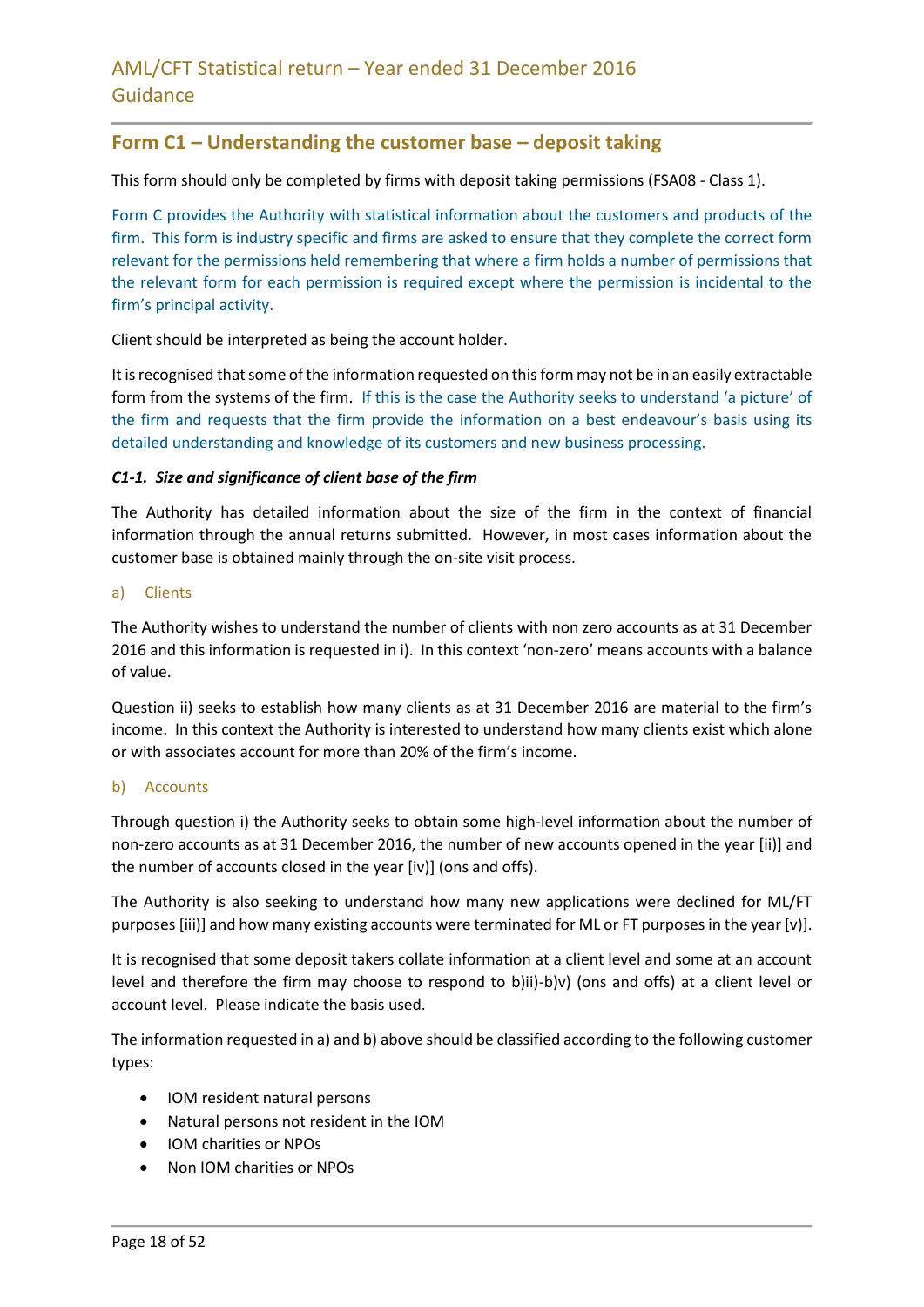- Corporates and trusts managed by IOM TCSPs
- Other corporate and trust customers (other than banks)
- Other clients, including banks and the public sector

Where it is unclear into which customer categorisation a client falls, the firm is asked to use its best judgement and apply a consistent methodology in the allocation basis.

Firms should indicate the basis on which responses to this question have been provided. If any question is considered to be N/A the rationale should be clearly shown in C1-6.

## *C1-2. AML/CFT risk profile of clients*

This question seeks to understand the ML/FT risk profile of the firm's clients as assessed by the firm.

For each of the client types considered in C1-1, please indicate how many customers, as at 31 December 2016, fall within each risk category using the same mapping of risk categories to higher, standard and lower [as in B-2].

For this question Charities and NPO's should be included within the 'Other clients' category.

Where it is easier for the firm to answer this question from the perspective of the number of client accounts as opposed to the number of clients please do so, clearly indicating in the box provided the basis utilised.

Firms should indicate the basis on which responses to this question have been provided. If any question is considered to be N/A the rationale should be clearly shown in C1-7.

## *C1-3. PEPs*

This question seeks to understand how many clients are PEP's or are associated with a PEP. The firm is asked to indicate how many clients (as at 31 December 2016) are, or are associated with, a domestic PEP and how many are, or are associated with, a foreign PEP.

Firms should indicate the basis on which responses to this question have been provided. If any question is considered to be N/A the rationale should be clearly shown in C1-7.

## *C1-4. Use of simplified due diligence*

Part 6 of the AML/CFT Code allows firms to apply concessions in the CDD procedures applied to customers with the use of each concession being subject to certain qualifying criteria.

The Authority is seeking to understand the extent of application of the concessions allowed across industry sectors. Whilst providing valuable information over time of the trends in application, this information will also be of immediate value to the Authority and the Island as it will assist in the understanding of use at a sector level of the current application of simplified due diligence, an essential aspect when considering the risk of ML/FT from a national perspective.

In respect of each of the concessions applicable to your firm and available under Part 6 of the AML/CFT the Authority requests firms to indicate whether the concession has been utilised by the firm **throughout 2016** and if so how many clients was it applied to?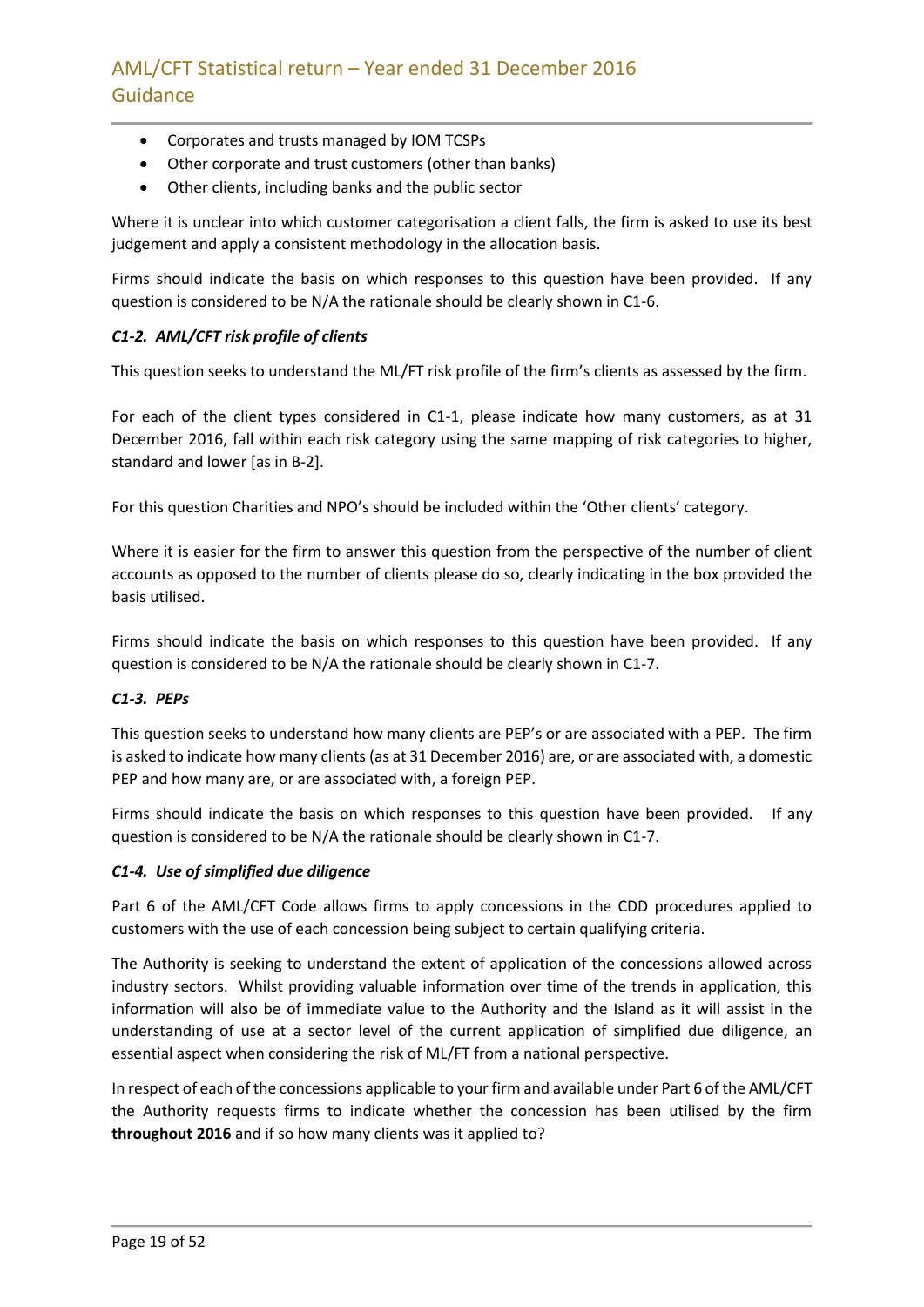It is recognised that for some clients with a number of related parties that more than one concession may be applied when considering CDD at the client level (eg. No CDD applied for party A, acceptable applicant concession for parties B and D and eligible introducer concession for party C). In this example for the single client the form would be completed as follows:



Firms should indicate the basis on which responses to this question have been provided.

## *C1-5. Residency of clients*

Firms are asked to provide a breakdown of the country of residence of customers split between natural persons and non-natural persons (legal persons or legal arrangements). This information should be provided on Form F.

The aggregate percentage must total 100%. To assist the firm in completion the total percentage is shown in the header of Form F. The Authority has utilised the list of country codes as issued by the International Organisation for Standardisation.

Firms should indicate on Form F the basis on which responses to this question have been provided.

## *C1-6. Residency of beneficial owners of clients*

Firms are asked to provide a breakdown of the country of residence of the beneficial owner of clients where the customer is not a natural person. This information should be provided on Form G.

Since it is possible for a customer to have more than one beneficial owner and since the information requested is only in respect of a subset of the client base (non-natural persons only), then it is not likely that the total will aggregate to 100%.

Firms should indicate on Form G the basis on which responses to this question have been provided.

## *C1-7. Comments*

This section is provided to allow firms to provide any commentary that is relevant to the questions on Form C1, including, where relevant, any material assumptions made in the collation of the data.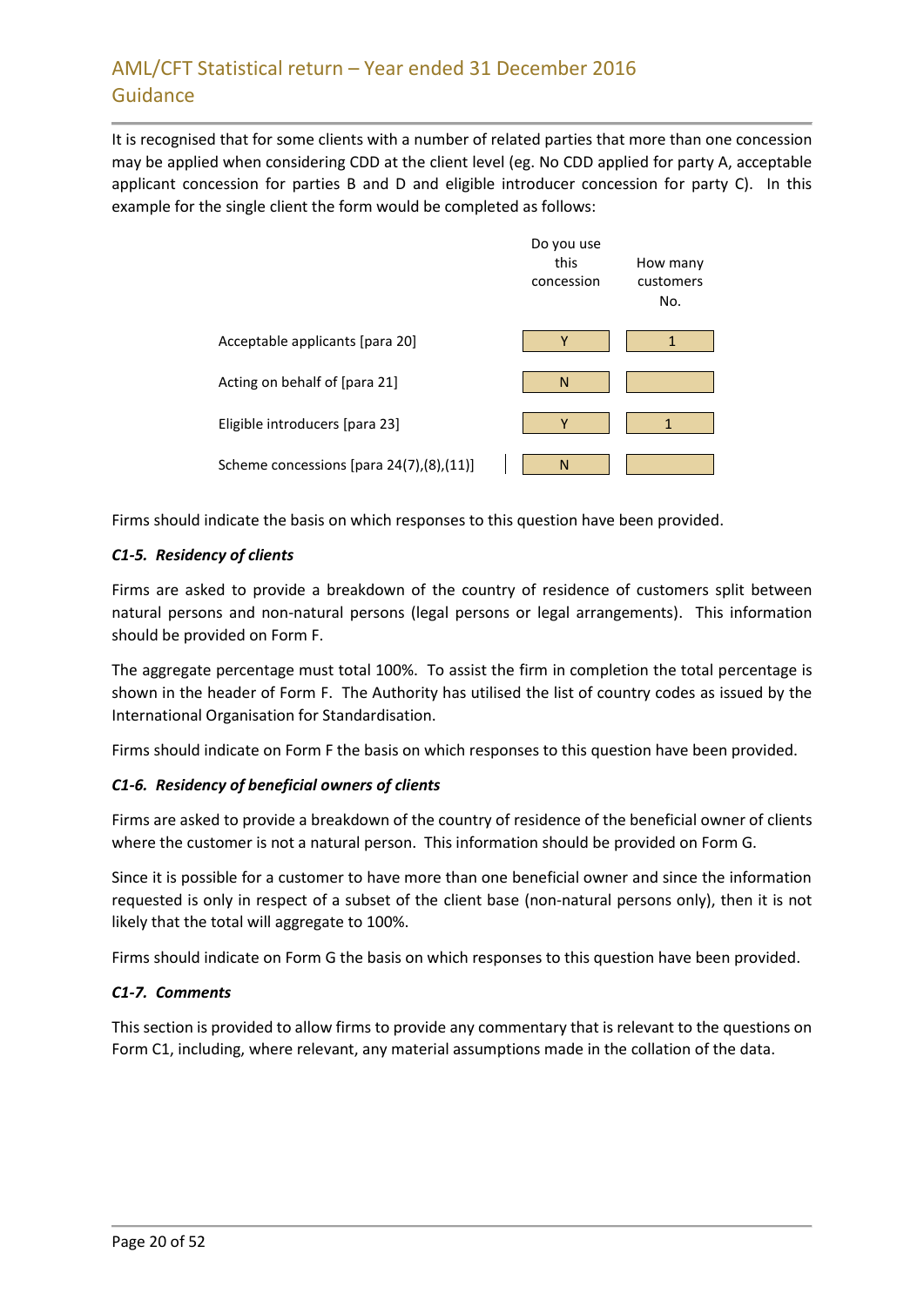## **Form C2 – Understanding the customer base – investment business**

This form should only be completed by firms with investment business permissions (FSA08 - Class 2).

Form C provides the Authority with statistical information about the customers and products of the firm. This form is industry specific and firms are asked to ensure that they complete the correct form relevant for the permissions held remembering that where a firm holds a number of permissions that the relevant form for each permission is required except where the permission is incidental to the firm's principal activity.

Customer should be interpreted as having the same meaning as the AML/CFT Code.

It is recognised that some of the information requested on this form may not be in an easily extractable form from the systems of the firm. If this is the case the Authority seeks to understand 'a picture' of the firm and requests that the firm provide the information on a best endeavour's basis using its detailed understanding and knowledge of its customers and new business processing.

### *C2-1. Size and significance of customer base of the firm*

The Authority has detailed information about the size of the firm in the context of financial information through the annual returns submitted. However, in most cases information about the customer base is obtained mainly through the on-site visit process.

#### a) Clients

The Authority wishes to understand the number of clients to which the firm provides services as at 31 December 2016 and this information is requested in i).

Question ii) seeks to establish how many clients as at 31 December 2016 are material to the firm's income. In this context the Authority is interested to understand how many clients exist which alone or with associates account for more than 20% of the firm's income.

#### b) Accounts

Through question i) the Authority seeks to obtain some high-level information about the number of investment business accounts as at 31 December 2016, the number of new accounts opened in the year [ii)] and the number of accounts closed in the year [iv)] (ons and offs).

The Authority is also seeking to understand how many new applications were declined for ML/FT purposes [iii)] and how many existing accounts were terminated for ML or FT purposes in the year [v)].

The information requested in a) and b) above should be classified according to the following customer types:

- IOM resident natural persons
- Natural persons not resident in the IOM
- Corporates and trusts managed by IOM TCSPs
- Other corporate and trust customers
- Other customers, including the public sector

Where it is unclear into which customer categorisation a customer falls, the firm is asked to use its best judgement and apply a consistent methodology in the allocation basis.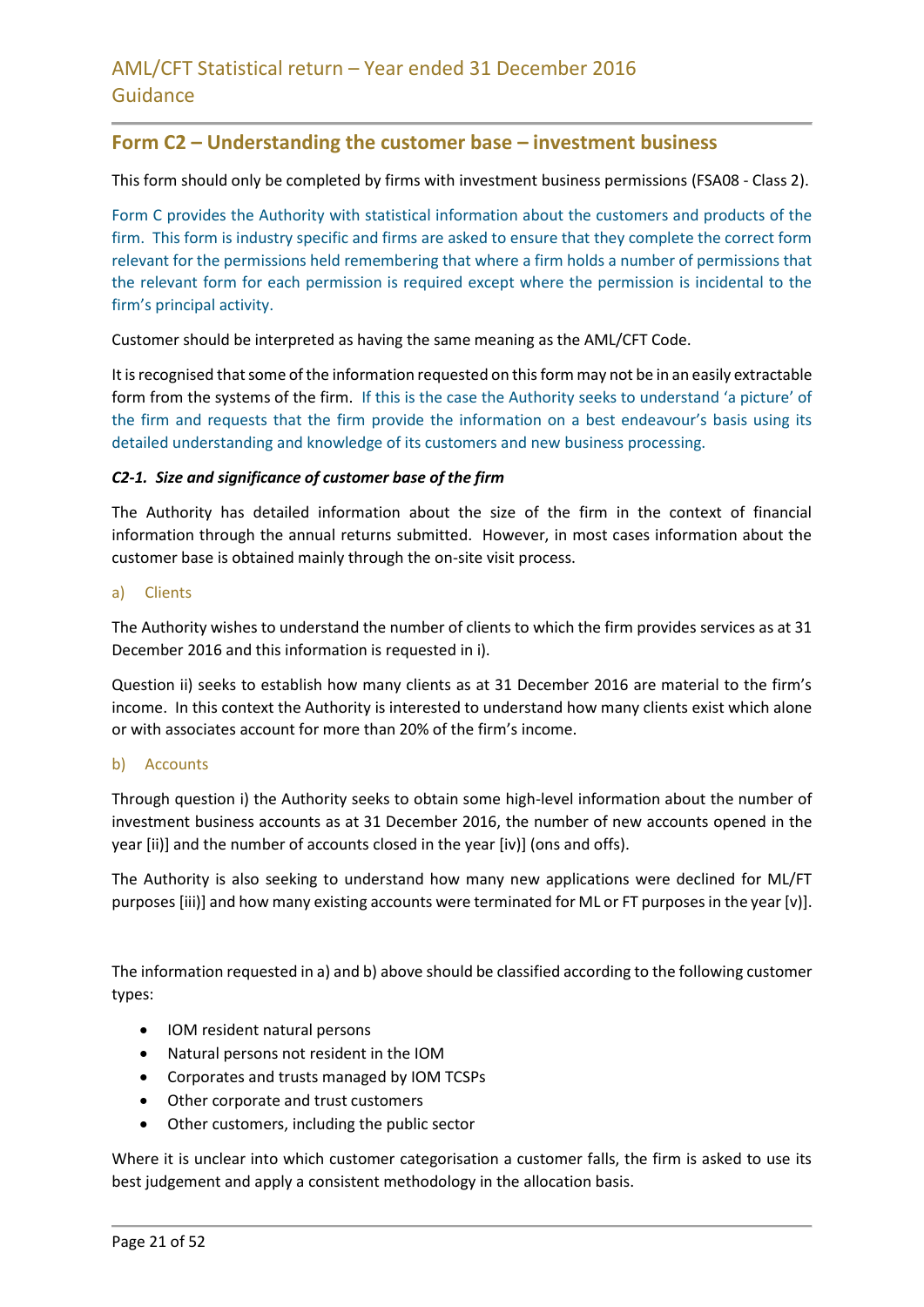Firms should indicate the basis on which responses to this question have been provided. If any question is considered to be N/A the rationale should be clearly shown in C2-7.

## *C2-2. AML/CFT risk profile of customers*

This question seeks to understand the ML/FT risk profile of the firm's customers as assessed by the firm.

For each of the client types considered in C2-1, please indicate how many customers, as at 31 December 2016, fall within each risk category using the same mapping of risk categories to higher, standard and lower [as in B-2].

Where it is easier for the firm to answer this question from the perspective of the number of client accounts as opposed to the number of customers please do so, clearly indicating in the box provided the basis utilised.

Firms should indicate the basis on which responses to this question have been provided. If any question is considered to be N/A the rationale should be clearly shown in C2-7.

## *C2-3. PEPs*

This question seeks to understand how many clients are PEP's or are associated with a PEP. The firm is asked to indicate how many clients (as at 31 December 2016) are, or are associated with, a domestic PEP and how many are, or are associated with, a foreign PEP.

Firms should indicate the basis on which responses to this question have been provided. If any question is considered to be N/A the rationale should be clearly shown in C2-7.

## *C2-4. Use of simplified due diligence*

Part 6 of the AML/CFT Code allows firms to apply concessions in the CDD procedures applied to customers with the use of each concession being subject to certain qualifying criteria.

The Authority is seeking to understand the extent of application of the concessions allowed across industry sectors. Whilst providing valuable information over time of the trends in application, this information will also be of immediate value to the Authority and the Island as it will assist in the understanding of use at a sector level of the current application of simplified due diligence, an essential aspect when considering the risk of ML/FT from a national perspective.

In respect of each of the concessions applicable to your firm and available under Part 6 of the AML/CFT the Authority requests firms to indicate whether the concession has been utilised by the firm **throughout 2016** and if so how many customers was it applied to?

It is recognised that for some customers with a number of related parties that more than one concession may be applied when considering CDD at the customer level (eg. No CDD applied for party A, acceptable applicant concession for parties B and D and eligible introducer concession for party C). In this example for the single customer the form would be completed as follows: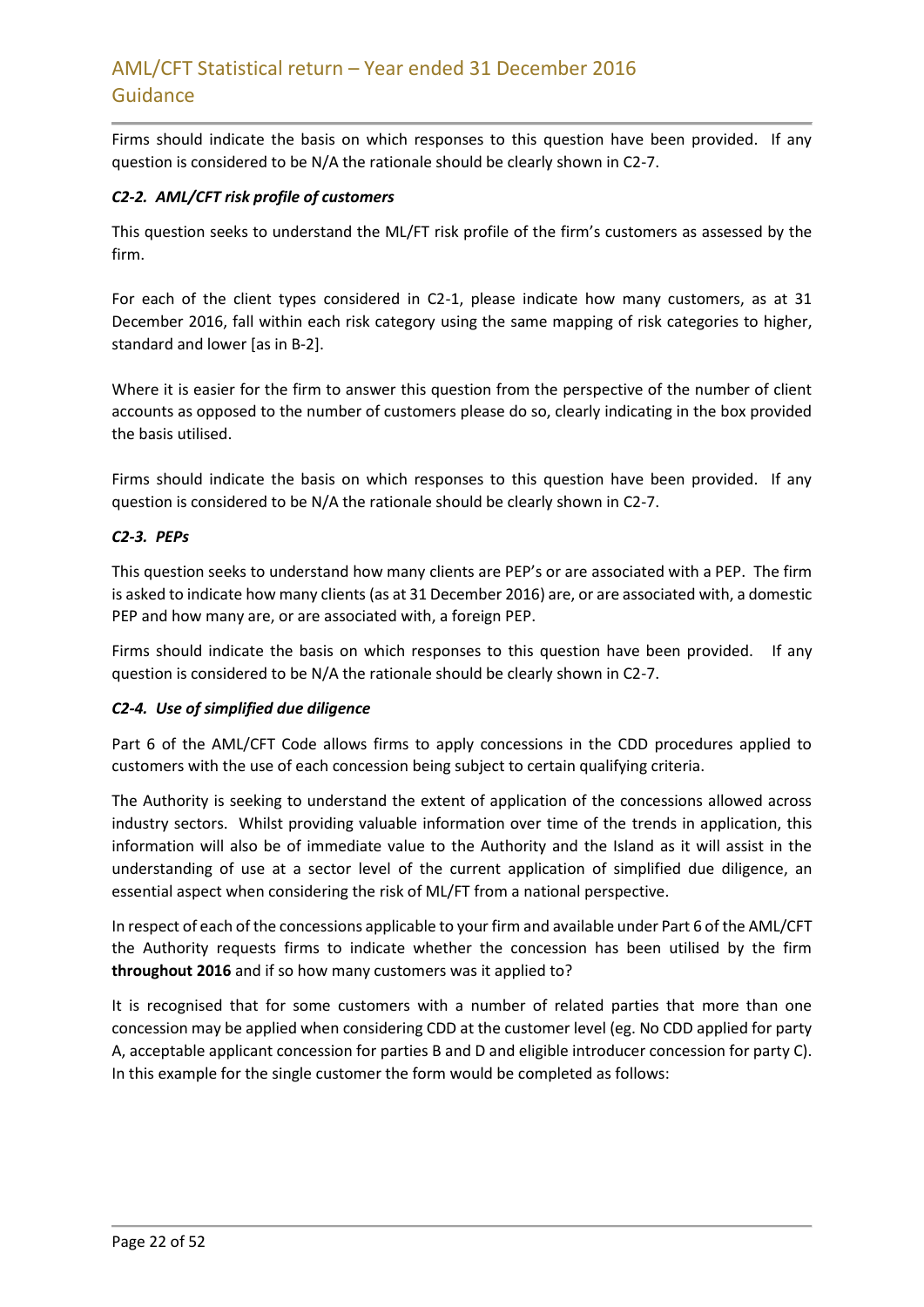|                                          | Do you use<br>this<br>concession | How many<br>customers<br>No. |
|------------------------------------------|----------------------------------|------------------------------|
| Acceptable applicants [para 20]          | v                                |                              |
| Acting on behalf of [para 21]            | N                                |                              |
| Eligible introducers [para 23]           | Y                                | 1                            |
| Scheme concessions [para 24(7),(8),(11)] | N                                |                              |

Firms should indicate the basis on which responses to this question have been provided.

### *C2-5. Residency of customers*

Firms are asked to provide a breakdown of the country of residence of customers split between natural persons and non-natural persons (legal persons or legal arrangements). This information should be provided on Form F.

The aggregate percentage must total 100%. To assist the firm in completion the total percentage is shown in the header of Form F. The Authority has utilised the list of country codes as issued by the International Organisation for Standardisation.

Firms should indicate on Form F the basis on which responses to this question have been provided.

## *C2-6. Residency of beneficial owners of customers*

Firms are asked to provide a breakdown of the country of residence of the beneficial owner of customers where the customer is not a natural person. This information should be provided on Form G.

Since it is possible for a customer to have more than one beneficial owner and since the information requested is only in respect of a subset of the customer base (non-natural persons only), then it is not likely that the total will aggregate to 100%.

Firms should indicate on Form G the basis on which responses to this question have been provided.

#### *C2-7. Comments*

This section is provided to allow firms to provide any commentary that is relevant to the questions on Form C2, including, where relevant, any material assumptions made in the collation of the data.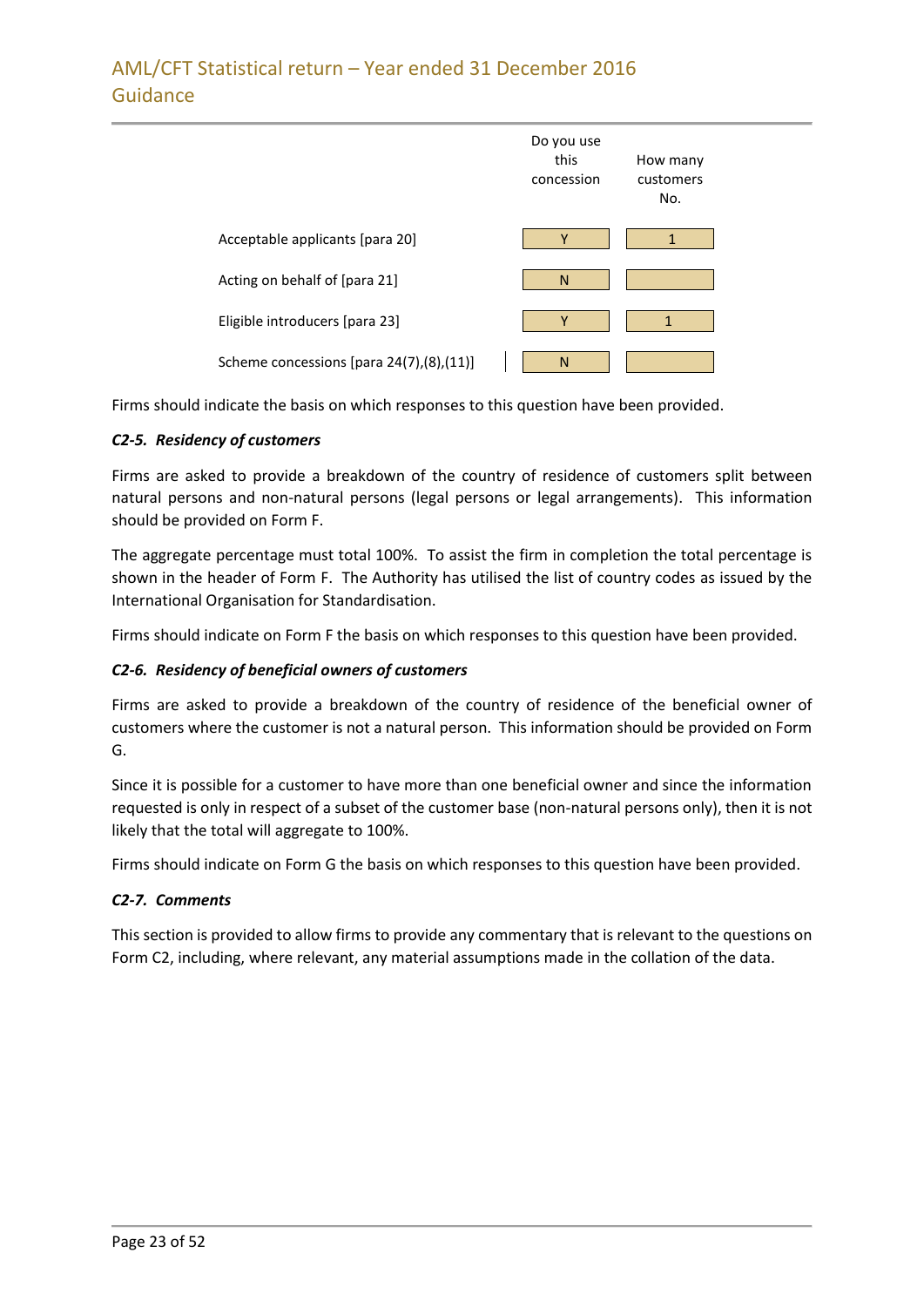## **Form C3A – Understanding the collective investment schemes**

This form should only be completed by firms with the services to collective investment scheme permissions (FSA08 - Class 3 – all sub classes) and seeks to collate information about the risk profile of the schemes themselves (as opposed to the investor profile which is considered in Form C3B).

Form C provides the Authority with statistical information about the customers and products of the firm. This form is industry specific and firms are asked to ensure that they complete the correct form relevant for the permissions held remembering that where a firm holds a number of permissions that the relevant form for each permission is required except where the permission is incidental to the firm's principal activity.

It is recognised that some of the information requested on this form may not be in an easily extractable form from the systems of the firm. If this is the case the Authority seeks to understand 'a picture' of the firm and requests that the firm provide the information on a best endeavour's basis using its detailed understanding and knowledge of its customers and new business processing.

### *C3A-1. Size and significance of scheme base*

The Authority has detailed information about the size of the firm and the schemesto which it provides services to in the context of financial information through the annual returns submitted. However, in most cases information from an AML/CFT perspective is obtained mainly through the on-site visit process.

Through question a) the Authority seeks to obtain some high-level information about the number of schemes to which the firm provides services as at 31 December 2016, the number of new schemes on boarded in the year [c)] and the number of schemes with whom contracts were terminated in the year [e)] (ons and offs).

The Authority is also seeking to understand how many potential new schemes were declined for ML/FT purposes [d)] and how many existing scheme relationships were terminated for ML or FT purposes in the year [e)].

Finally question b) seeks to establish how many schemes as at 31 December 2016 to which the firm provides services are material to the firm's income. In this context the Authority is interested to understand how many schemes exist which alone or with sub or umbrella funds account for more than 20% of the firm's income.

Firms should indicate the basis on which responses to this question have been provided. If any question is considered to be N/A the rationale should be clearly shown in C3A-6.

## *C3A-2. AML/CFT risk profile of schemes*

This question seeks to understand the ML/FT risk profile of the schemes to which the firm provides services as assessed by the firm.

Please indicate how many customers, as at 31 December 2016, fall within each risk category using the same mapping of risk categories to higher, standard and lower [as in B-2].

Responses to this question should be split into those schemes which are IOM schemes and those which are non IOM schemes.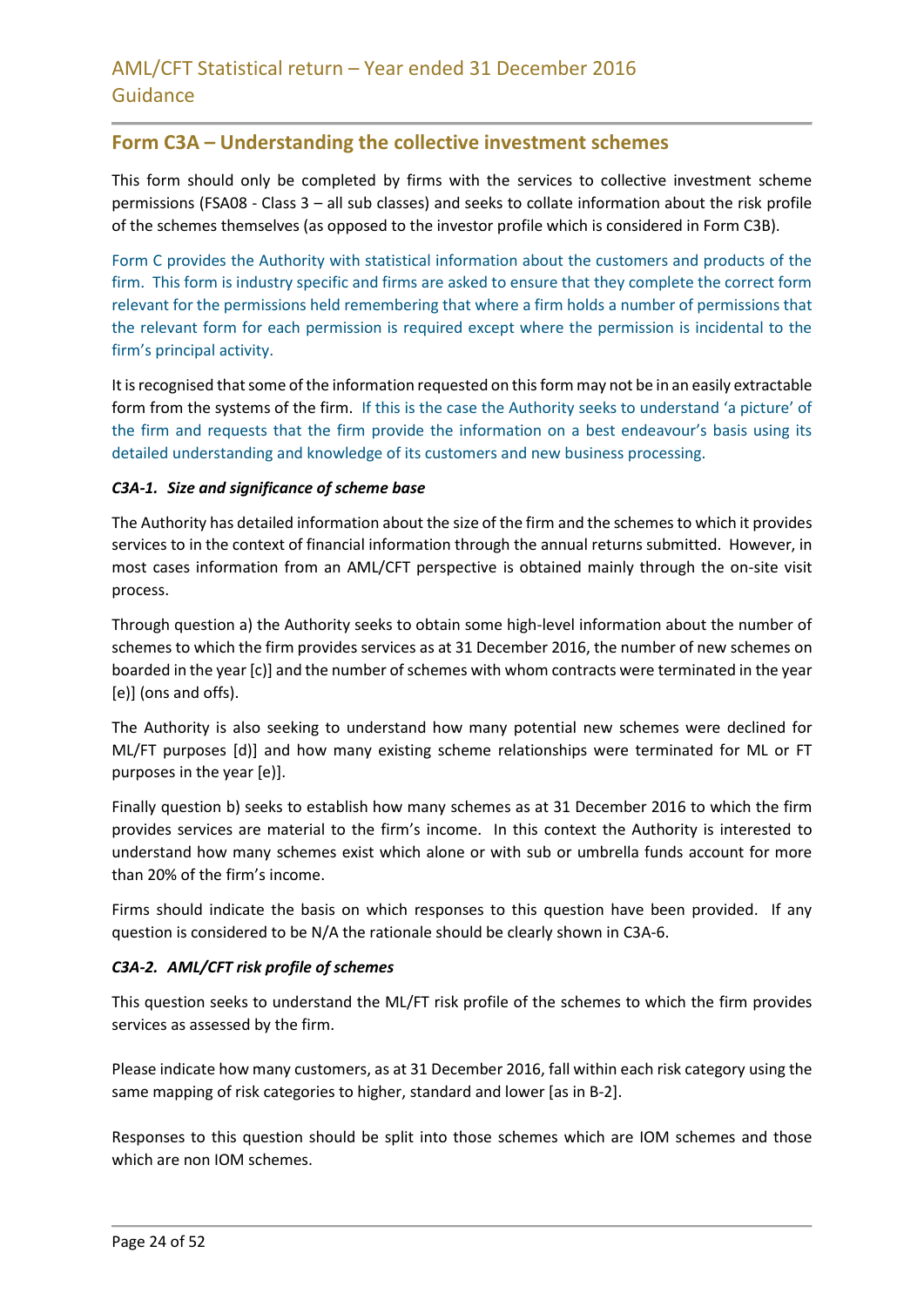Firms should indicate the basis on which responses to this question have been provided. If any question is considered to be N/A the rationale should be clearly shown in C3A-6.

## *C3A-3. PEPs*

This question seeks to understand how many schemes are associated with a PEP. The firm is asked to indicate how many schemes as at 31 December 2016 are associated with a domestic PEP and how many are associated with a foreign PEP.

Firms should indicate the basis on which responses to this question have been provided. If any question is considered to be N/A the rationale should be clearly shown in C3A-6.

### *C3A-4. Residency of schemes*

Firms are asked to provide a breakdown of the country of residence of the management shareholder of the schemes split between natural persons and non-natural persons (legal persons or legal arrangements). This information should be provided on Form F.

The aggregate percentage must total 100%. To assist the firm in completion the total percentage is shown in the header of Form F. The Authority has utilised the list of country codes as issued by the International Organisation for Standardisation.

Firms should indicate on Form F the basis on which responses to this question have been provided.

### *C3A-5. Residency of beneficial owners*

Firms are asked to provide a breakdown of the country of residence of the beneficial owner of the management shareholder of schemes where the shareholder is not a natural person. This information should be provided on Form G.

Please indicate using Form G the % of the beneficial owners of management shareholders resident in each jurisdiction as at 31 December 2016 by total population of management shareholders.

Since it is possible for a management shareholder to have more than one beneficial owner it is not likely that the total will aggregate to 100%.

Firms should indicate on Form G the basis on which responses to this question have been provided.

#### *C3A-6. Comments*

This section is provided to allow firms to provide any commentary that is relevant to the questions on Form C3A, including, where relevant, any material assumptions made in the collation of the data.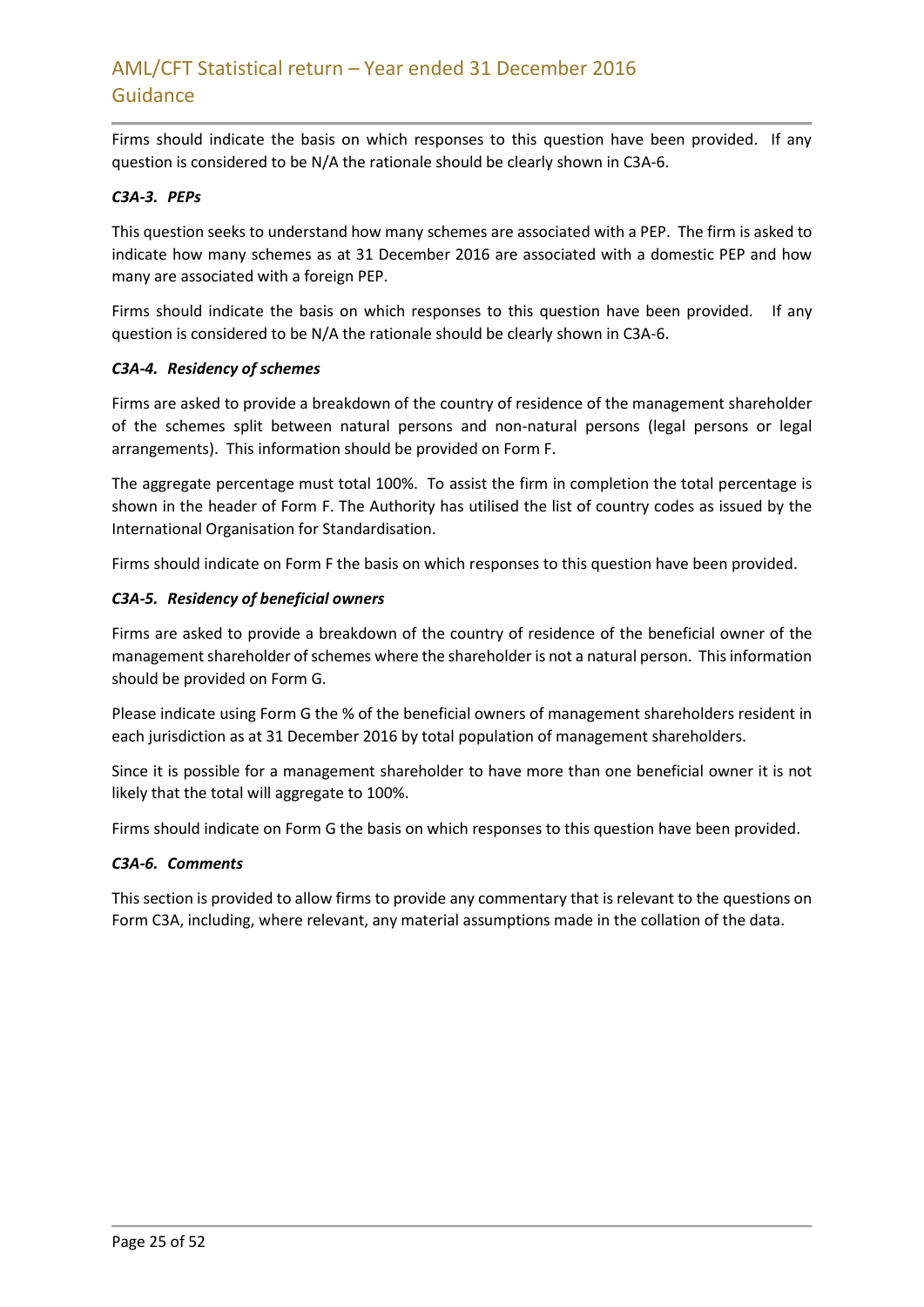## **Form C3B – Understanding the investor base investing in funds**

This form should only be completed by firms with the permissions to undertake services to collective investment schemes (FSA08 - Class 3) within the subclasses (1), (2), (9), (10), (11) and (12). Form C3B seeks to collate information about the risk profile of the investors into the funds (as opposed to the risk profile of the scheme itself which is considered in Form C3A).

Form C provides the Authority with statistical information about the customers and products of the firm. This form is industry specific and firms are asked to ensure that they complete the correct form relevant for the permissions held remembering that where a firm holds a number of permissions that the relevant form for each permission is required except where the permission is incidental to the firm's principal activity.

It is recognised that some of the information requested on this form may not be in an easily extractable form from the systems of the firm. If this is the case the Authority seeks to understand 'a picture' of the firm and requests that the firm provide the information on a best endeavour's basis using its detailed understanding and knowledge of its customers and new business processing.

### *C3B-1. Size and significance of investor base of the firm*

The Authority has detailed information about the size of funds in the context of financial information through the annual returns submitted. However, in most cases information about the investor base is obtained mainly through the on-site visit process.

Through question a) the Authority seeks to obtain some high-level information about the number of investors investing in schemes to which the firm provides services as at 31 December 2016, the number of new investors subscribing in the year [b)] and the number of investors who redeemed their entire holdings in schemes in the year [d)] (ons and offs).

The Authority is also seeking to understand how many new investors were declined business for ML/FT purposes [c)] and how many existing investors were terminated for ML or FT purposes in the year [d)].

The above information is requested across the investor base with investors being classified into the specified investor types.

Where it is unclear into which investor categorisation an investor falls, the firm is asked to use its best judgement and apply a consistent methodology in the allocation basis.

Firms should indicate the basis on which responses to this question have been provided. If any question is considered to be N/A the rationale should be clearly shown in C3B-7.

## *C3B-2. AML/CFT risk profile of investors*

This question seeks to understand the ML/FT risk profile of the investor base investing into schemes as assessed by the firm.

The firm is asked to indicate how many investors as at 31 December 2016 have been assessed by the firms as being a higher, standard or lower risk for ML/FT purposes.

Firms should indicate the basis on which responses to this question have been provided. If any question is considered to be N/A the rationale should be clearly shown in C3B-7.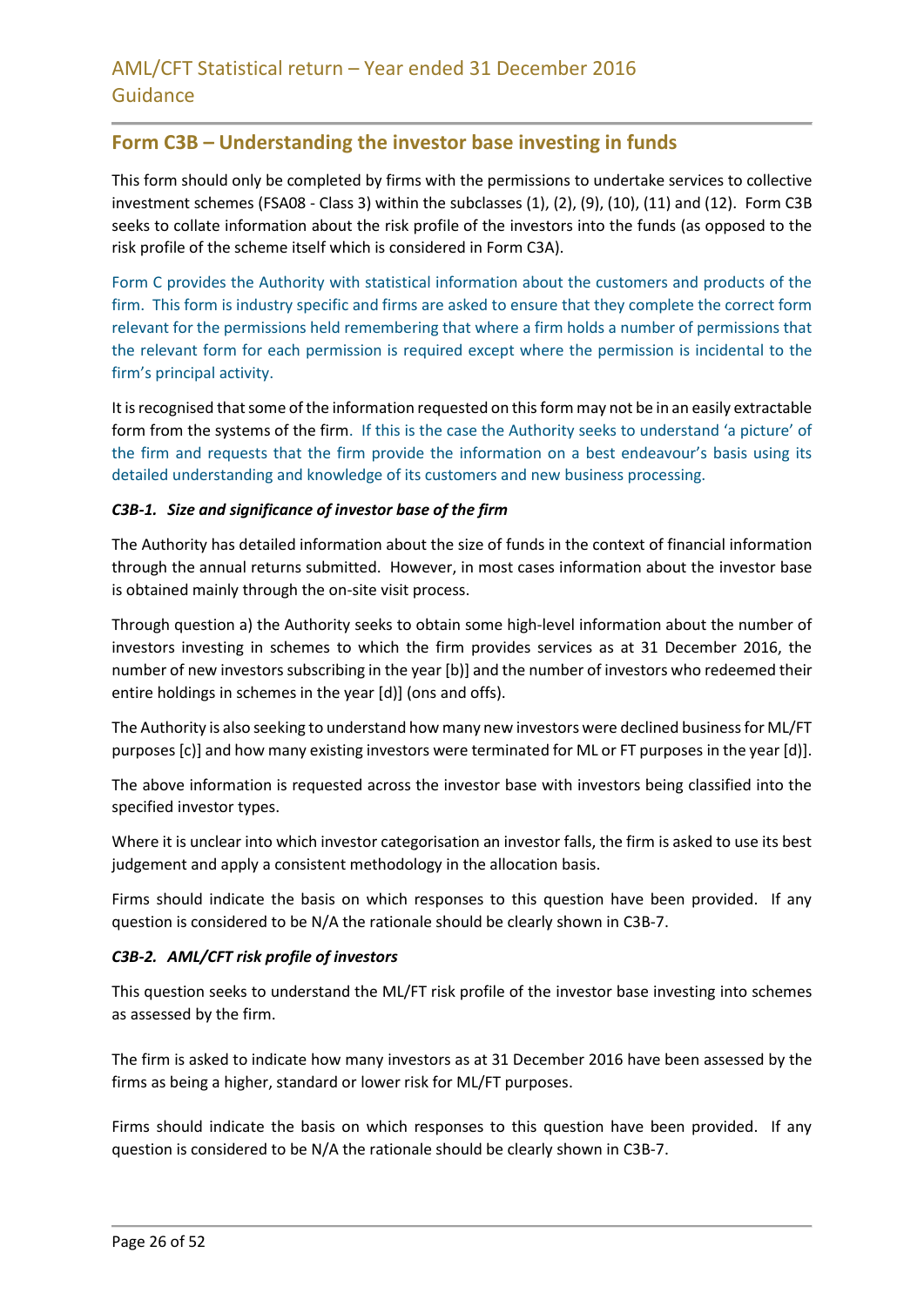## *C3B-3. PEPs*

This question seeks to understand how many investors are associated with a PEP. The firm is asked to indicate how many investors as at 31 December 2016 are or are associated with a domestic PEP or foreign PEP and how many do not.

Firms should indicate the basis on which responses to this question have been provided. If any question is considered to be N/A the rationale should be clearly shown in C3B-7.

## *C3B-4 Use of simplified due diligence*

Part 6 of the AML/CFT Code allows firms to apply concessions in the CDD procedures applied to customers with the use of each concession being subject to certain qualifying criteria.

The Authority is seeking to understand the extent of application of the concessions allowed across industry sectors. Whilst providing valuable information over time of the trends in application, this information will also be of immediate value to the Authority and the Island as it will assist in the understanding of use at a sector level of the current application of simplified due diligence, an essential aspect when considering the risk of ML/FT from a national perspective.

In respect of each of the concessions applicable to your firm and available under Part 6 of the AML/CFT the Authority requests firms to indicate whether the concession has been utilised by the firm **throughout 2016** and if so how many investors was it applied to?

It is recognised that for some customers with a number of related parties that more than one concession may be applied when considering CDD at the customer level (eg. No CDD applied for party A, acceptable applicant concession for parties B and D and eligible introducer concession for party C). In this example for the single customer the form would be completed as follows:



Firms should indicate the basis on which responses to this question have been provided. If any question is considered to be N/A the rationale should be clearly shown in C3B-7.

#### *C3B-5. Residency of investors*

Firms are asked to provide a breakdown of the country of residence of investors as a percentage of the overall investor base by number of investors split between natural persons and non-natural persons (legal persons or legal arrangements). This information should be provided on Form F.

Firms should indicate on Form F the basis on which responses to this question have been provided.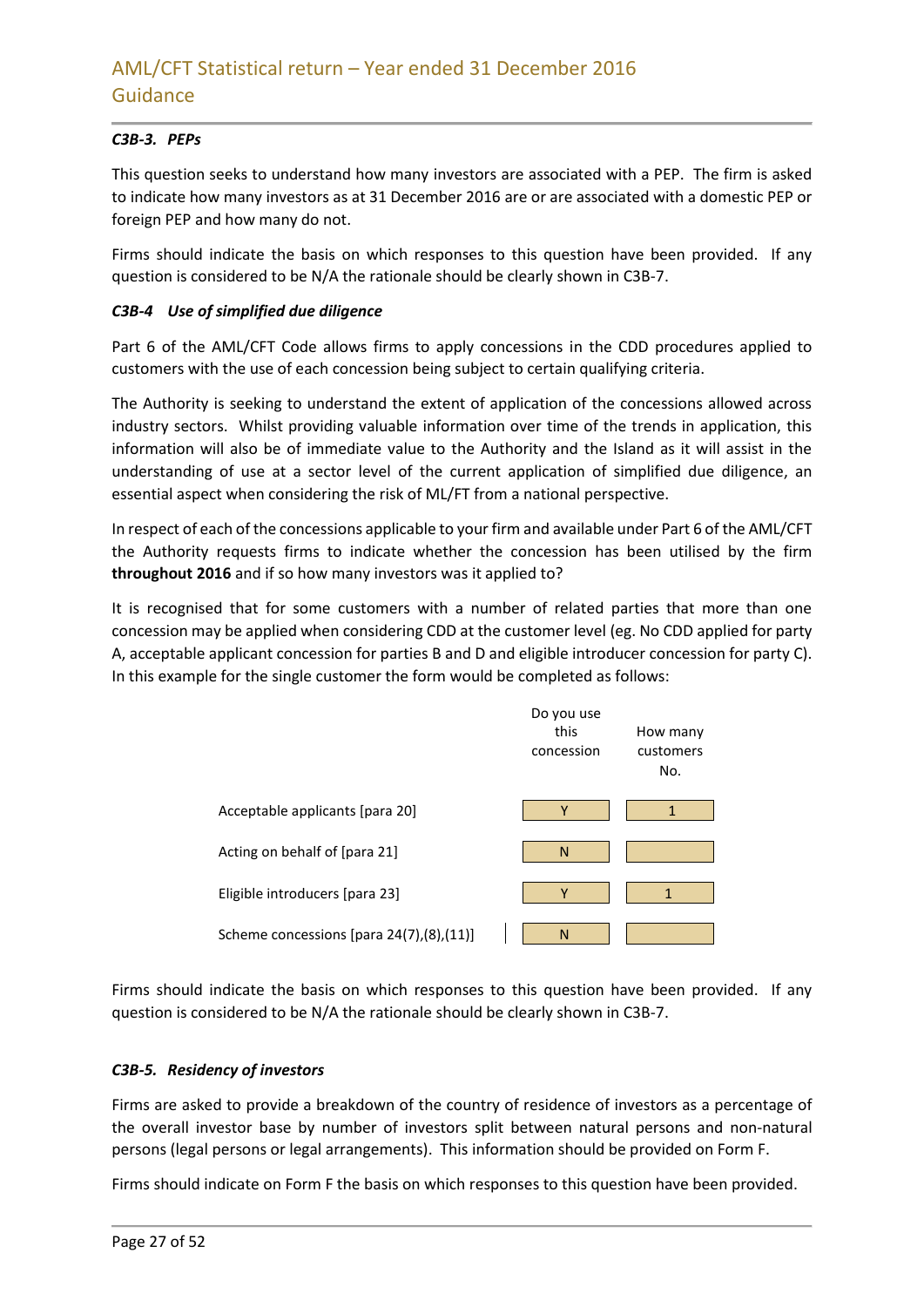## *C3B-6. Residency of beneficial owners of investors*

Firms are asked to provide a breakdown of the country of residence of the beneficial owner of investors where the customer is not a natural person. This information should be provided on Form G.

For each jurisdiction in which a beneficial owner of investors investing in schemes resides as at 31 December 2016, please indicate using Form G the % of the investor base by number of investors which have a beneficial owner resident in that jurisdiction.

Since it is possible for an investor to have more than one beneficial owner and since the information requested is only in respect of a subset of the customer base (non-natural persons only), then it is not likely that the total will aggregate to 100%.

Firms should indicate on Form G the basis on which responses to this question have been provided.

#### *C3B-7. Comments*

This section is provided to allow firms to provide any commentary that is relevant to the questions on Form C3B, including, where relevant, any material assumptions made in the collation of the data.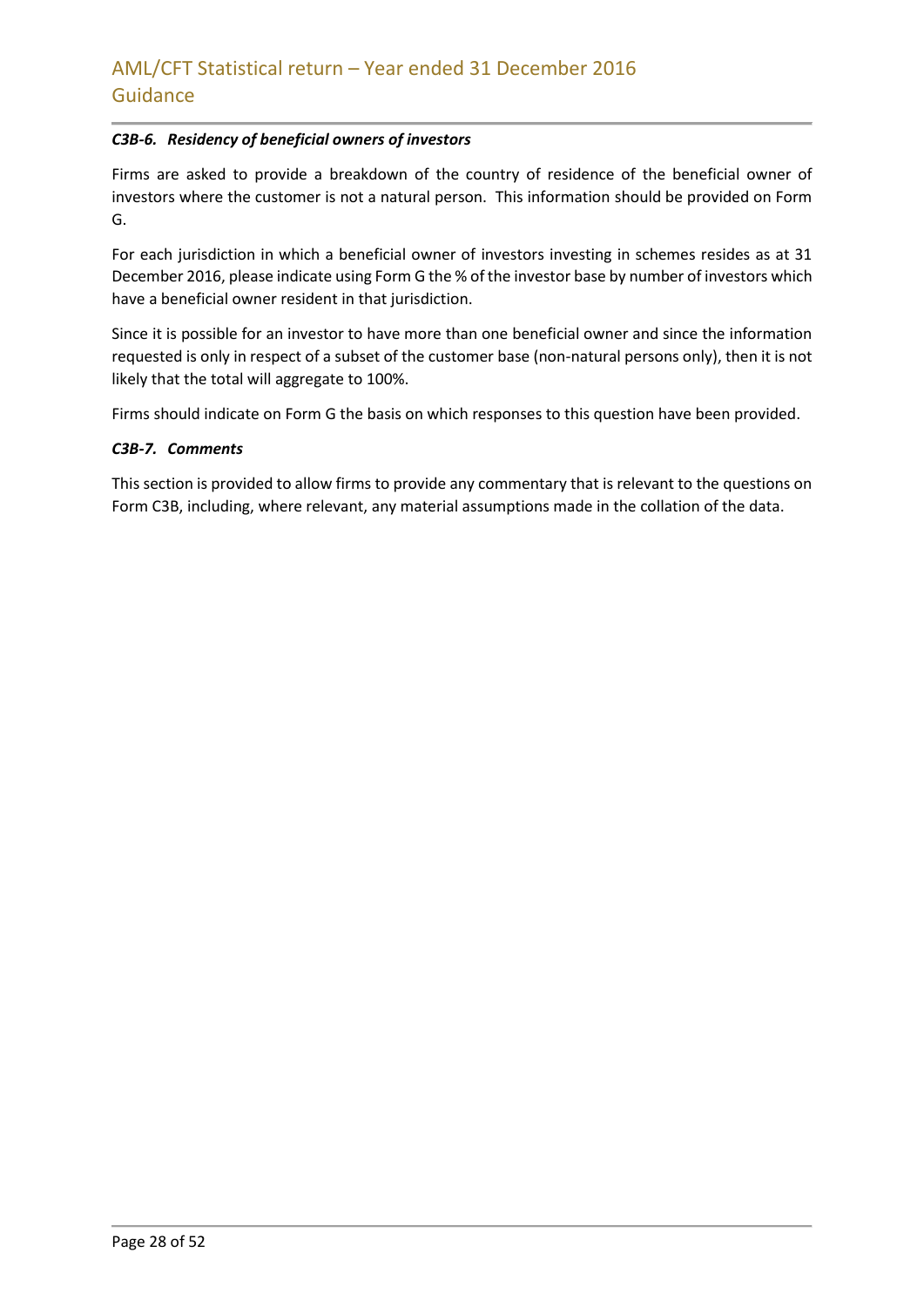## **Form C4 – Understanding the customer base – trust and corporate providers**

This form should only be completed by firms licenced to undertake Class 4 or Class 5 activities under the FSA08 (trust and corporate service providers).

Form C provides the Authority with statistical information about the customers and products of the firm. This form is industry specific and firms are asked to ensure that they complete the correct form relevant for the permissions held remembering that where a firm holds a number of permissions that the relevant form for each permission is required except where the permission is incidental to the firm's principal activity.

This form considers the trust and corporate services provided by firms from two separate perspectives. From the perspective of the Principal being the person with who the firm contracts for the provision of services. The Principal may be acting on his own behalf or acting under the instructions of another. The other perspective considered is from the perspective of the client entities being the corporate and trust entities for which services are provided.

It is recognised that some of the information requested on this form may not be in an easily extractable form from the systems of the firm. If this is the case the Authority seeks to understand 'a picture' of the firm and requests that the firm provide the information on a best endeavour's basis using its detailed understanding and knowledge of its customers and new business processing.

#### *C4-1. Size and significance of customer base of the firm*

The Authority has detailed information about the size of the firm in the context of financial information through the annual returns submitted and certain other information about the client entities in the annual compliance return. However, in most cases information about the principals with whom the firm contracts is obtained mainly through the on-site visit process.

Through question a) the Authority seeks to obtain some high-level information about the number of client entities to which the firm provides services as at 31 December 2016.

The Authority requests that client entities are classified into the following categories for this purpose:

- Corporate entities fully managed basis
- Corporate entities mixed board basis
- Corporate entities registered office or registered agent basis only
- Trusts fully managed basis
- $\bullet$  Trusts joint trustee basis
- Trusts administration only
- Exempt schemes

Where it is unclear into which categorisation a client entity falls, the firm is asked to use its best judgement and apply a consistent methodology in the allocation basis.

Questions b) through to e) are in relation to the principals with whom the firm contracts. Question c) requests the number of new principals on boarded in the year and question e) requests detail of the number of principals who ceased business with the firm in the year (ons and offs).

The Authority is also seeking to understand in question d) how many principals were declined business for ML/FT purposes and in question e) how many existing principals with whom business was terminated for ML or FT purposes in the year.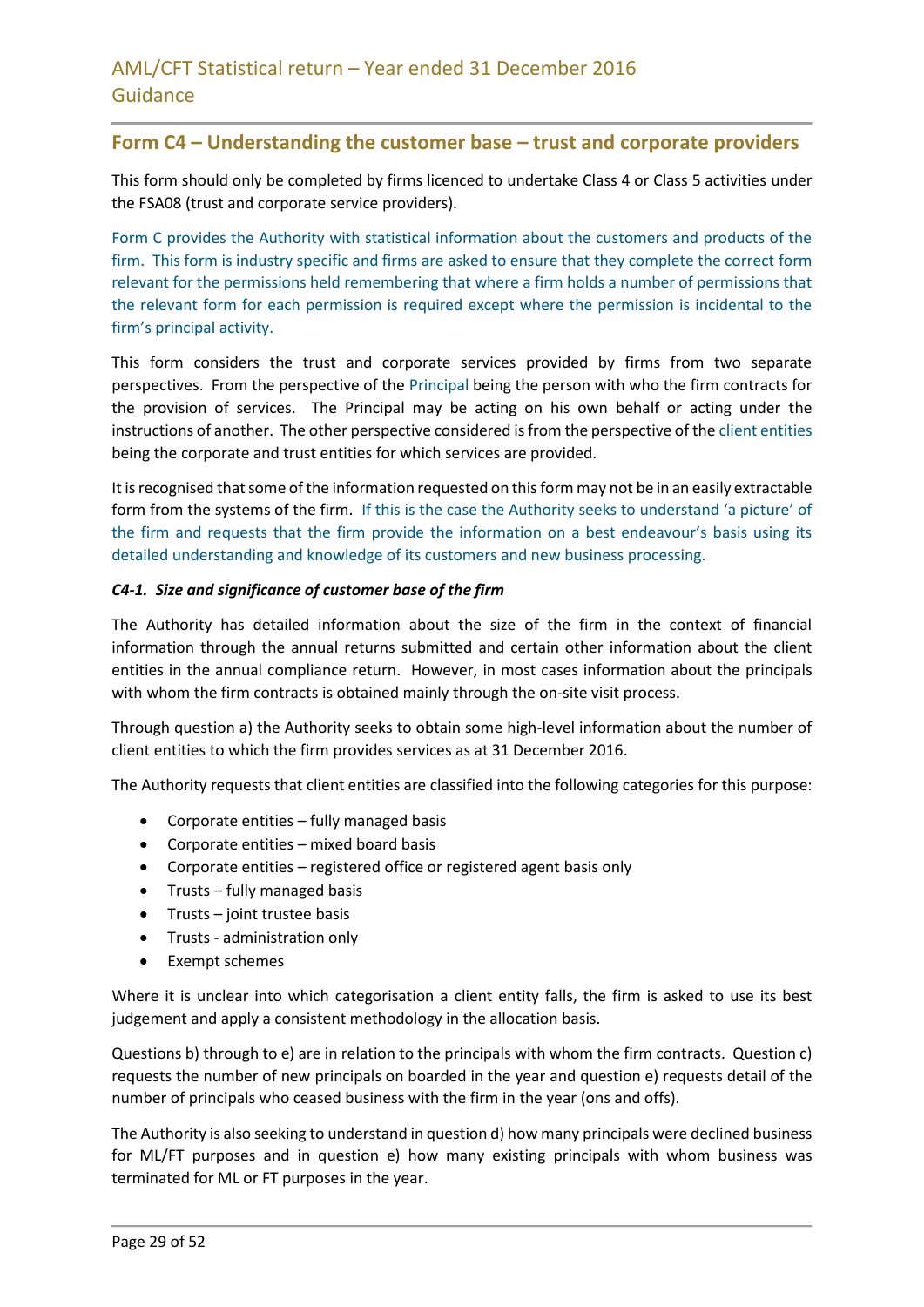Finally question b) seeks to establish how many principals as at 31 December 2016 are material to the firm's income. In this context the Authority is interested to understand how many principals exist which alone or with associates account for more than 20% of the firm's income.

Firms should indicate the basis on which responses to this question have been provided. If any question is considered to be N/A the rationale should be clearly shown in C4-10.

## *C4-2. AML/CFT risk profile of customers*

This question seeks to understand the ML/FT risk profile of the firm's client entities as assessed by the firm.

For each of the client types considered in C4-1, please indicate how many customers, as at 31 December 2016, fall within each risk category using the same mapping of risk categories to higher, standard and lower [as in B-2].

Firms should indicate the basis on which responses to this question have been provided. If any question is considered to be N/A the rationale should be clearly shown in C4-10.

## *C4-3. PEPs*

This question seeks to understand how many client entities are associated with a PEP.

The firm is asked to indicate how many client entities as at 31 December 2016 are associated with a domestic PEP and how many are associated with a foreign PEP.

Firms should indicate the basis on which responses to this question have been provided. If any question is considered to be N/A the rationale should be clearly shown in C4-10.

## *C4-4. Use of simplified due diligence*

Part 6 of the AML/CFT Code allows firms to apply concessions in the CDD procedures applied to customers with the use of each concession being subject to certain qualifying criteria.

The Authority is seeking to understand the extent of application of the concessions allowed across industry sectors. Whilst providing valuable information over time of the trends in application, this information will also be of immediate value to the Authority and the Island as it will assist in the understanding of use at a sector level of the current application of simplified due diligence, an essential aspect when considering the risk of ML/FT from a national perspective.

In respect of each of the concessions applicable to your firm and available under Part 6 of the AML/CFT the Authority requests firms to indicate whether the concession has been utilised by the firm **throughout 2016** and if so how many principals and client entities it was applied to.

It is recognised that for some customers with a number of related parties that more than one concession may be applied when considering CDD at the client entity or principal level (eg. No CDD applied for party A, acceptable applicant concession for parties B and D and eligible introducer concession for party C). In this example for the single customer the form would be completed as follows: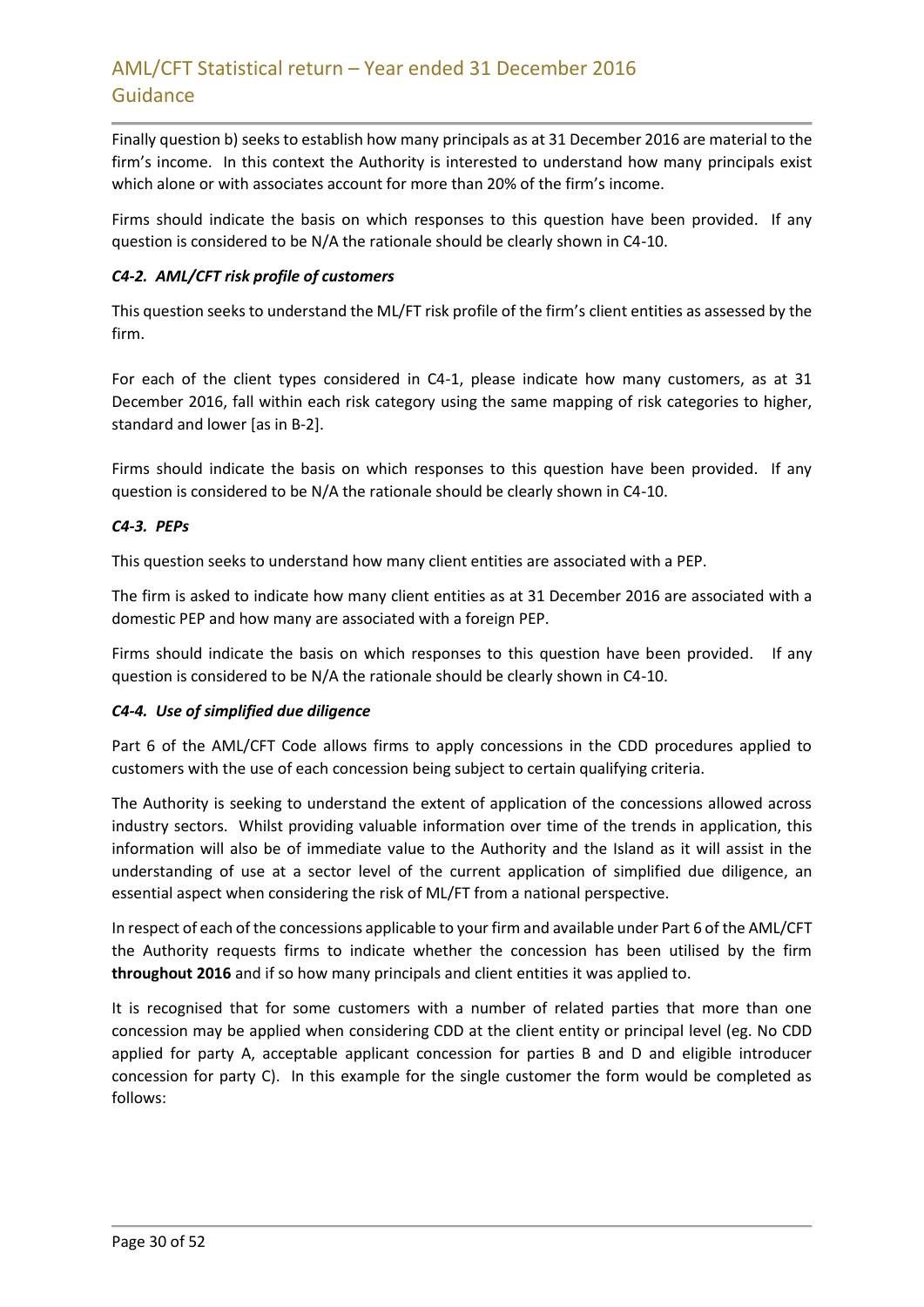

Firms should indicate the basis on which responses to this question have been provided.

## *C4-5. Legal form of client entities*

Whilst it is appreciated that question 7 of the Annual Regulatory Return collates certain information about the number of client entities in respect of which a firm carries on Class 4 activities, this question requests this information to be presented in a different form and in more detail than that shown in the Annual Regulatory Return. Further this information is sought from all Class 4 licenceholders as at 31 December 2016 to allow for comparison at a single point of time across all entities.

Firms should indicate the basis on which responses to this question have been provided.

## *C4-6. Assets under management*

In order to assess the size and significance of the firm's business it is necessary, in addition to understanding the number of client entities to which services are provided, to also understand the level of assets under management.

Using the balance sheets of the client entities to which services are provided, where the balance sheet date falls within the calendar year 2016, please indicate the aggregate value of the total assets of the client entities to which services are provided. Where this is not possible please provide an estimate of the value of assets under management, perhaps based on the value that the firm provides to the PI insurers.

Firms should indicate the basis on which responses to this question have been provided.

## *C4-7. Principal activity of client entities*

The Authority is interested in understanding the principal activity of each client entity to which services are provided. Using the following high level categorisation the firm is asked indicate the principal activity between trading, asset holding, charitable activities and other activities and to apply a consistent methodology in the allocation basis.

Firms should indicate the basis on which responses to this question have been provided.

## *C4-8. Residency of principals*

Firms are asked to provide a breakdown of the country of residence of principalssplit between natural persons and non-natural persons (legal persons or legal arrangements). This information should be provided on Form F.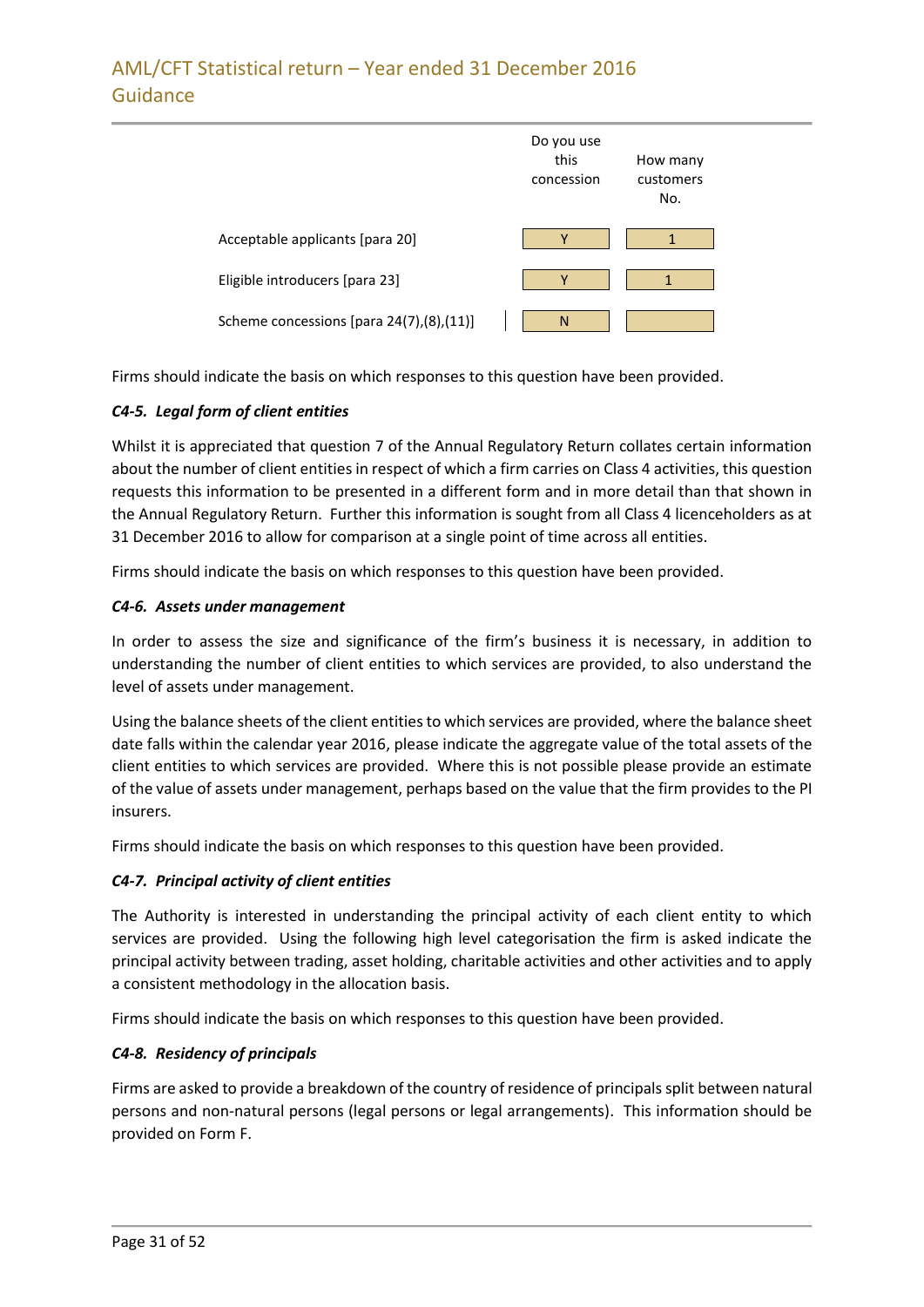The aggregate percentage must total 100%. To assist the firm in completion the total percentage is shown in the header of Form F. The Authority has utilised the list of country codes as issued by the International Organisation for Standardisation.

Firms should indicate on Form F the basis on which responses to this question have been provided.

## *C4-9. Residency of beneficial owners of client entities*

Firms are asked to provide a breakdown of the country of residence of the beneficial owner of client entities. This information should be provided on Form G.

Since it is possible for a customer to have more than one beneficial owner and since the information requested is only in respect of a subset of the customer base (non-natural persons only), then it is not likely that the total will aggregate to 100%.

Firms should indicate on Form G the basis on which responses to this question have been provided.

### *C4-10. Comments*

This section is provided to allow firms to provide any commentary that is relevant to the questions on Form C4, including, where relevant, any material assumptions made in the collation of the data.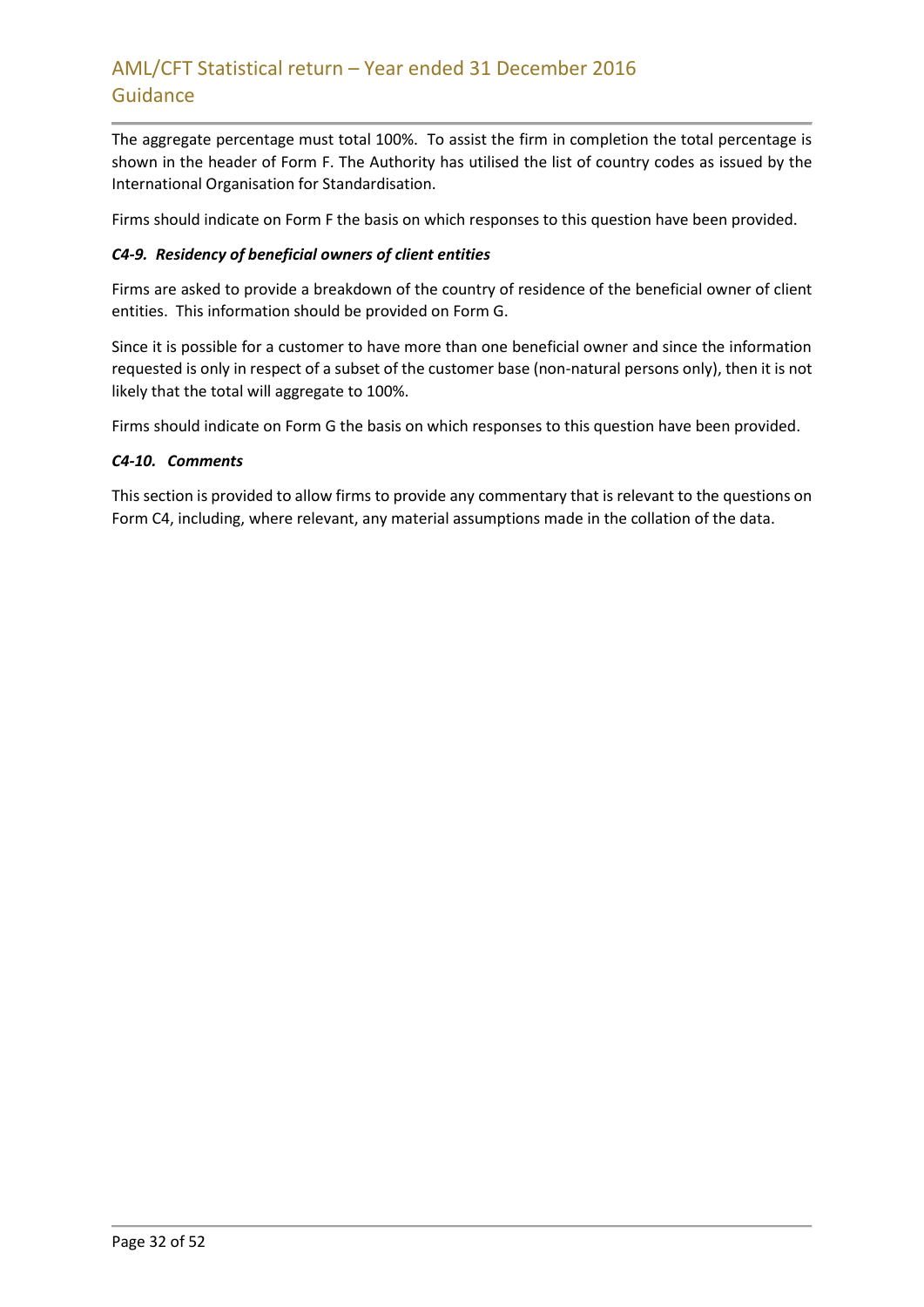## **Form CLT – Understanding the customer base – long term insurers**

This form should only be completed by firms who are authorised to undertake long term insurance business under the IA08.

Form C provides the Authority with statistical information about the customers and products of the firm. This form is industry specific and firms are asked to ensure that they complete the correct form relevant for the permissions held remembering that where a firm holds a number of permissions that the relevant form for each permission is required except where the permission is incidental to the firm's principal activity.

It is recognised that some of the information requested on this form may not be in an easily extractable form from the systems of the firm. If this is the case the Authority seeks to understand 'a picture' of the firm and requests that the firm provide the information on a best endeavour's basis using its detailed understanding and knowledge of its customers and new business processing.

#### *CLT-1.Size and significance of customer base of the firm*

The Authority has detailed information about the size of the firm in the context of financial information through the annual returns submitted. However, in most cases information about the customer base is obtained mainly through the on-site visit process.

#### a) Policyholders

The Authority wishes to understand the number of policyholders with inforce policies as at 31 December 2016 and this information is requested in i).

Question ii) seeks to establish how many policyholders as at 31 December 2016 are material to the firm's income. In this context the Authority is interested to understand how many policyholders exist which alone or with associates account for more than 20% of the firm's income.

#### b) Policies

Through question i) the Authority seeks to obtain some high-level information about the number of policies in issue as at 31 December 2016, the number of new policies issued in the year [ii)] and the number of policies surrendered matured or lapsed in the year [iv)] (ons and offs).

The Authority is also seeking to understand how many new applications were declined for ML/FT purposes [iii)] and how many existing policies were terminated for ML or FT purposes in the year [v)].

The information requested in a) and b) above should be classified according to the following product types:

- Single premium investments
- Portfolio bonds (where private company shares are *not* a permissible investment type)
- Portfolio bonds (where private company shares are a permissible investment type)
- Single premium capital redemption bonds
- Regular premium capital redemption bonds
- Regular premium savings
- Pure protection contracts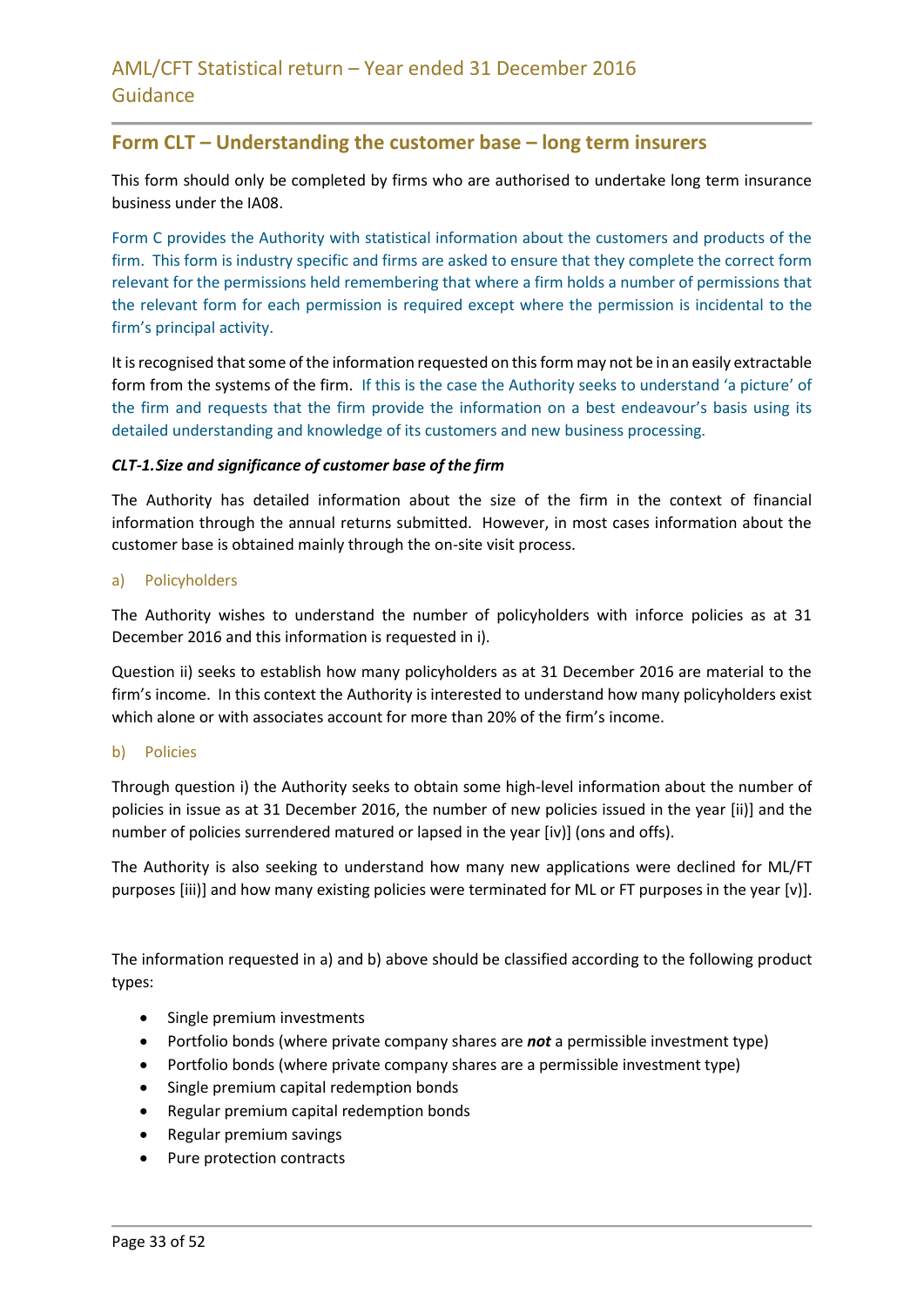Where it is unclear into which product categorisation a policy falls, the firm is asked to use its best judgement and apply a consistent methodology in the allocation basis.

Firms should indicate the basis on which responses to this question have been provided. If any question is considered to be N/A the rationale should be clearly shown in CLT-7.

### *CLT-2.AML/CFT risk profile of policies*

This question seeks to understand the ML/FT risk profile of the firm's policies as assessed by the firm.

For each of the product types considered in CLT-1, please indicate how many policyholders / policies, as at 31 December 2016, fall within each risk category using the same mapping of risk categories to higher, standard and lower [as in B-2].

Where it is easier for the firm to answer this question from the perspective of the number of policies as opposed to the number of policyholders please do so, clearly indicating in the box provided the basis utilised.

Firms should indicate the basis on which responses to this question have been provided. If any question is considered to be N/A the rationale should be clearly shown in CLT-7.

#### *CLT-3.PEPs*

This question seeks to understand how many policyholders are PEP's or are associated with a PEP.

The firm is asked to indicate how many policyholders as at 31 December 2016 are, or are associated with, a domestic PEP and how many are, or are associated with, a foreign PEP.

Firms should indicate the basis on which responses to this question have been provided. If any question is considered to be N/A the rationale should be clearly shown in CLT-7.

#### *CLT-4.Use of simplified due diligence*

Part 6 of the AML/CFT Code allows firms to apply concessions in the CDD procedures applied to applications with the use of each concession being subject to certain qualifying criteria.

The Authority is seeking to understand the extent of application of the concessions allowed across industry sectors. Whilst providing valuable information over time of the trends in application, this information will also be of immediate value to the Authority and the Island as it will assist in the understanding of use at a sector level, an essential aspect when considering the risk of ML/FT from a national perspective.

In respect of each of the concessions applicable to your firm and available under Part 6 of the AML/CFT the Authority requests firms to indicate whether the concession has been utilised by the firm throughout 2016 and if so how many policyholders was it applied to?

It is recognised that for some policyholders with a number of related parties that more than one concession may be applied when considering CDD at the customer level (eg. No CDD applied for party A, acceptable applicant concession for parties B and D and eligible introducer concession for party C). In this example for the single customer the form would be completed as follows: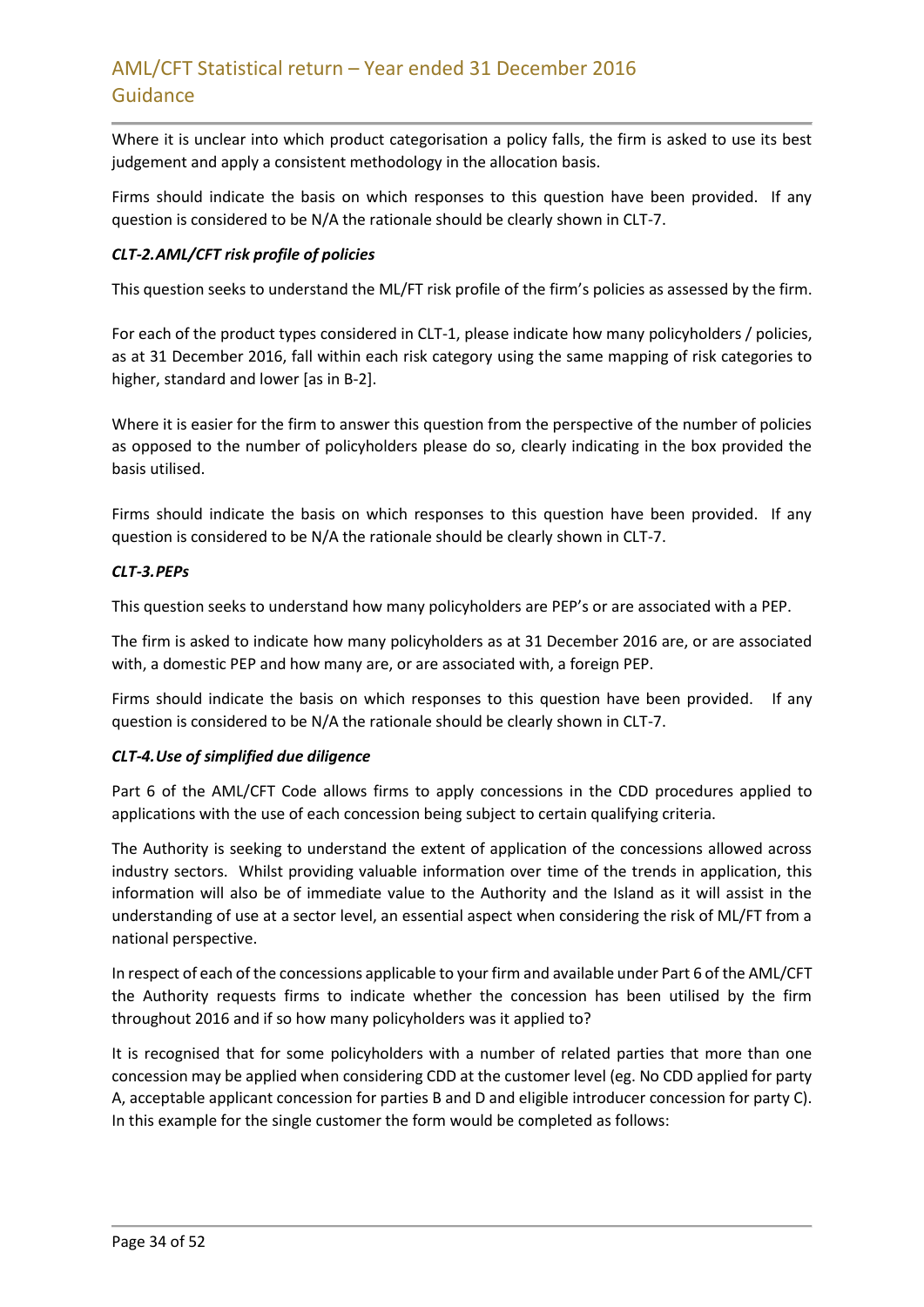|                                          | Do you use<br>this<br>concession | How many<br>customers<br>No. |
|------------------------------------------|----------------------------------|------------------------------|
| Acceptable applicants [para 20]          | ٧                                |                              |
| Eligible introducers [para 23]           | Υ                                |                              |
| Insurer concessions [para 24(1)-(5)]     | N                                |                              |
| Scheme concessions [para 24(7),(8),(11)] | N                                |                              |

Firms should indicate the basis on which responses to this question have been provided.

## *CLT-5.Residency of policyholders*

Firms are asked to provide a breakdown of the country of residence of policyholders split between natural persons and non-natural persons (legal persons or legal arrangements). This information should be provided on Form F.

The aggregate percentage must total 100%. To assist the firm in completion the total percentage is shown in the header of Form F. The Authority has utilised the list of country codes as issued by the International Organisation for Standardisation.

Firms should indicate on Form F the basis on which responses to this question have been provided.

## *CLT-6.Residency of beneficial owners of customers*

Firms are asked to provide a breakdown of the country of residence of the beneficial owner of policyholders where the policyholder is not a natural person. This information should be provided on Form G.

Since it is possible for a policyholder to have more than one beneficial owner and since the information requested is only in respect of a subset of the customer base (non-natural persons only), then it is not likely that the total will aggregate to 100%.

Firms should indicate on Form G the basis on which responses to this question have been provided.

#### *CLT-7.Comments*

This section is provided to allow firms to provide any commentary that is relevant to the questions on Form CLT, including, where relevant, any material assumptions made in the collation of the data.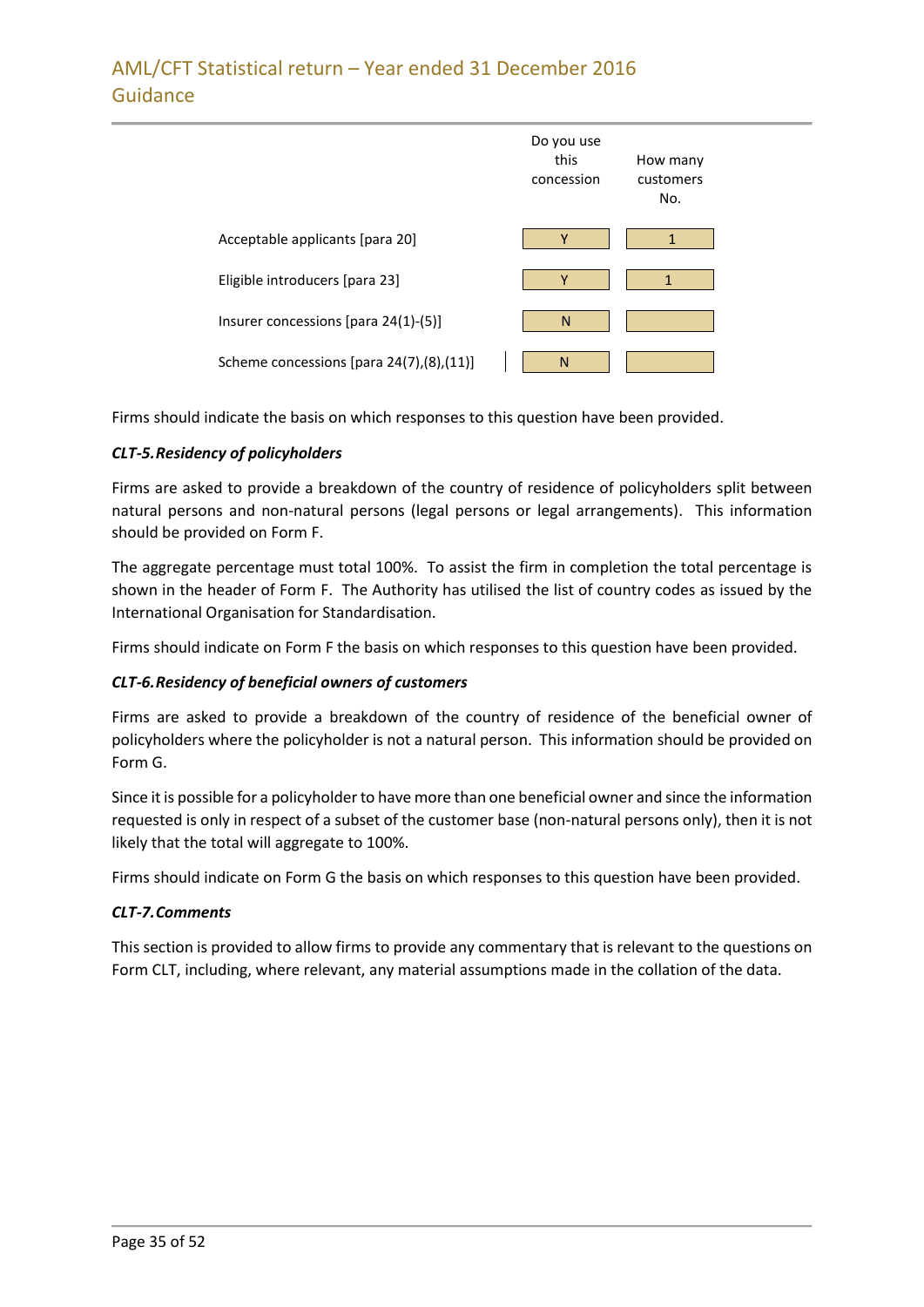## **Form CGI – Understanding the customer base – self managed non-life insurer**

This form should only be completed by self-managed authorised insurers undertaking non-life insurance business within classes 3-9, 11-13.

Form C provides the Authority with statistical information about the customers and products of the firm. This form is industry specific and firms are asked to ensure that they complete the correct form relevant for the permissions held remembering that where a firm holds a number of permissions that the relevant form for each permission is required except where the permission is incidental to the firm's principal activity.

It is recognised that some of the information requested on this form may not be in an easily extractable form from the systems of the firm. If this is the case the Authority seeks to understand 'a picture' of the firm and requests that the firm provide the information on a best endeavour's basis using its detailed understanding and knowledge of its customers and new business processing.

#### *CGI-1.Size and significance of customer base of the firm*

The Authority has detailed information about the size of the firm in the context of financial information through the annual returns submitted. However, in most cases information about the customer base is obtained mainly through the on-site visit process.

#### a) Policyholders

The Authority wishes to understand the number of policyholders with inforce policies as at 31 December 2016 and this information is requested in i).

Question ii) seeks to establish how many policyholders as at 31 December 2016 are material to the firm's income. In this context the Authority is interested to understand how many policyholders exist which alone or with associates account for more than 20% of the firm's income.

#### b) Policies

Through question i) the Authority seeks to obtain some high-level information about the number of policies in issue as at 31 December 2016, the number of new policies issued in the year [ii)] and the number of policies surrendered matured or lapsed in the year [iv)] (ons and offs).

The Authority is also seeking to understand how many new applications were declined for ML/FT purposes [iii)] and how many existing policies were terminated for ML or FT purposes in the year [v)].

The information requested in a) and b) above should be classified according to the stated policyholder categorisations. Where it is unclear into which categorisation a policyholder falls, the firm is asked to use its best judgement and apply a consistent methodology in the allocation basis.

Firms should indicate the basis on which responses to this question have been provided. If any question is considered to be N/A the rationale should be clearly shown in CGI-8.

#### *CGI-2.AML/CFT risk profile of policyholders*

This question seeks to understand the ML/FT risk profile of the firm's policyholders as assessed by the firm.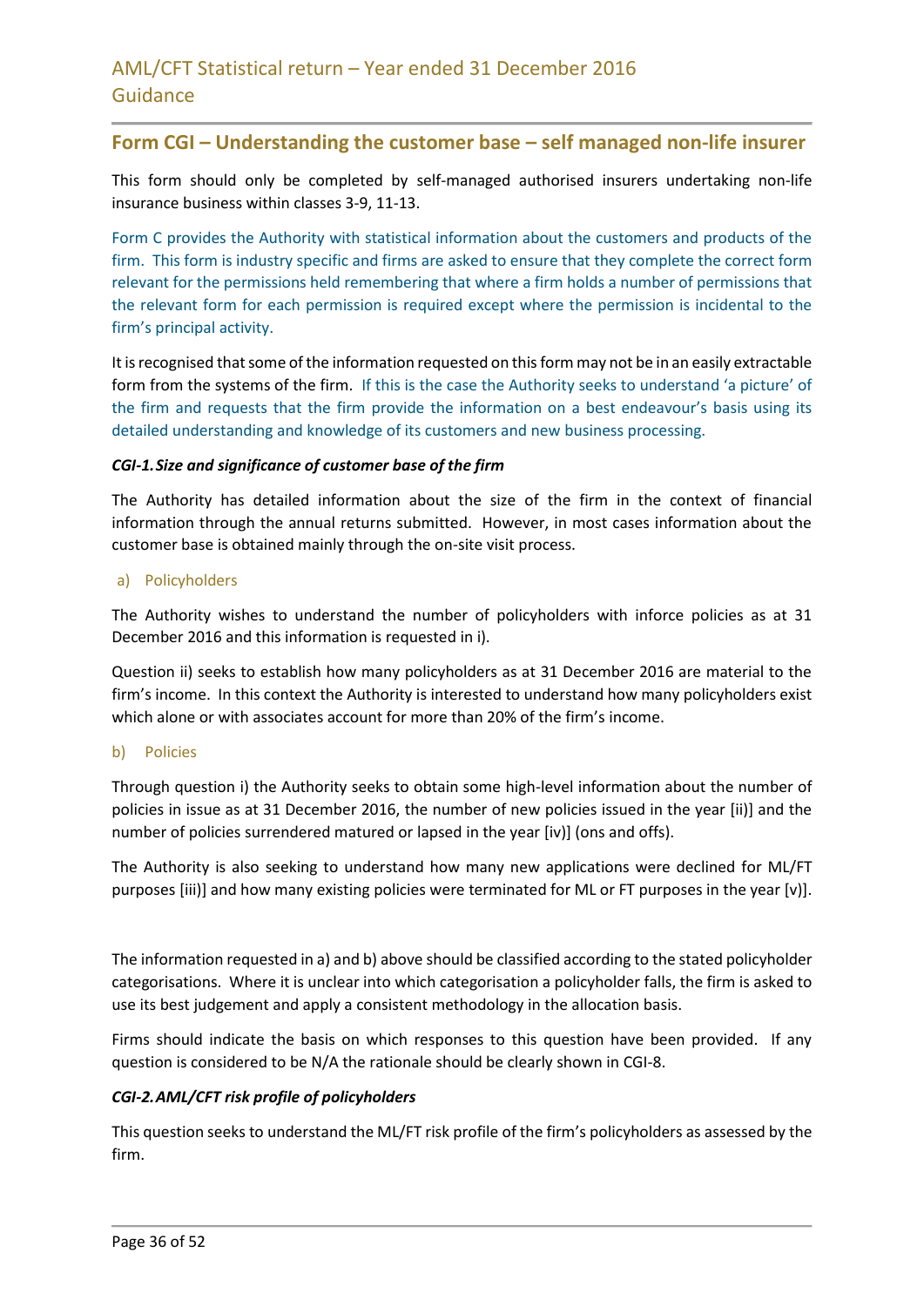The firm is asked to indicate how many policyholders as at 31 December 2016 have been assessed by the firms as being a higher, standard or lower risk for ML/FT purposes.

Firms should indicate the basis on which responses to this question have been provided. If any question is considered to be N/A the rationale should be clearly shown in CGI-8.

#### *CGI-3.PEPs*

This question seeks to understand how many policyholders are associated with a PEP. The firm is asked to indicate how many policyholders as at 31 December 2016 are or are associated with a domestic PEP or foreign PEP and how many do not.

Firms should indicate the basis on which responses to this question have been provided. If any question is considered to be N/A the rationale should be clearly shown in CGI-8.

#### *CGI-4.Use of simplified due diligence*

Part 6 of the AML/CFT Code allows firms to apply concessions in the CDD procedures applied to customers with the use of each concession being subject to certain qualifying criteria.

The Authority is seeking to understand the extent of application of the concessions allowed across industry sectors. Whilst providing valuable information over time of the trends in application, this information will also be of immediate value to the Authority and the Island as it will assist in the understanding of use at a sector level, an essential aspect when considering the risk of ML/FT from a national perspective.

In respect of each of the concessions applicable to your firm and available under Part 6 of the AML/CFT the Authority requests firms to indicate whether the concession has been utilised by the firm throughout 2016 and if so how many customers was it applied to?

It is recognised that for some customers with a number of related parties that more than one concession may be applied when considering CDD at the customer level (eg. No CDD applied for party A, acceptable applicant concession for parties B and D and eligible introducer concession for party C). In this example for the single customer the form would be completed as follows:

|                                          | Do you use<br>this<br>concession | How many<br>customers<br>No. |
|------------------------------------------|----------------------------------|------------------------------|
| Acceptable applicants [para 20]          | Υ                                | $\mathbf{1}$                 |
| Eligible introducers [para 23]           | Υ                                | 1                            |
| Insurer concessions [para 24(1)-(5)]     | N                                |                              |
| Scheme concessions [para 24(7),(8),(11)] | $\mathsf{N}$                     |                              |

Firms should indicate the basis on which responses to this question have been provided.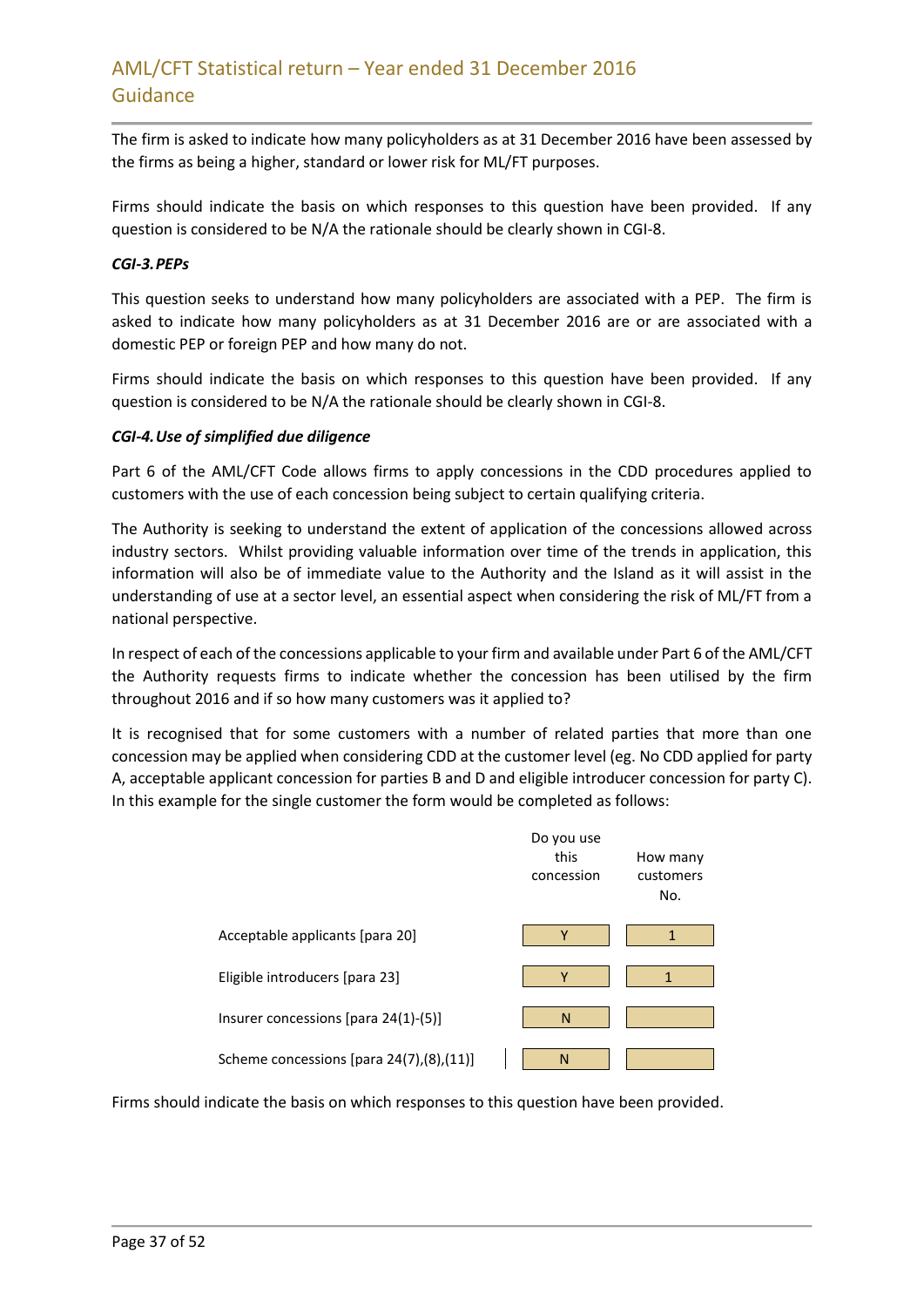## *CGI-5.Residency of policyholders*

Firms are asked to provide a breakdown of the country of residence of policyholders as a percentage of the overall policyholder base by number of policyholders split between natural persons and nonnatural persons (legal persons or legal arrangements). This information should be provided on Form F.

Firms should indicate on Form F the basis on which responses to this question have been provided.

### *CGI-6.Residency of beneficial owners of policyholders*

Firms are asked to provide a breakdown of the country of residence of the beneficial owner of policyholders where the policyholder is not a natural person. This information should be provided on Form G.

For each jurisdiction in which a beneficial owner of the customer of the firm (as at 31 December 2016) resides, please indicate using Form G the % of the policyholder base by number of policyholders which have a beneficial owner resident in that jurisdiction.

Since it is possible for a policyholder to have more than one beneficial owner and since the information requested is only in respect of a subset of the policyholder base (non-natural persons only), then it is not likely that the total will aggregate to 100%.

Firms should indicate on Form G the basis on which responses to this question have been provided.

### *CGI-7 Classification of insurer*

Firms are asked to indicate the classification of insurer type best reflects the firm.

*Self insurer* – a firm that underwrites the insurance risks of its own group.

*Producer owned* – a firm that underwrites the risks of customers of a company within the same ownership structure of the firm. The insurance may be written through a fronting insurer in the first instance.

*Third party writer* – a firm that underwrites the insurance risks of parties that are not related parties.

#### *Combination*

#### *CGI-8.Comments*

This section is provided to allow firms to provide any commentary that is relevant to the questions on Form CGI, including, where relevant, any material assumptions made in the collation of the data.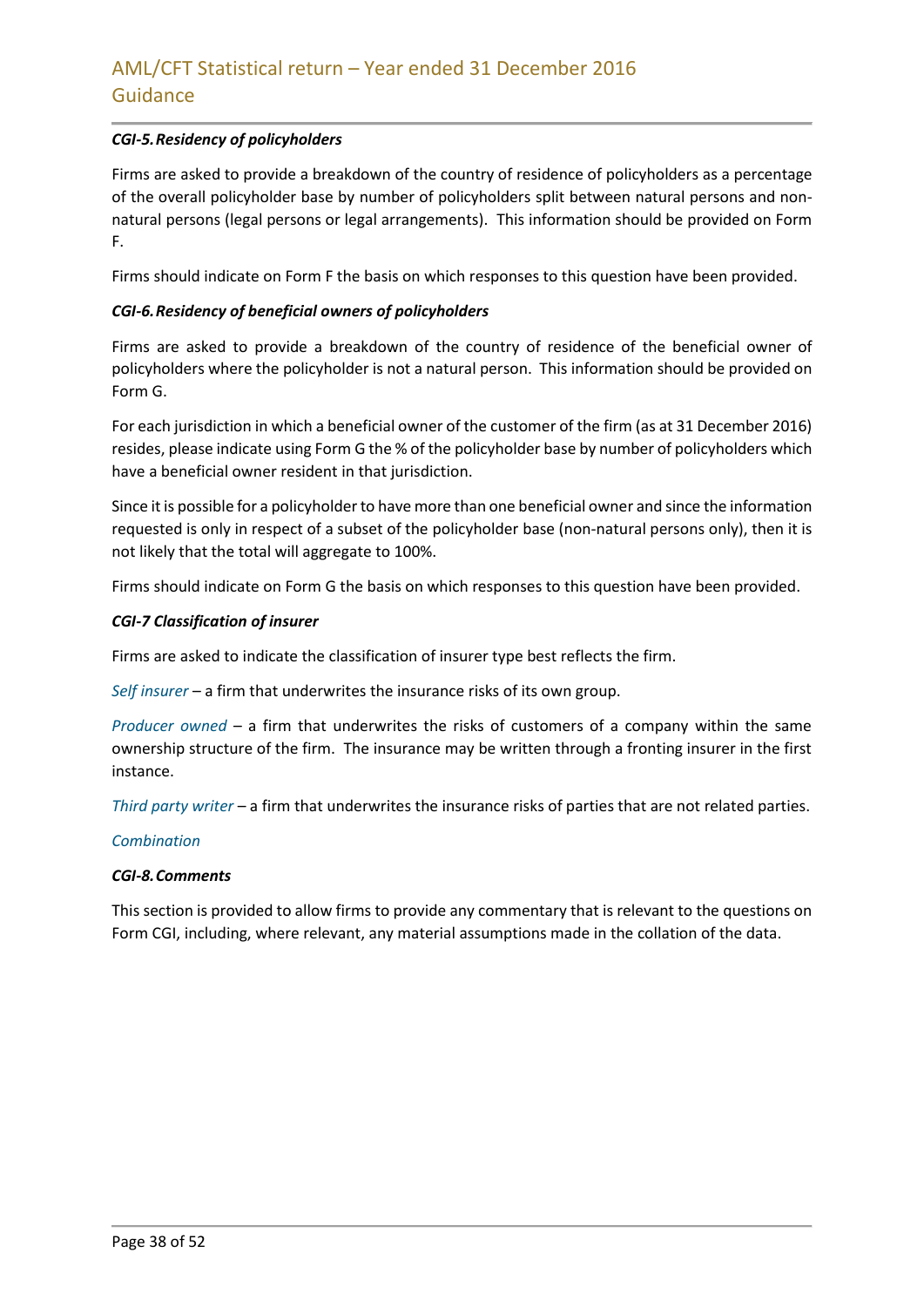# **Form CIM – Understanding the customer base – insurance manager of non-life insurers**

This form should only be completed by firms which are registered as an insurance manager and which manage insurers which write non-life insurance business.

Form C provides the Authority with statistical information about the customers and products of the firm. This form is industry specific and firms are asked to ensure that they complete the correct form relevant for the permissions held remembering that where a firm holds a number of permissions that the relevant form for each permission is required except where the permission is incidental to the firm's principal activity.

It is recognised that some of the information requested on this form may not be in an easily extractable form from the systems of the firm. If this is the case the Authority seeks to understand 'a picture' of the firm and requests that the firm provide the information on a best endeavour's basis using its detailed understanding and knowledge of its customers and new business processing.

### *CIM-1. Size and significance of customer base of the firm*

Through question a) the Authority seeks to obtain some high-level information about the number of insurers which the firm manages as at 31 December 2016, the number of new insurers taken on in the year [c)] and the number of insurers which ceased to be manged by the firm in the year [e)] (ons and offs).

The Authority is also seeking to understand how many new insurers were declined business for ML/FT purposes [d)] and how many existing insurer were terminated for ML or FT purposes in the year [e)].

Finally question b) seeks to establish how many insurers as at 31 December 2016 are material to the firm's income. In this context the Authority is interested to understand how many insurers alone or with associates account for more than 20% of the firm's income.

The information requested in a) and b) above should be classified according to the stated insurer categories.

Where it is unclear into which categorisation an insurerfalls, the firm is asked to use its best judgement and apply a consistent methodology in the allocation basis.

Firms should indicate the basis on which responses to this question have been provided. If any question is considered to be N/A the rationale should be clearly shown in CIM-6.

#### *CIM-2. AML/CFT risk profile of customers*

This question seeks to understand the ML/FT risk profile of the firm's customers as assessed by the firm.

The firm is asked to indicate how many insurers as at 31 December 2016 have been assessed by the firms as being a higher, standard or lower risk for ML/FT purposes.

Firms should indicate the basis on which responses to this question have been provided. If any question is considered to be N/A the rationale should be clearly shown in CIM-6.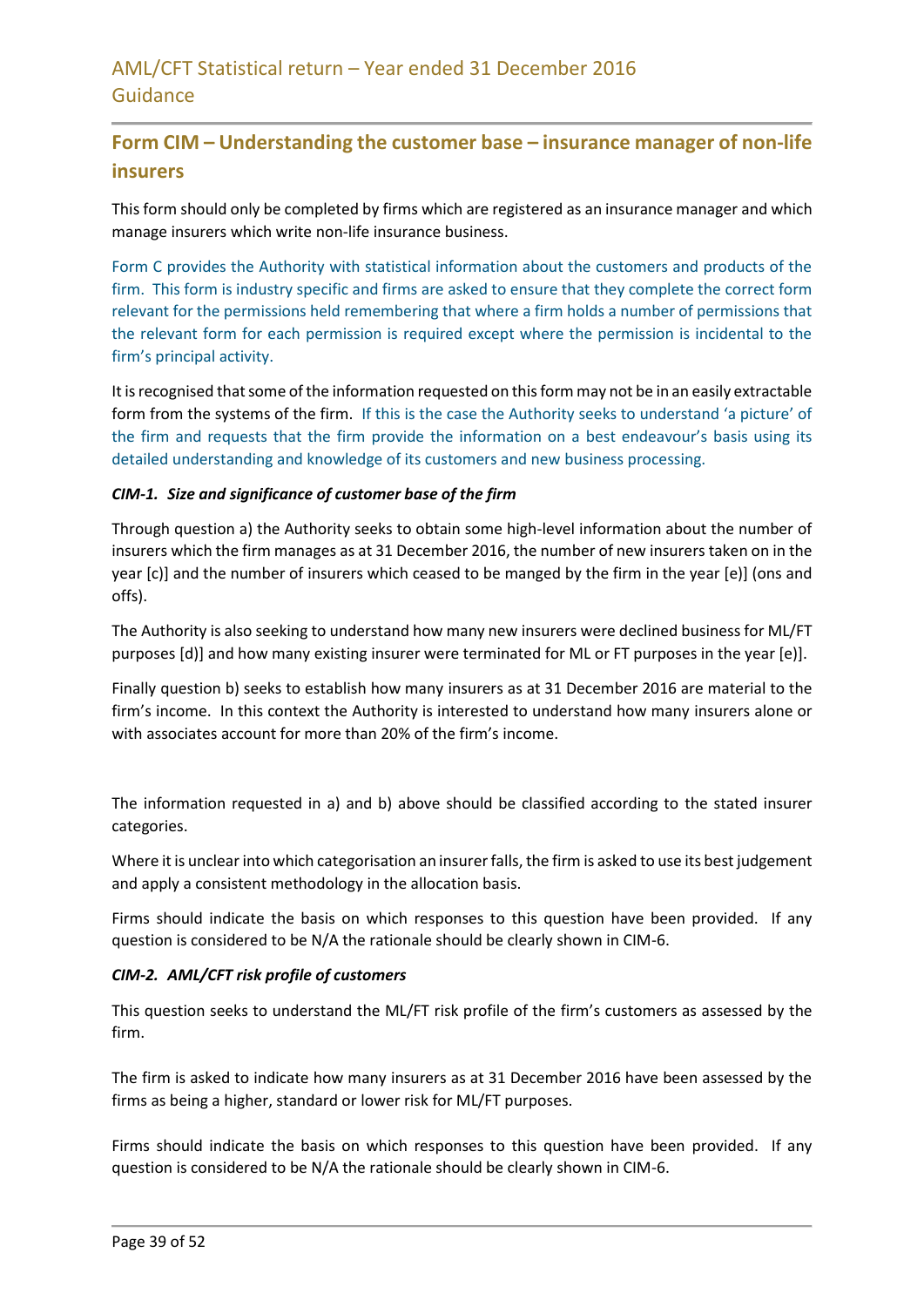## *CIM-3. PEPs*

This question seeks to understand how many insurers are associated with a PEP. The firm is asked to indicate how many insurers as at 31 December 2016 are associated with a domestic PEP or foreign PEP and how many are not.

Firms should indicate the basis on which responses to this question have been provided. If any question is considered to be N/A the rationale should be clearly shown in C3B-7.

#### *CIM-4 Residency of insurers*

Firms are asked to provide a breakdown of the country of residence of insurers. This information should be provided on Form F.

For each jurisdiction in which an insurer manged by the firm resides as at 31 December 2016, please indicate using Form F the % of the client base by number of insurers.

Firms should indicate on Form F the basis on which responses to this question have been provided.

### *CIM-5. Residency of beneficial owners of insurers*

Firms are asked to provide a breakdown of the country of residence of the beneficial owner of the insurers. This information should be provided on Form G.

Since it is possible for an insurer to have more than one beneficial owner then it is not likely that the total will aggregate to 100%.

Firms should indicate on Form G the basis on which responses to this question have been provided.

#### *CIM-6. Comments*

This section is provided to allow firms to provide any commentary that is relevant to the questions on Form CIM, including, where relevant, any material assumptions made in the collation of the data.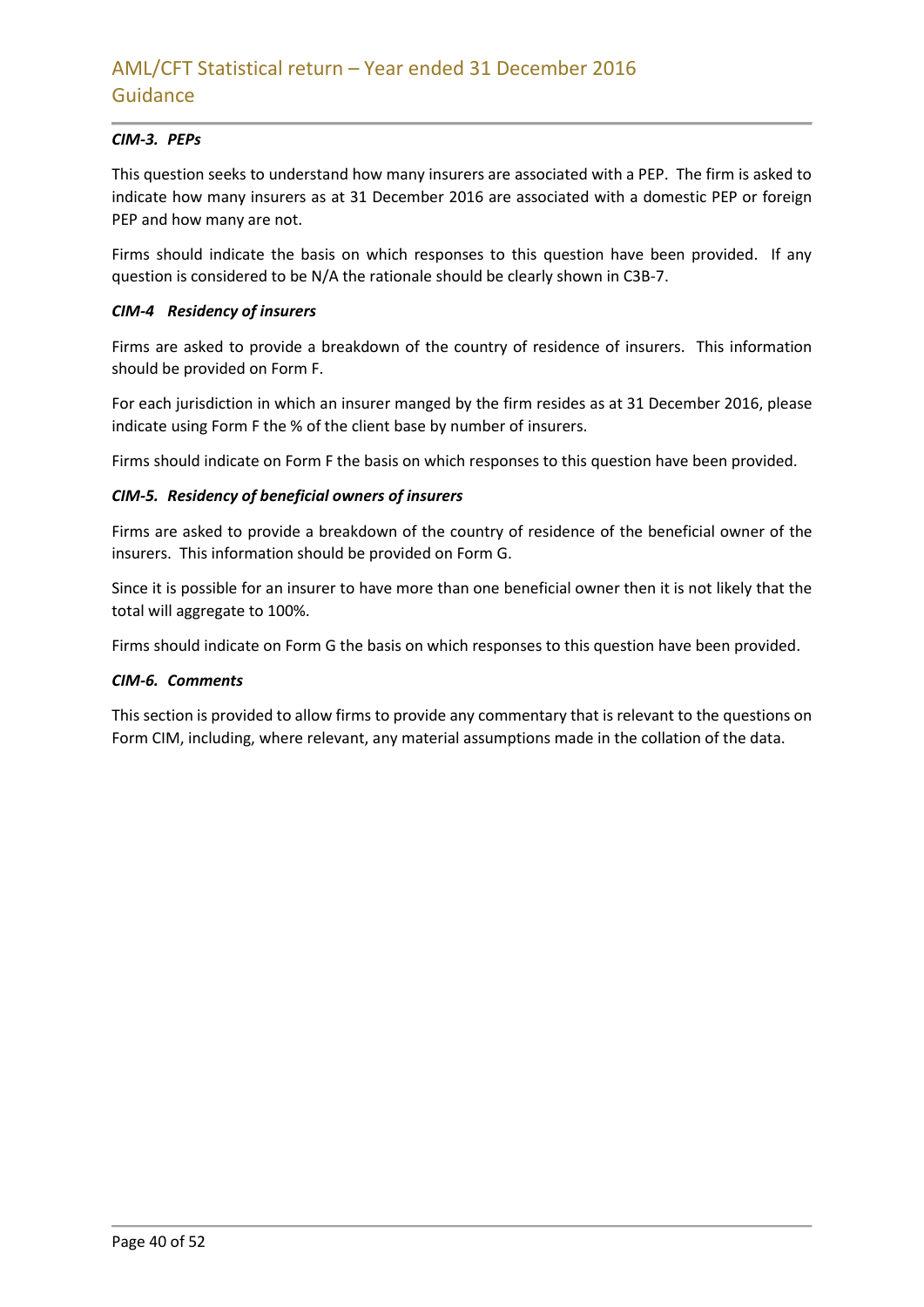## **Form CPEN – Understanding the customer base – registered schemes administrators**

This form should only be completed by firms who are registered as a scheme administrator under the RBSA00.

**In this form client is interpreted according to whether the scheme is an occupational or personal scheme. Where the scheme is an occupational scheme client means the employer(s) and where the scheme is a personal schemes client should be interpreted as meaning the member.**

It is recognised that some of the information requested on this form may not be in an easily extractable form from the systems of the firm. If this is the case the Authority seeks to understand 'a picture' of the firm and requests that the firm provide the information on a best endeavour's basis using its detailed understanding and knowledge of its customers and new business processing.

### *CPEN-1. Size and significance of customer base of the firm*

In this question the Authority seeks to obtain some high-level information about the number of retirement benefits schemes which the firm administers as at 31 December 2016 and the number of members of the schemes. Consideration is given separately to master trust arrangements and schemes that are not master trust arrangements.

Section a) asks the firm to provide information of the number of master trusts administered and scheme members within those master trusts as at the 31 December 2016 split between the categories of scheme shown.

The number of new members admitted to the master trust [a)iii)] and the number of members who left the master trust in the year [a)v)] are also requested (ons and offs).

The Authority is also seeking to understand how many applicants for membership to master trusts were declined business for ML/FT purposes [a)vi))] and how many existing members of master trust arrangements were terminated for ML or FT purposes in the year [a)vi))].

Question b) seeks similar information as that in a) except in respect of schemes which are not master trusts. In this instance the 'ons and offs' are requested at scheme level as opposed to member level.

Finally question b)vii) seeks to establish how many schemes which are not master trusts as at 31 December 2016 are material to the firm's income. In this context the Authority is interested to understand how many schemes which are not master trusts account for more than 20% of the firm's income.

The information requested in a) and b) above should be classified according to the following policyholder categorisation:

- QROPS QROPS
- Domestic personal schemes IOM resident members- personal schemes approved under the Income Tax Act 1989 which are not QROPS where the scheme members are IOM residents (recognising that all domestic schemes are capable of having IOM resident members)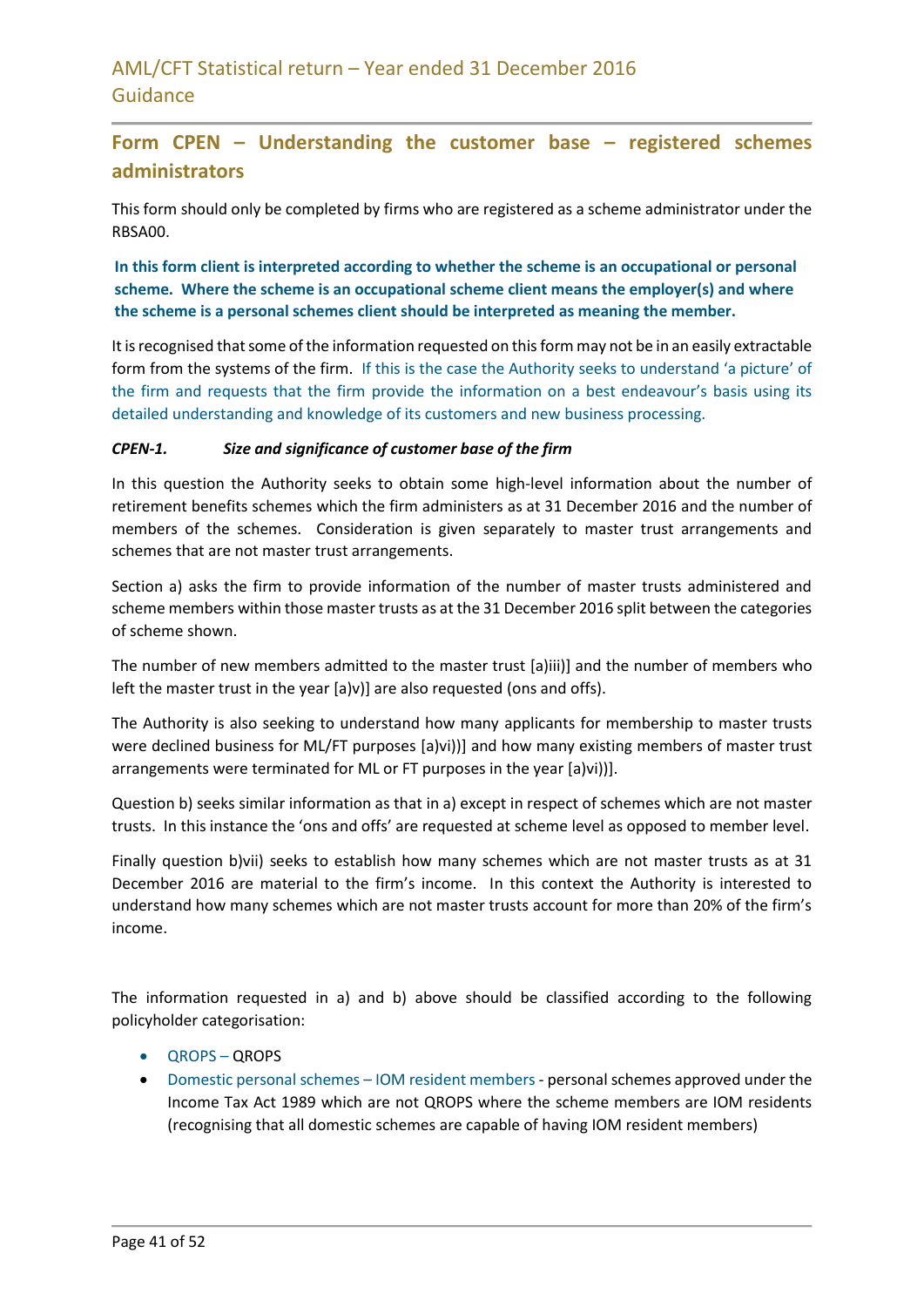- Other domestic personal schemes personal schemes approved under the Income Tax Act 1989 which are not QROPS where the scheme members are not IOM residents (recognising that all domestic schemes are capable of having IOM resident members)
- Domestic occupational schemes occupational schemes which are approved under the Income Tax (retirement Benefits Schemes) Act 1978 and which have five or more members.
- Domestic personalised occupational schemes occupational schemes which are approved under the Income Tax (retirement Benefits Schemes) Act 1978 and which have less than five members.
- International schemes less than 5 members schemes approved under s50B of the Income Tax Act 1970 which have less than five members or are a personal master trust arrangement offered by the scheme provider.
- International schemes 5 or more members other scheme providers

Where it is unclear into which categorisation a policyholder falls, the firm is asked to use its best judgement and apply a consistent methodology in the allocation basis.

Firms should indicate the basis on which responses to this question have been provided. If any question is considered to be N/A the rationale should be clearly shown in CPEN-7.

## *CPEN-2. AML/CFT risk profile of clients*

This question seeks to understand the ML/FT risk profile of the firm's clients as assessed by the firm.

The firm is asked to indicate how many clients as at 31 December 2016 have been assessed by the firms as being a higher, standard or lower risk for ML/FT purposes.

As stated above, where the scheme is an occupational scheme client means the employer(s) and where the scheme is a personal schemes client should be interpreted as meaning the member.

Firms should indicate the basis on which responses to this question have been provided. If any question is considered to be N/A the rationale should be clearly shown in CPEN-6.

## *CPEN-3. PEPs*

This question seeks to understand how many clients are associated with a PEP. The firm is asked to indicate how many clients as at 31 December 2016 are or are associated with a domestic PEP or foreign PEP and how many are not.

As stated above, where the scheme is an occupational scheme client means the employer(s) and where the scheme is a personal schemes client should be interpreted as meaning the member.

Firms should indicate the basis on which responses to this question have been provided. If any question is considered to be N/A the rationale should be clearly shown in C3B-7.

## *CPEN-4 Use of simplified due diligence*

Part 6 of the AML/CFT Code allows firms to apply concessions in the CDD procedures applied to customers with the use of each concession being subject to certain qualifying criteria.

The Authority is seeking to understand the extent of application of the concessions allowed across industry sectors. Whilst providing valuable information over time of the trends in application, this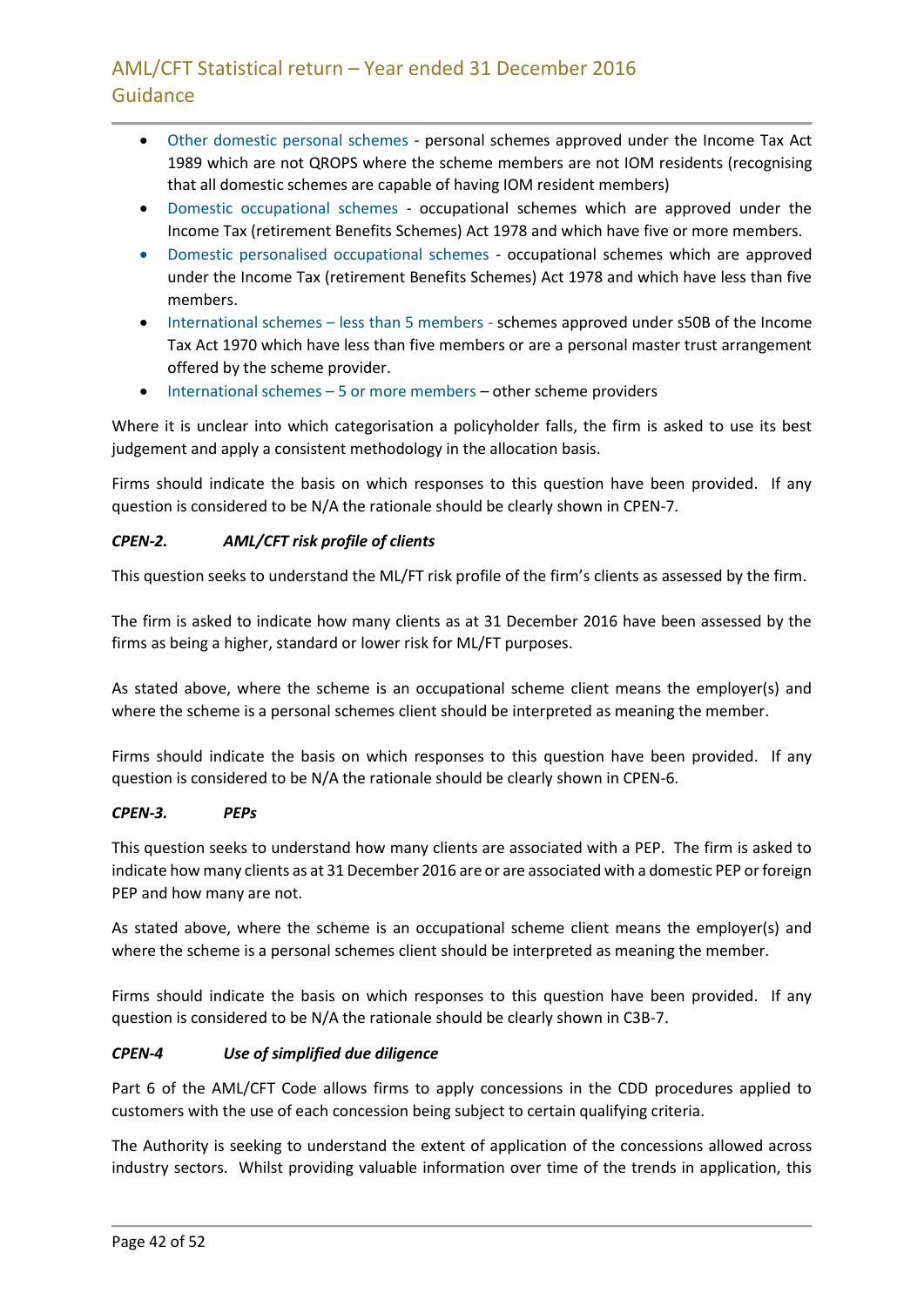information will also be of immediate value to the Authority and the Island as it will assist in the understanding of use at a sector level, an essential aspect when considering the risk of ML/FT from a national perspective.

In respect of each of the concessions applicable to your firm and available under Part 6 of the AML/CFT the Authority requests firms to indicate whether the concession has been utilised by the firm **throughout 2016** and if so how many schemes was it applied to?

It is recognised that for some customers with a number of related parties that more than one concession may be applied when considering CDD at the customer level (eg. No CDD applied for party A, acceptable applicant concession for parties B and D and eligible introducer concession for party C). In this example for the single customer the form would be completed as follows:



Firms should indicate the basis on which responses to this question have been provided.

## *CPEN-5. Residency of customers*

Where the scheme is an occupational scheme, firms are asked to provide a breakdown of the country of residence of employers. Where the scheme is a personal scheme, firms are asked to provide a breakdown of the country of residence of members of the scheme. This information should be split between natural and non-natural persons and provided on Form F and provided in percentage form.

Firms should indicate on Form F the basis on which responses to this question have been provided.

#### *CPEN-6. Residency of beneficial owners of customers*

Firms are asked to provide a breakdown of the country of residence of the beneficial owner of employers of occupational schemes. This information should be provided on Form G.

For each jurisdiction in which a beneficial owner of the employer of a scheme resides, please indicate using Form G the % of the total client base resident in that jurisdiction.

Since it is possible for a customer to have more than one beneficial owner and since the information requested is only in respect of a subset of the customer base (non-natural persons only), then it is not likely that the total will aggregate to 100%.

Firms should indicate on Form G the basis on which responses to this question have been provided.

#### *CPEN-7. Comments*

This section is provided to allow firms to provide any commentary that is relevant to the questions on Form CPEN, including, where relevant, any material assumptions made in the collation of the data.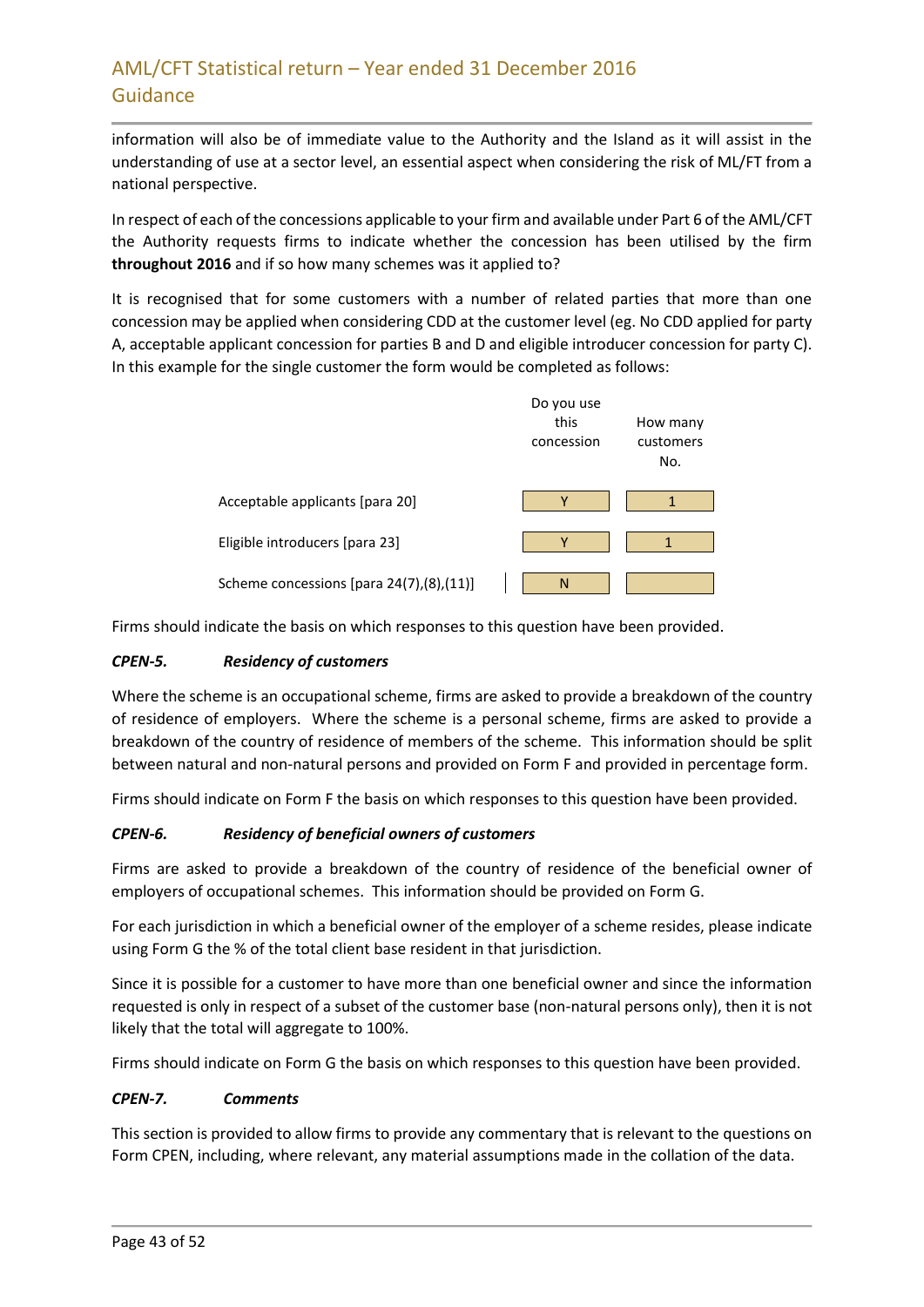## **Form CLS – Understanding the customer base – legal services**

This form should only be completed DNFBP's who undertake legal services as defined by Schedule 4 of POCA.

In completing this form firms are requested to only provide information relevant to regulated business. Where the control environment of the firm does not differentiate between business within and outwith the regulated sector then the firm may provide statistical information firm wide provided this is clearly stated within the comments section of the form.

It is recognised that some of the information requested on this form may not be in an easily extractable form from the systems of the firm. If this is the case the Authority seeks to understand 'a picture' of the firm and requests that the firm provide the information on a best endeavour's basis using its detailed understanding and knowledge of its customers and new business processing.

### *CLS-1.Size and significance of customer base of the firm*

The Authority is seeking to understand the client base of the firm, insofar as it relates to designated business activities within the regulated sector.

This section seeks to understand the firm from two perspectives: the client themselves and from the perspective of the services provided.

### *Client type*

Clients of the firm have been classified into the following client types:

- IOM resident natural persons
- Natural persons not resident in the IOM
- Corporates, trusts and nominees managed by IOM financial institutions
- Other corporate and trust customers
- Other customers, including charities and the public sector

#### *Designated service provided*

Through this classification of clients of the firm, the firm is requested to classify clients according to the designated service provided as set out in Schedule 4 to POCA and reproduced below:

- managing any assets belonging to a client;
- the provision of legal services which involves participation in a financial or real property transaction (whether by assisting in the planning or execution of any such transaction or otherwise) by acting for, or on behalf of, a client in respect of
	- o the sale or purchase of land;
	- o managing bank, savings or security accounts;
	- o organising contributions for the promotion, formation, operation or management of bodies corporate;
	- o the sale or purchase of a business; or
	- $\circ$  the creation, operation or management of a legal person or legal arrangement.

Where it is unclear into which categorisation a client of the firm falls, the firm is asked to use its best judgement and apply a consistent methodology in the allocation basis.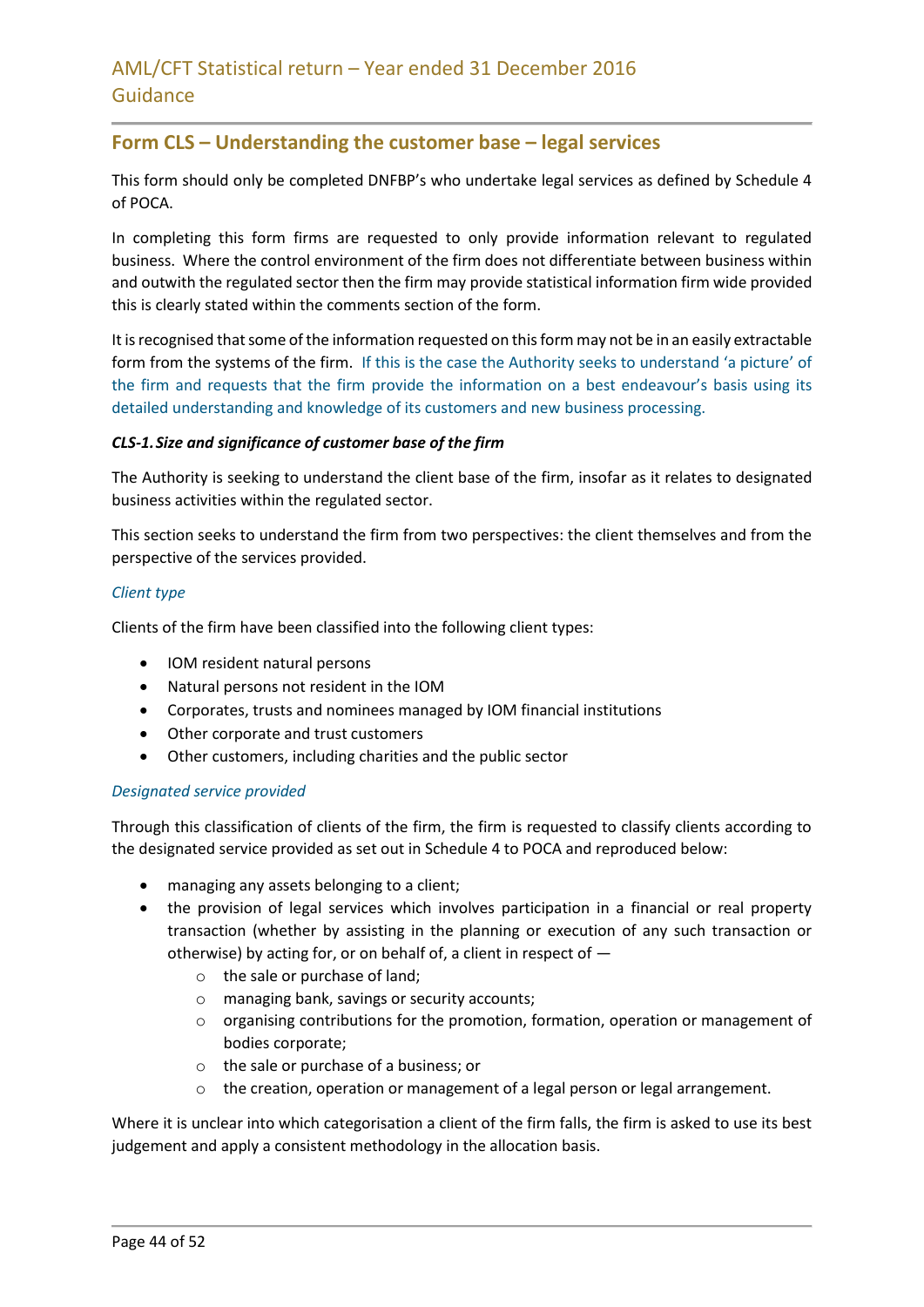Through question a) the Authority seeks to obtain some high-level information about the number of matters for regulated activity the firm opened in the year ended 31 December 2016, and in b) the number of clients that were represented in those matters.

The Authority is also seeking to understand how many new engagements were declined for ML/FT purposes [d)] and how many engagements were terminated for ML or FT purposes in the year [e)].

Finally question c) seeks to establish how many clients as at 31 December 2016 are material to the firm's income. In this context the Authority is interested to understand how many clients exist which alone or with associates account for more than 20% of the firm's income.

Firms should indicate the basis on which responses to this question have been provided. If any question is considered to be N/A the rationale should be clearly shown in CLS-7.

### *CLS-2A. AML/CFT risk profile of clients*

This question seeks to understand the ML/FT risk profile of the firm's clients as assessed by the firm.

The firm is asked to indicate how many clients as at 31 December 2016 have been assessed by the firm as being a higher, standard or lower risk for ML/FT purposes.

Firms should indicate the basis on which responses to this question have been provided. If any question is considered to be N/A the rationale should be clearly shown in CLS-7.

### *CLS-3.PEPs*

This question seeks to understand how many clients are associated with a PEP. The firm is asked to indicate how many clients as at 31 December 2016 are or are associated with a domestic PEP or foreign PEP and how many are not.

Firms should indicate the basis on which responses to this question have been provided. If any question is considered to be N/A the rationale should be clearly shown in CLS-7.

## *CLS-4. Use of simplified due diligence*

Part 6 of the AML/CFT Code allows firms to apply concessions in the CDD procedures applied to customers with the use of each concession being subject to certain qualifying criteria.

The Authority is seeking to understand the extent of application of the concessions allowed across industry sectors. Whilst providing valuable information over time of the trends in application, this information will also be of immediate value to the Authority and the Island as it will assist in the understanding of use at a sector level, an essential aspect when considering the risk of ML/FT from a national perspective.

In respect of each of the concessions applicable to your firm and available under Part 6 of the AML/CFT the Authority requests firms to indicate whether the concession has been utilised by the firm throughout 2016 and if so how many clients was it applied to?

It is recognised that for some clients with a number of related parties that more than one concession may be applied when considering CDD at the client level (eg. No CDD applied for party A, acceptable applicant concession for parties B and D and eligible introducer concession for party C). In this example for the single customer the form would be completed as follows: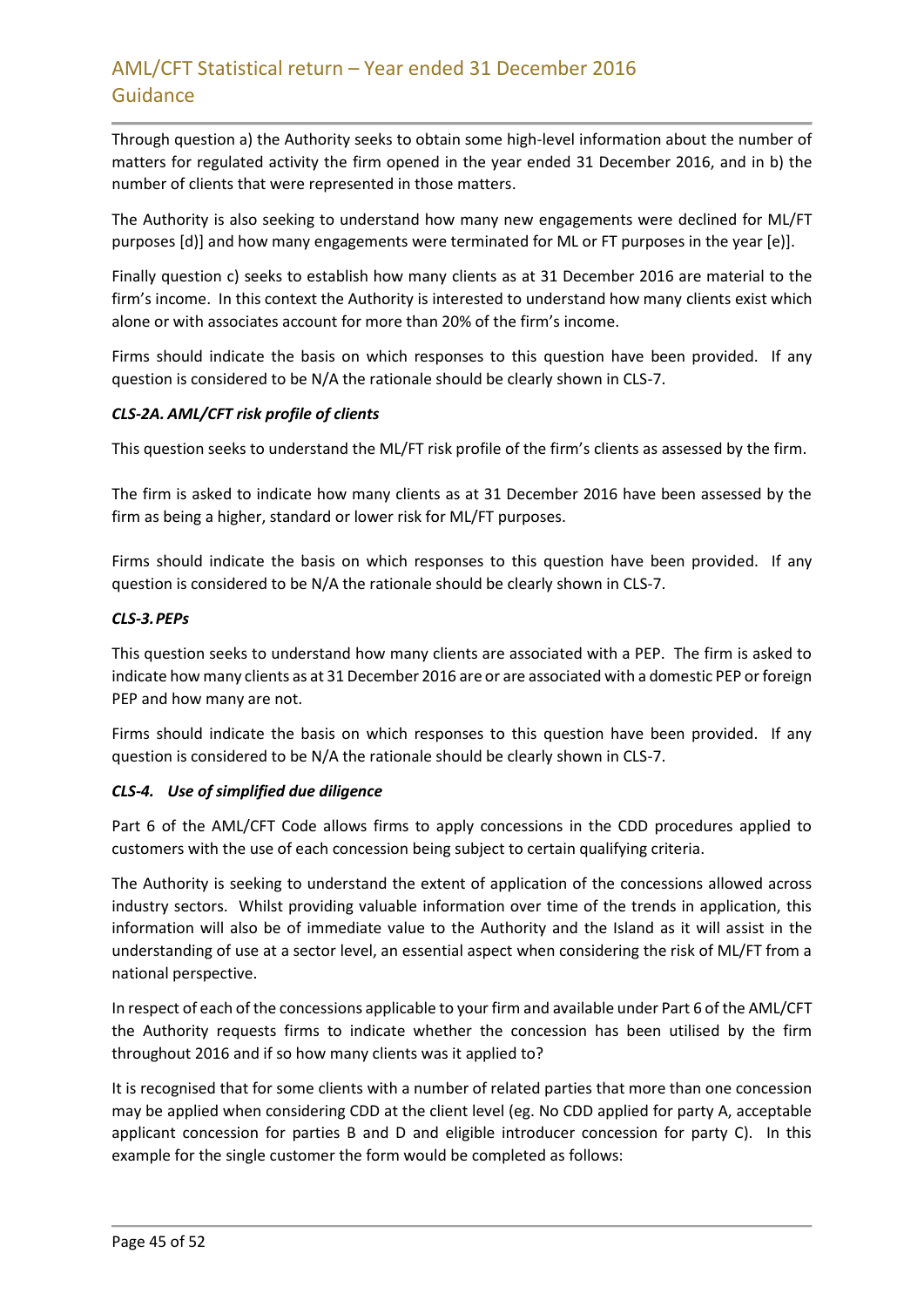|                                          | Do you use<br>this<br>concession | How many<br>customers<br>No. |
|------------------------------------------|----------------------------------|------------------------------|
| Acceptable applicants [para 20]          | Υ                                | 1                            |
| Generic designated business [para 22]    | N                                |                              |
| Eligible introducers [para 23]           | Y                                | 1                            |
| Scheme concessions [para 24(7),(8),(11)] | N                                |                              |

Firms should indicate the basis on which responses to this question have been provided.

### *CLS-5.Residency of clients*

Firms are asked to provide a breakdown of the country of residence of clients split between natural persons and non-natural persons (legal persons or legal arrangements). This information should be provided on Form F.

This information should be split between natural and non-natural persons and provided on Form F and provided in percentage form.

Firms should indicate on Form F the basis on which responses to this question have been provided.

### *CLS-6.Residency of beneficial owners of clients*

Firms are asked to provide a breakdown of the country of residence of the beneficial owner of client where the client is not a natural person. This information should be provided on Form G.

For each jurisdiction in which a beneficial owner of the client of the firm (as at 31 December 2016) resides, please indicate using Form G the % of the client base by number of clients which have a beneficial owner resident in that jurisdiction.

Since it is possible for a customer to have more than one beneficial owner and since the information requested is only in respect of a subset of the client base (non-natural persons only), then it is not likely that the total will aggregate to 100%.

Firms should indicate on Form G the basis on which responses to this question have been provided.

#### *CLS-7.Comments*

This section is provided to allow firms to provide any commentary that is relevant to the questions on Form CLS, including, where relevant, any material assumptions made in the collation of the data.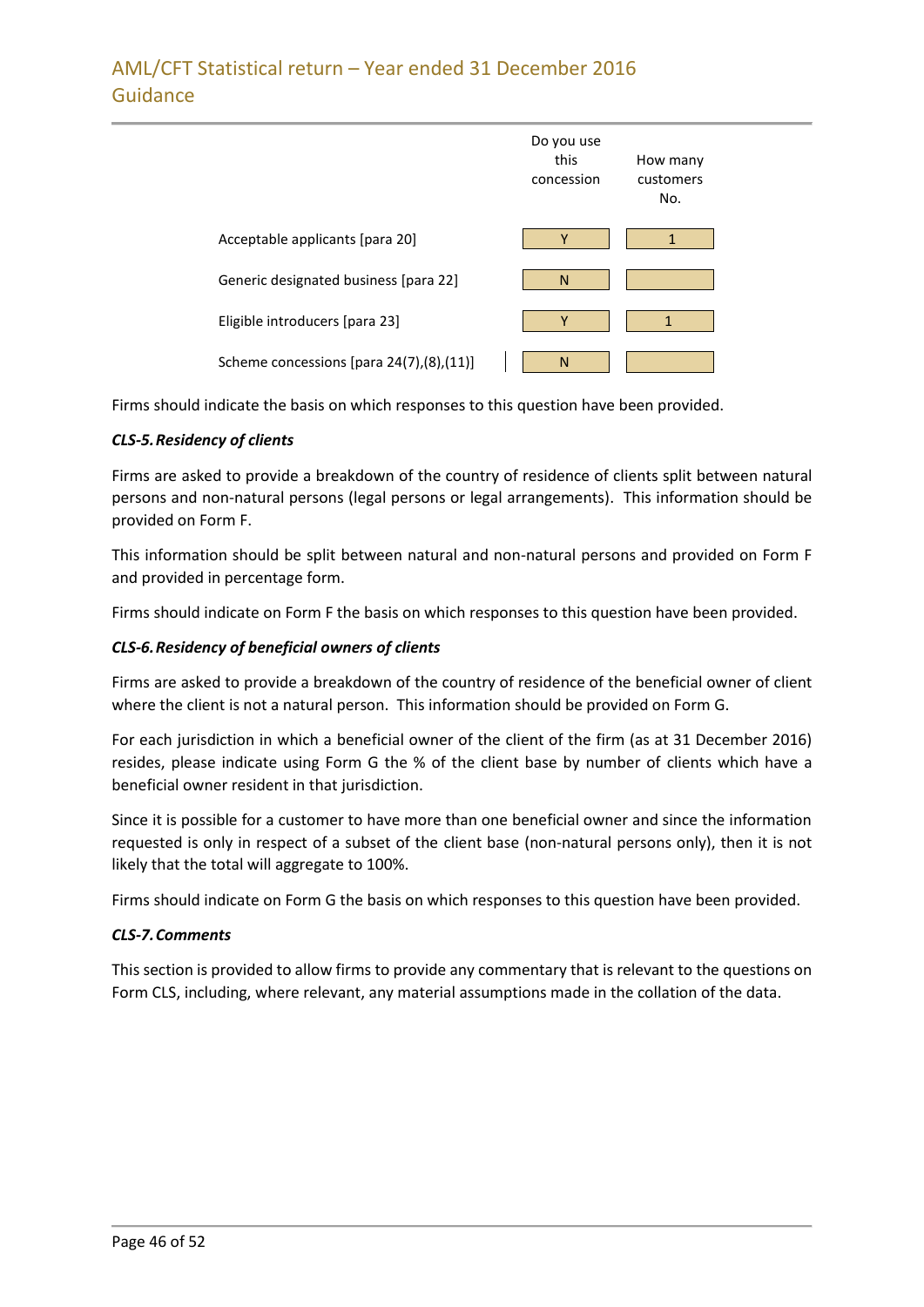## **Form D – Reliance on third parties**

This form should be completed by all regulated entities and designated businesses except managed non-life insurers as this information is provided by the insurance manager.

Form D provides information to the Authority of to the face to face nature of the business and the extent to which reliance is placed on third parties for the collection of CDD.

In this form customer should be interpreted in accordance with the table below:

| Regulated activity / designated business                                                    | <b>Meaning of customer</b>                                      |
|---------------------------------------------------------------------------------------------|-----------------------------------------------------------------|
| Deposit takers (FSA08 - Class 1)                                                            | Account holder                                                  |
| Investment business (FAS08 - Class 2)                                                       | Account holder                                                  |
| Services to collective investment schemes (FSA08 – Class $3(3)$ – $3(8)$ )                  | Management shareholder                                          |
| Services to collective investment schemes (FSA08 - Class 3 -all sub classes)                | Investors                                                       |
| Corporate Services (FSA08 - Class 4)                                                        | Ultimate beneficial owner of client entity                      |
| Trust Services (FSA08 - Class 5)                                                            | Settlor / protector of client entity                            |
| Crowdfunding platforms (FSA08 - Class 6)                                                    | The same meaning as the AML/CFT Code                            |
| Management or administration services (FSA08 - Class 7)                                     | The same meaning as the AML/CFT Code                            |
| Money transmission services (FSA08 – Class $8(2)(a)$ and Class $8(4)$ )                     | The same meaning as the AML/CFT Code                            |
| Authorised insurer - long-term business (IA08 Classes 1, 2 or 10)                           | Policyholder                                                    |
| Authorised insurer - non-life insurance business (IA08 Classes 3-9, 11-13),<br>self managed | Policyholder                                                    |
| Insurance manager of non-life insurers (IA08)                                               | Insurers to which insurance<br>management services are provided |
| Insurance manager of long term insurers (IA08)                                              | The same meaning as the AML/CFT Code                            |
| General insurance intermediary (IA08)                                                       | The same meaning as the AML/CFT Code                            |
| Professional registered schemes administrators (RBSA00)                                     | In respect of occupational schemes: the<br>employer             |
|                                                                                             | In respect of personal schemes: the<br>member                   |
| Credit Union (IBSA 1892)                                                                    | The same meaning as the AML/CFT Code                            |
| All DNFBP's excluding legal services (DBROA15)                                              | The same meaning as the AML/CFT Code                            |
| Legal Services (DBROA15)                                                                    | The same meaning as the AML/CFT Code                            |

It is recognised that some of the information requested on this form may not be in an easily extractable form from the systems of the firm. If this is the case the Authority seeks to understand 'a picture' of the firm and requests that the firm provide the information on a best endeavour's basis using its detailed understanding and knowledge of its customers and new business processing.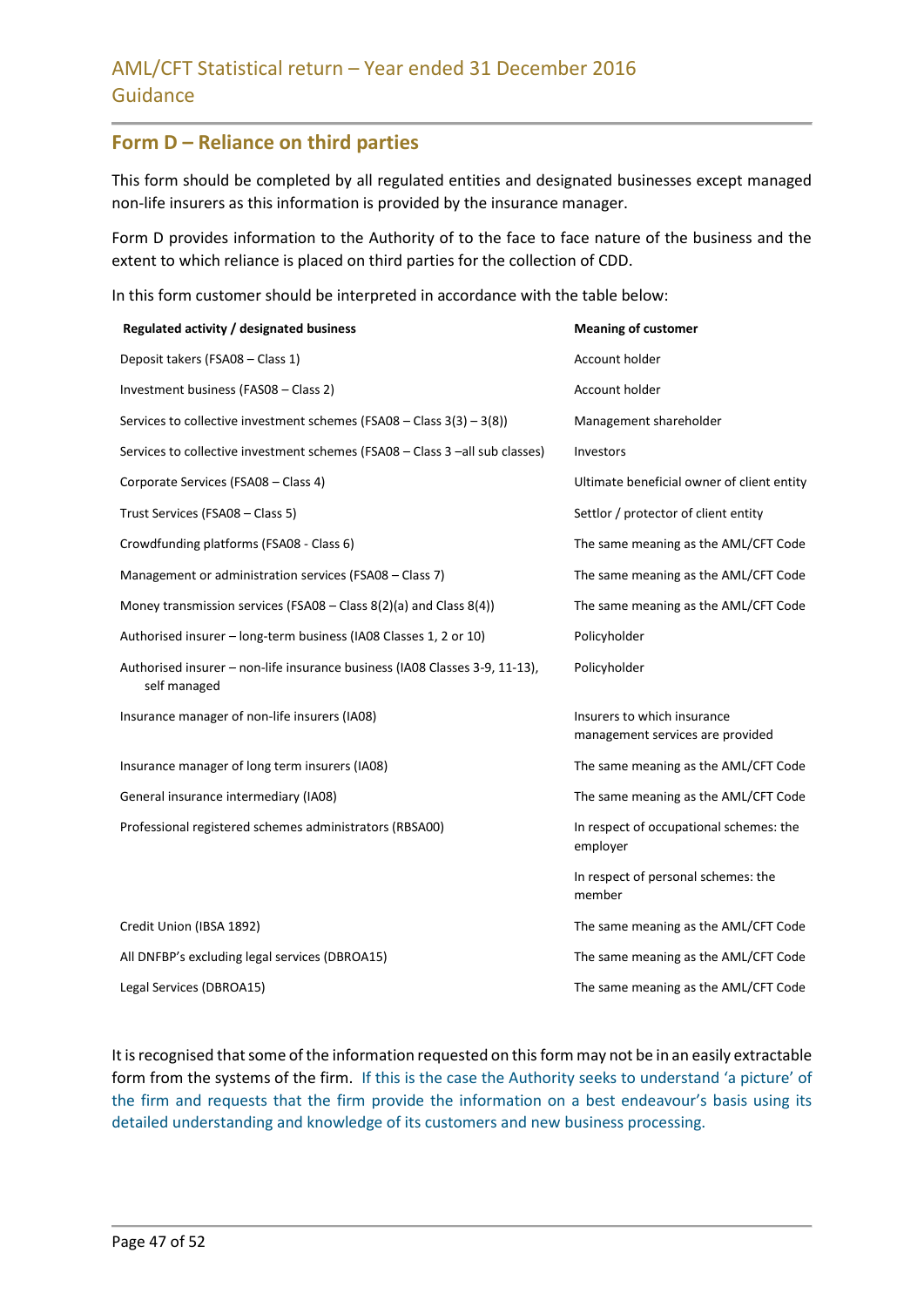## *D-1. Face to face business*

In this question the Authority requests information about the face to face nature, or otherwise, of the regulated or designated business undertaken by the firm. Firms are asked to indicate, in respect of new customer relationships entered into in the calendar year 2016, the number of customers which the firm met face to face split between those customers met by the firm and those met by a related party of the same group.

Firms should indicate the basis on which responses to this question have been provided. If any question is considered to be N/A the rationale should be clearly shown in D-7.

### *D-2. Reliance on third parties for CDD collection*

This question seeks to understand the extent of reliance on third parties for the collection of CDD and verification of identity of the customer of the firm.

In relation to the calendar year 2016, firms are asked to indicate the number of third parties onto whom the firm has placed reliance in the collection of CDD or verification of identity, the number of customers to which this relates and whether the firm understands in all cases who has met the customer on a face to face basis. This information is requested in the following categories:

Where *reliance is placed on third parties –* in this category CDD has been collected by a third party and:

- where the firm collects, via the third party, CDD to verify the identity of the customer and the evidence of identity has been certified and the firm holds an original certification of the copy of the original documents;
- where the firm collects, via the third party, CDD to verify the identity of the customer and the evidence of identity has been certified and the firm holds a copy of the original certification of the copy of the original documents; or
- is retained by the eligible introducer, through the utilisation of the concession permitted by paragraph 23 of the AML/CFT Code.

Where *no reliance is placed on third parties* – in this category the CDD is collected by the firm direct from the customer and:

- the CDD is provided to the firm via remote means (not on a face to face basis) likely by email or the postal service; or
- the CDD is provided to the firm on a face to face basis.

Where *no reliance is placed on third parties as other concessions are utilised* – in this category the firm utilises concessions which permit the delay of verification of identity or do not require the verification of identity.

Firms should indicate the basis on which responses to this question have been provided. If any question is considered to be N/A the rationale should be clearly shown in D-7.

## *D-3. Use of electronic due diligence verification methods*

Through this question firms are requested to indicate whether they utilise electronic AML verification technics such as credit checks etc. Where such methods are employed further details are requested.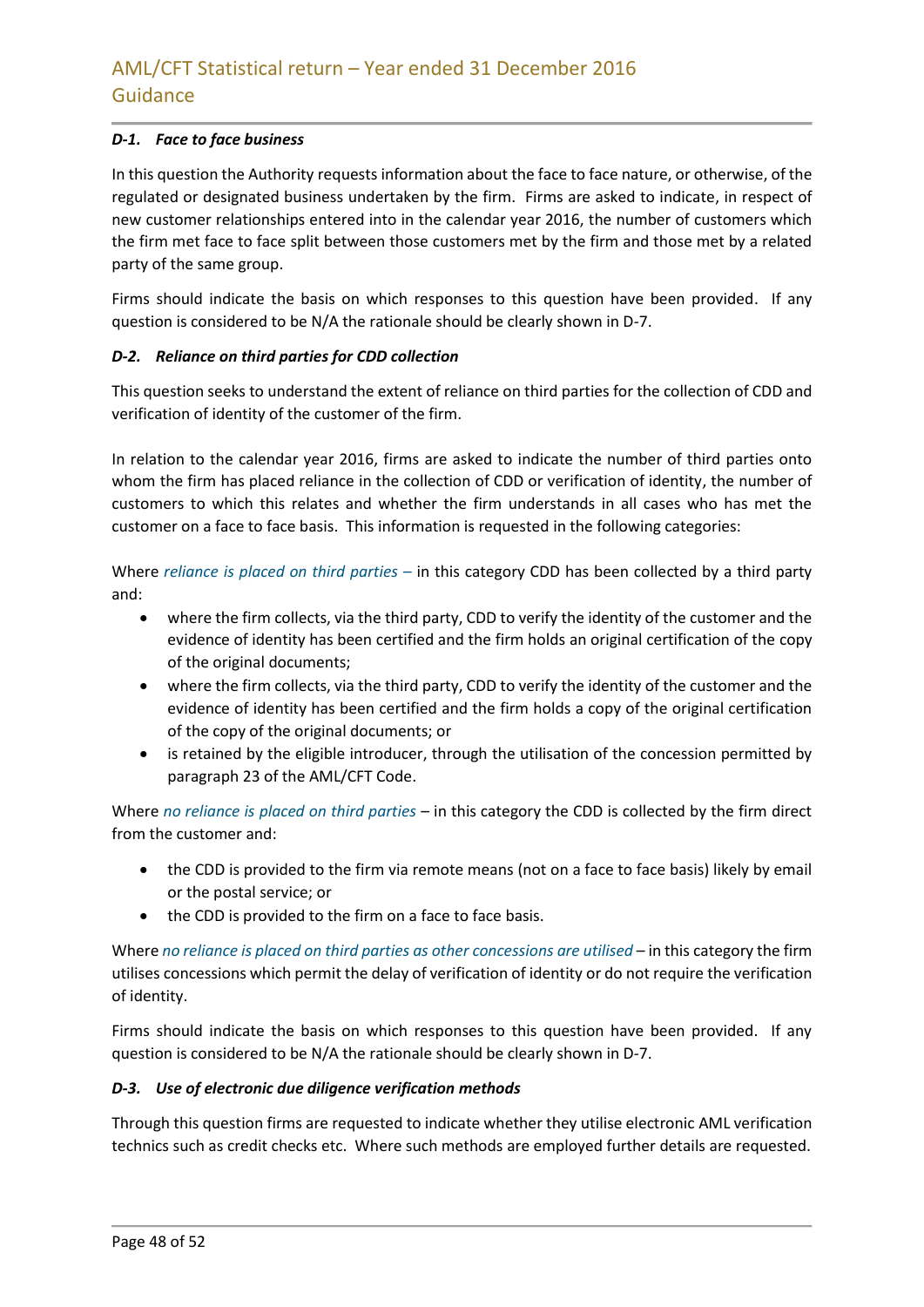It is likely, depending on the extent of use across the industry, that future returns will explore this further.

### *D-4. Cross dependency of Isle of Man institutions*

This questions seeks to understand the extent of introductions from other Isle of Man entities and the extent of cross investment between Isle of Man entities.

Firms are asked to indicate the number of Isle of Man entities by type which have introduced customers to the firm. Firms are also requested to provide the number of accounts controlled by Isle of Man entities. This information is required in respect of business received over the course of 2016.

Firms should indicate the basis on which responses to this question have been provided. If any question is considered to be N/A the rationale should be clearly shown in D-7.

### *D-5. Significance of intermediaries*

This question seeks to establish how many intermediaries as at 31 December 2016 are material to the firm's income. In this context the Authority is interested to understand how many intermediaries which alone or with associates have introduced more than 20% of the firm's new customers over the course of 2016.

Firms should indicate the basis on which responses to this question have been provided. If any question is considered to be N/A the rationale should be clearly shown in D-7.

### *D-6. Residency of intermediaries*

In relation to the intermediaries analysed in question D-5, firms are asked to provide a breakdown of the country of residence of intermediaries split between natural persons and non-natural persons (legal persons or legal arrangements). This information should be provided on Form H.

Firms should indicate on Form H the basis on which responses to this question have been provided.

#### *D-7. Comments*

This section is provided to allow firms to provide any commentary that is relevant to the questions on Form D, including, where relevant, any material assumptions made in the collation of the data.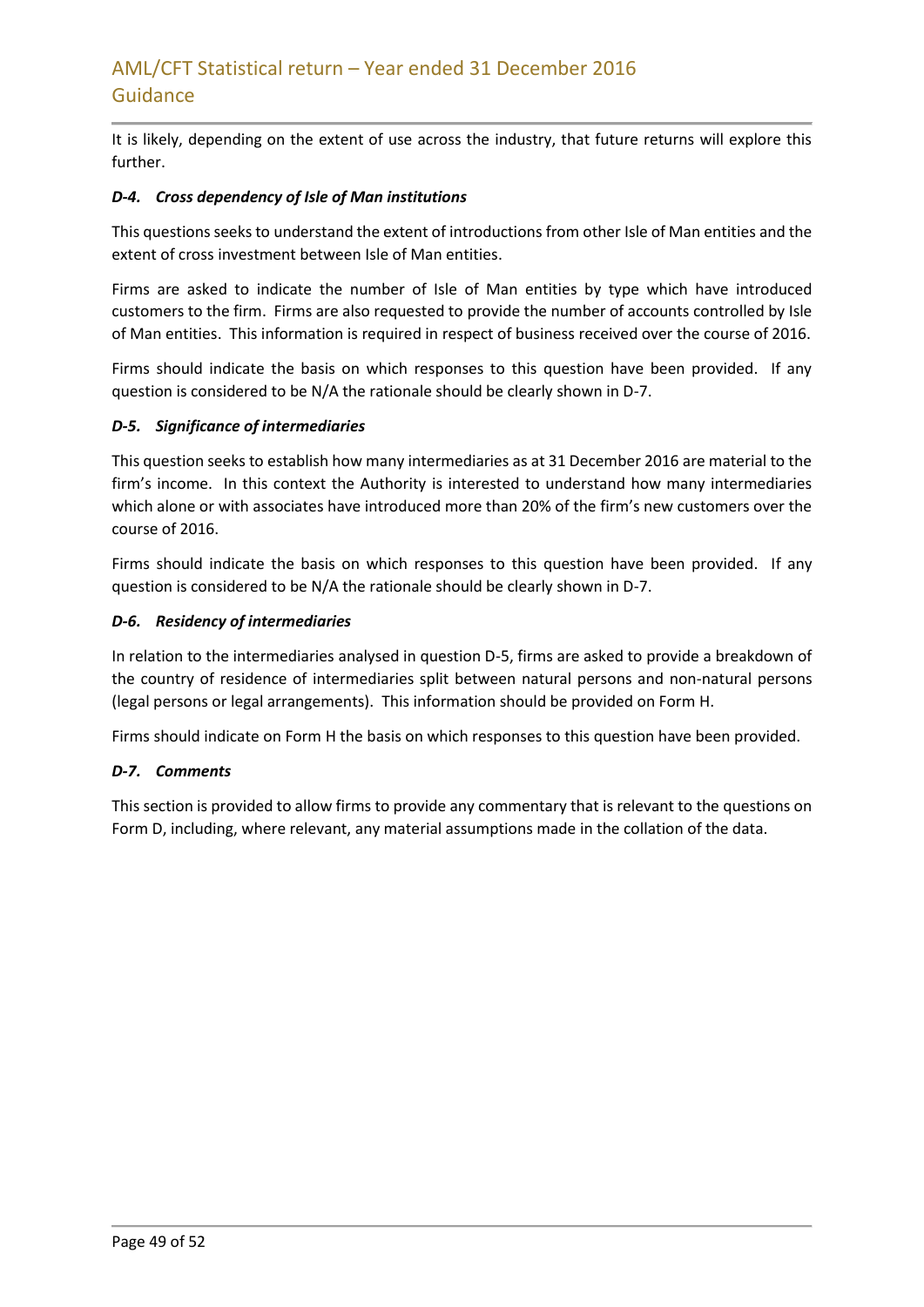## **Form E – Suspicious activity reports, etc.**

#### *E-1. Suspicious activity reports*

Both firms regulated by the Authority and those firms overseen by the Authority for compliance with the AML/CFT Code are required under POCA and ATCA to submit a suspicious activity report to the FIU in respect of information that comes to them in the course of their business, if they know, or suspect or have reasonable grounds for knowing or suspecting, that a person is engaged in, or attempting, money laundering or terrorist financing.

This requirement is also set out in Part 7 of the AML/CFT Code.

A suspicious activity report, or external disclosure, must be submitted to the FIU as soon as practicable.

An external disclosure will usually, but not always, follow an internal disclosure to the MLRO of the firm.

#### *E-2. ML and FT enquiries*

Paragraph 36 of the AML/CFT Code requires firms to maintain a register of ML and FT enquiries received from law enforcement or other competent authorities.

#### *Financial sanctions*

Individuals and firms have an obligation to notify the sanctions officer if they are aware of the presence of funds or other assets owned or controlled by, or on behalf of, a person or entity on any sanctions list. Firms regulated by the authority have specific obligations including an obligation to check whether they maintain accounts for any individual or organisation on the sanctions list, and if so freeze or block the accounts and report findings to the Customs and Excise Division.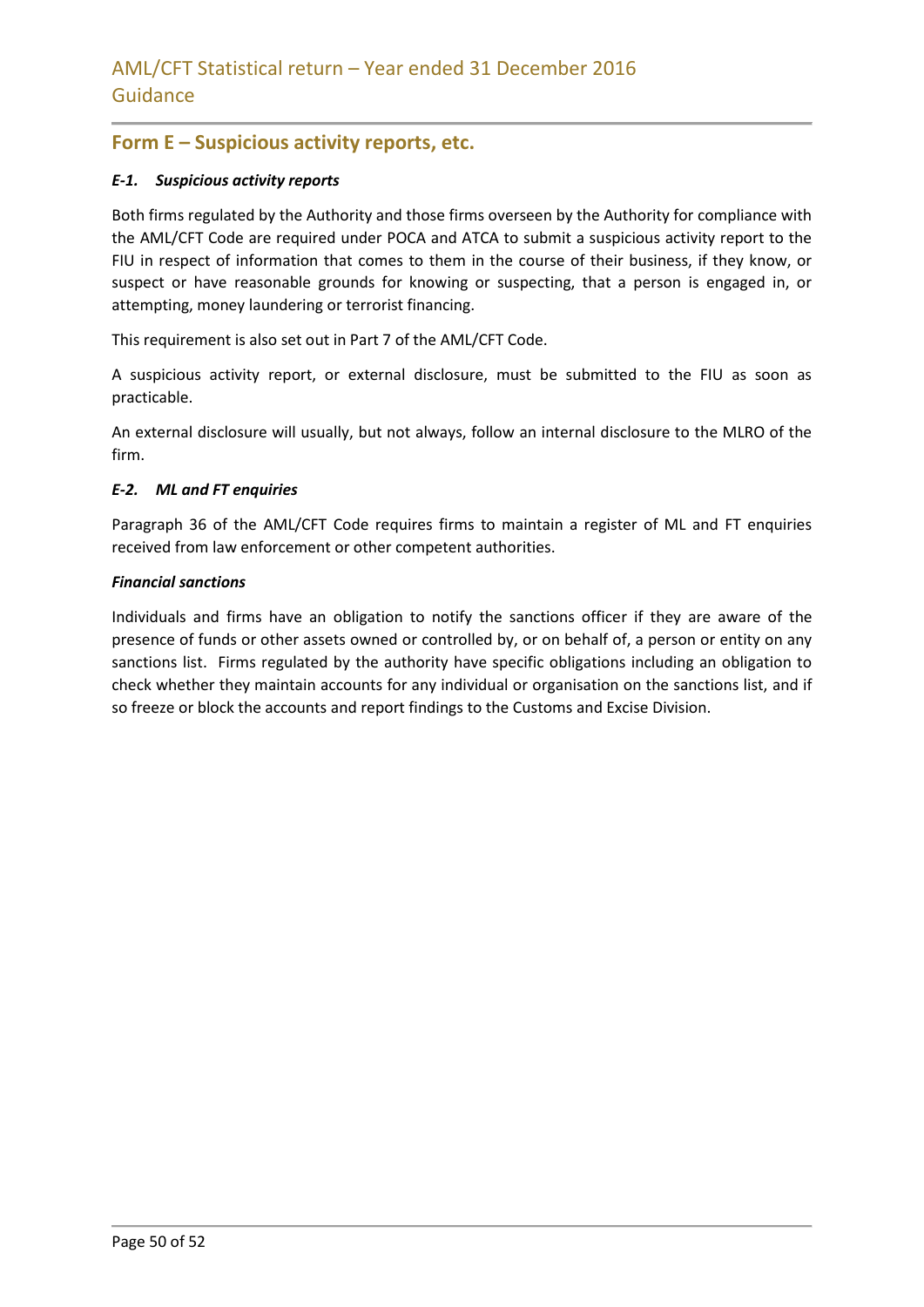## **Form F – Residency of customer**

Form F records a breakdown of the firm's customers (in respect of regulated activities and designated business) by jurisdiction so that a picture of the geographical location of the firms' customer base can be understood. This data is requested as at 31 December 2016.

## *F-1. Basis of completion*

Where a firm undertakes more than one regulated activity the firm can choose how best to complete this form either at an aggregate level of the entire customer base where customer in this context has the meanings as set out below, or to populate a Form F for each Form C completed.

| Relevant<br>Form C  | Regulated activity / designated business                                                                                                                                                                                                                                                                                                                                           | <b>Meaning of customer</b>                                         |
|---------------------|------------------------------------------------------------------------------------------------------------------------------------------------------------------------------------------------------------------------------------------------------------------------------------------------------------------------------------------------------------------------------------|--------------------------------------------------------------------|
| Form C <sub>0</sub> | Crowdfunding platforms (FSA08 - Class<br>6)<br>Management or administration<br>services (FSA08 - Class 7)<br>Money transmission services (FSA08 -<br>٠<br>Class $8(2)(a)$ and Class $8(4)$ )<br>• General insurance intermediary (IA08)<br>Insurance manager of long term<br>insurers (IA08)<br>All DNFBP's excluding legal services<br>٠<br>(DBROA15)<br>Credit Union (IBSA 1892) | The same meaning as the<br>AML/CFT Code                            |
| Form C1             | Deposit takers (FSA08 - Class 1)<br>٠                                                                                                                                                                                                                                                                                                                                              | Account holder                                                     |
| Form C <sub>2</sub> | Investment business (FAS08 - Class 2)<br>٠                                                                                                                                                                                                                                                                                                                                         | Account holder                                                     |
| Form C3a            | Services to collective investment<br>schemes (FSA08 – Class $3(3) - 3(8)$ )                                                                                                                                                                                                                                                                                                        | Management shareholder                                             |
| Form C3b            | Services to collective investment<br>$\bullet$<br>schemes (FSA08 - Class 3 -all sub<br>classes)                                                                                                                                                                                                                                                                                    | Investors                                                          |
| Form C4             | Corporate Services (FSA08 - Class 4)<br>٠<br>Trust Services (FSA08 - Class 5)<br>٠                                                                                                                                                                                                                                                                                                 | Principal with whom the firm<br>contracts                          |
| Form CLT            | Authorised insurer - long-term<br>٠<br>business (IA08 Classes 1, 2 or 10)                                                                                                                                                                                                                                                                                                          | Policyholder                                                       |
| Form CGI            | Authorised insurer - non-life insurance<br>٠<br>business (IA08 Classes 3-9, 11-13), self<br>managed                                                                                                                                                                                                                                                                                | Policyholder                                                       |
| Form CIM            | Insurance manager of non-life insurers<br>(IAO8)                                                                                                                                                                                                                                                                                                                                   | Insurers to which insurance<br>management services are<br>provided |